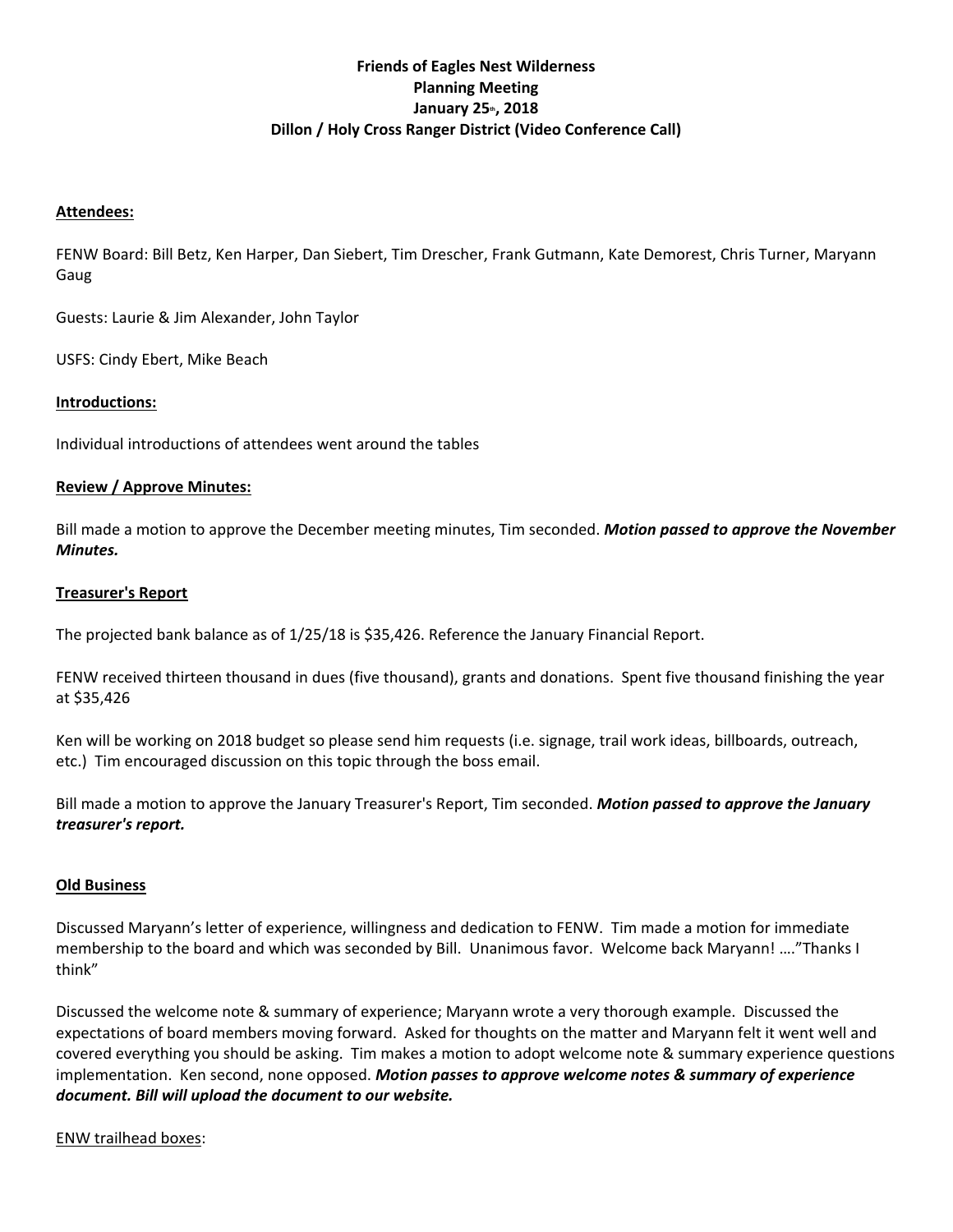Reiterated FENW to posting signage commitment. (Mike B) has a meeting on 2/12 to find out if proposal is accepted. Tim asked if they expect request for signage (Mike & Cindy said yes, for signage and other incidental stuff). Frank put together what he felt would make a decent sign, his intention is a sign that could be combined with the registration sign that would be intended to be a non‐threatening message. Frank said he would send out this information to the boss email for discussion.

#### Website, social media & newsletter update:

Tim mentioned that when the Continental Divide bill came out that he posted information on the FENW website for awareness and that he wants the public to know the FENW is committed to advocating for this bill. Bill discussed that the newsletter might be delayed; Kerry Donovan was supposed to write an essay for the newsletter but we have some lack of communication on the matter and this line item is not completed. If anyone has any material for the newsletter, it would be greatly appreciated. Maryann noticed on social media that there was misinformation spreading regarding recent wilderness legislation. Tim had also seen misinformation and thought it could be great feedback for the bill originators and that we should all do our part to squash any misleading statements (i.e. There won't be any removal of mechanized or motorized access). Cindy reinforced that employees can't/won't take a public position on topics.

### USFS wilderness update:

Cindy: A request from Great Old Broads for next September (they do broad walks) to highlight this bill. They requested a special use permit to do guided hikes in the national forest. They are asking them to coordinate a one‐day volunteer project. In the past, they have done 4‐8 projects in one day and Cindy thinks we should draw down that number. From digging dirt, to planting trees, she will be looking at FENW for project ideas. Sept 9th‐13; (looking for project on the 10th) they will be out at the Windy Point campsite near State bridge. The group would like to do hikes around the proposed wilderness areas as they did something similar in southern Colorado to highlight a different area. The yearly USFS Wilderness volunteer workshop in Denver will be 3/8‐9 and they would love to have some reps from FENW. It is a time for non-profit organizations that support wilderness to get together and once she gets more details, she will forward on the info. Cindy also discussed that they will be getting two wilderness rangers this summer. They are funded through an anonymous donor (for the last three years the White River District has been receiving anonymous donations in the 100k amount) and once the donation is received they get together and decided where to utilize this funding (projects, housing, rangers). The budget is looking rough for seasonal work so they will be using these funds for seasonal staffing. Received a 120K donation but unfortunately you can't depend on it as there is no way to contact the donor. Tim was curious if this was public info or if we need to keep that info private. Bill thought this would be a great idea for discussion at the retreat. Frank had the idea that we ask the donor to place these funds in an endowment to reap a more productive financial reward.

Mike B: Similar situation on the Eagle County side for crew size. Cindy & mike put a grant application together for two rangers to do solitude monitoring and trail assessments. Hopefully they will hear within the next week or two regarding those positions. Tim asked about FENW assisting with the solitude study similar to Missouri lakes. Mike discussed mapping social trails in Summit County as a potential project idea. Booth lake trail counters were out there this summer: between end of June and beginning of November we had 20K people which is comparable to the most popular fourteeners and maroon bells area. Writing a report/recommendation to see if we need management action and there could be some opportunities for FENW to help with public education & outreach. There is already congestion at the trailhead as hotels are dropping guests off when parking fills up. Search & Rescue (S&R) had a fairly easy last year and just had a helicopter rescue near Holy Cross. S&R is looking into using drones in Eagle County (they have the authority to do so according to MOU). 2018 is the 50th anniversary of the wild river act and national trails act, which is part of Cindy & mikes Job. The FS is hinting at an event to honor this time. Two elk trail is a national rec trail and we have two rivers that fit the definition for wild & scenic river. Will discuss opportunities as the time arise; Tim mentioned some groups (Eagle River Watershed Council) and how they were instrumental in achieving these designations and Mike will follow up with them. Status of deep creek: Working on taking mineral rights out of the corridor and creating instream flow recommendations, which would guarantee certain river flow throughout the year. Discussed the amount of caves in the area and the uniqueness of the geology. Maryann had a question for Cindy & mike about the revision of the forest service plan and the current age of it (15 years) and when there would be an update. Cindy will keep the group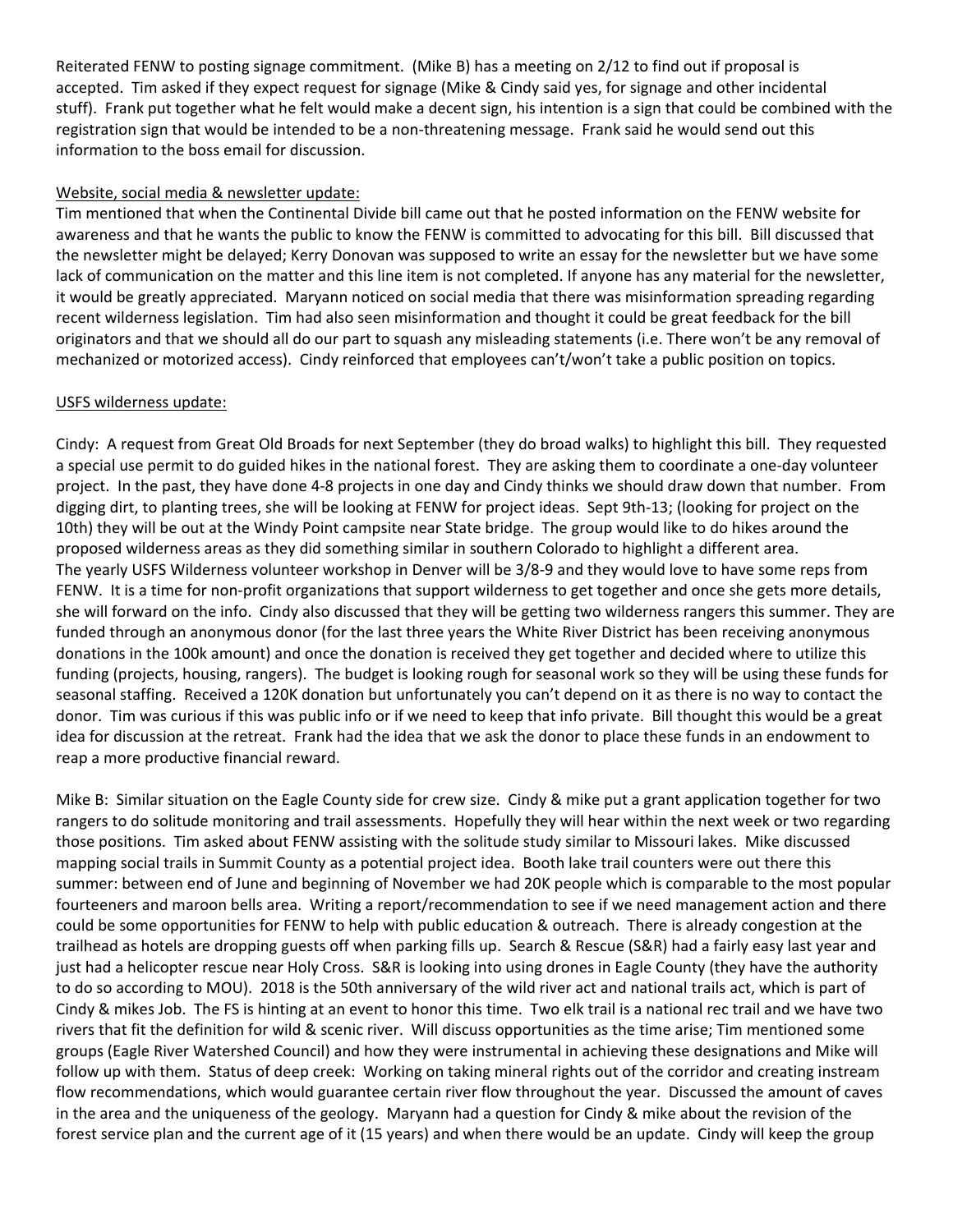posted if any updates but both Cindy & Mike mentioned that our management plans aren't that out of date in the grand scheme of things.

### Grants:

Huge News! Received that Summit foundation grant totaling 9K. We still have \$5400 left to make up for Rocky Mountain Youth Corps to come through and do deadfall cleaning. Cindy mentioned they had requested two more weeks of clearing. We have two to three weeks through another grant source, so we are looking to add more money because we have lots of trees to remove. She spoke with trail specialist Tyler and they thought they could work with that for one week. Using the remaining portion of the summit foundation grant they will purchase the lumber for the lily pad punch in . Maryann would like to propose that we take Colorado Gives, Gillian and Annmarie's donations (4400 total) plus money in our checking account and fund the second week. Cindy wondered if we should instead use the money for other projects (tool maintenance). Ken mentioned that we only spent 5K last year and it might be necessary to donate to youth core. Bill motioned, Ken Second all in favor. *Motion passed for FENW to fund the remaining balance.* 

Tim thought it would be a great idea to continue our relationship with the summit foundation. There is potential that we could move towards partnerships with epic promise & VVF.

Mike thought it would be good to start the discussion on grant applications early so we can be more competitive for opportunities; especially if we can come up with a plan. Ken thought this would be a good topic for the retreat. Cindy thought it would be a good idea if we put together a one‐pager on grant due dates to focus our attention.

### Stewardship:

Working with outfitter guides to hopefully get more animal support for projects in the summer

#### Volunteer Ranger update:

(Ken) on the eagle county side if we get any more volunteer rangers, we will need shirts. (budget notice) Now that we have crosscut certified volunteer rangers, we probably should get our cross cuts maintained and sharpened. Ken asked about sharpening and maintenance for this year for FS saws. The sharpener they use in Cali is phasing out and will do it this year but this will likely be the last. If we want the sharpener to work for us, we need to send out ASAP but money is tight. FS is in a tight budget position and not sure if they will sharpen. Chris mentioned that he might be able to get a deal for us. Forest Service employees will be going to training on sharpening, as the thought is to move this in house. Frank inquired about how many saws we had and made motion that FENW fund the fee for sharpening the equipment and second from Bill. Tim thinks we should get a price first before we approve motion.

#### Retreat:

March 17th will be the date of the retreat. Will look into George booking Eagle Nest HOA if that date works for Stuart Dodd and Tim is recommending a timeframe of 1‐8 for the event.

#### New Business:

Review workshop topics: From review of the board packet materials: ‐Tim would like to explore the name change idea ‐advocacy ‐business sponsors ‐annual meeting ‐monthly meeting day ‐relationship with USFS ‐other groups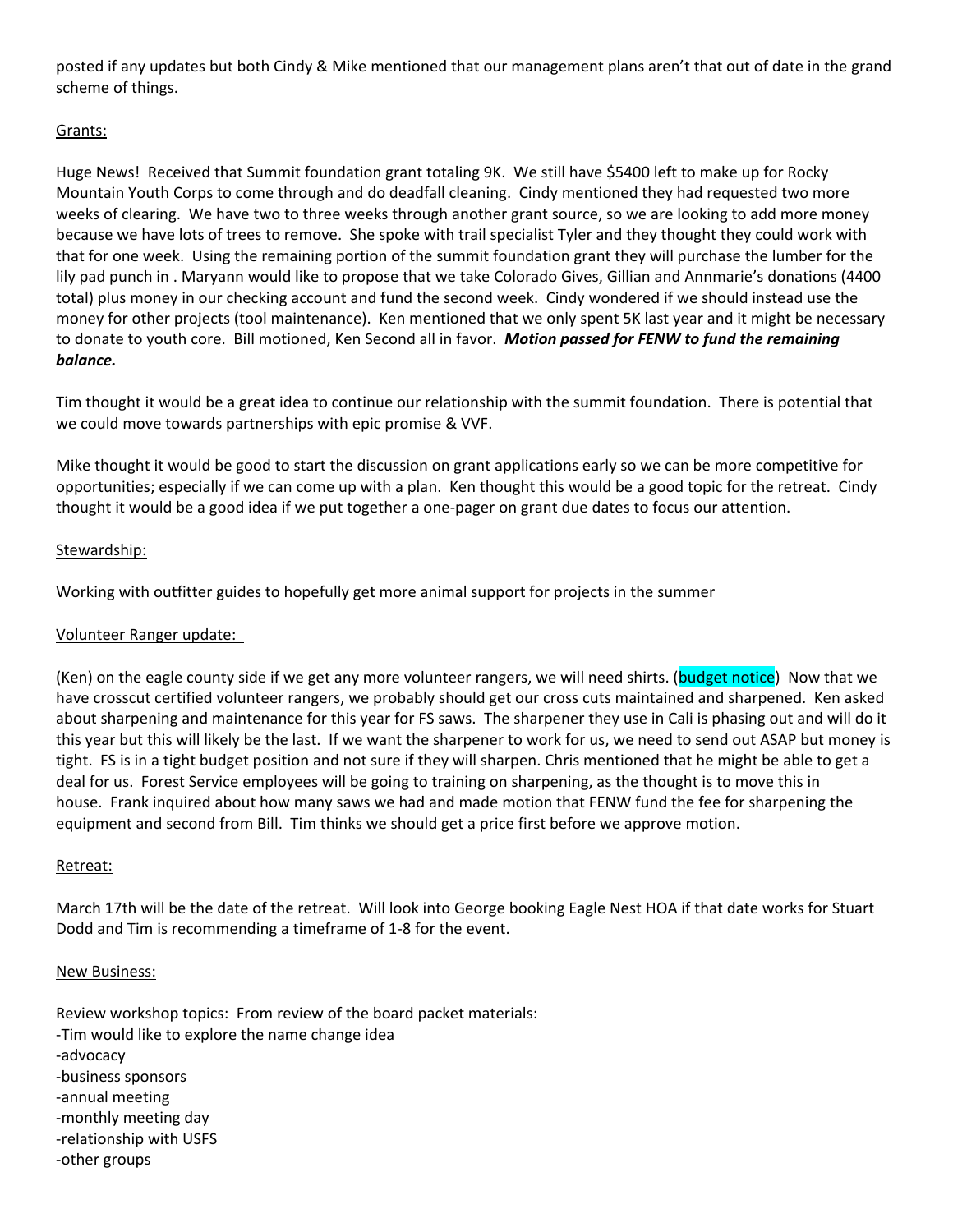Tim & Bill discussed divvying up action items and working beforehand. For example, Bill took bylaws and would refine and distribute before hand. John did not feel like there was much focus on noxious weeks and mentioned there was not even billboards for noxious weed and would like FENW to take a stronger stance. They used to go out on the weekends on the east side of Vail where they would spray weeds and hikers would ask what mosquitos they were going after (since they had tanks on their backs) which led to communication on noxious weeds. He didn't feel like that people coming back and reporting and sending out one person to spray was an effective means to negate this issue. People out doing monitoring should click off the seeds heads and the stems but might need education from FENW. A discussion on thistles ensued. How can FENW help the noxious weed program? Where can volunteers be best used? Cindy will get that info to present at retreat so we can made an educated decision. Discussed identification cards that you can carry with you in the backcountry to help identify noxious weeds.

Maryann brought up education about (smith ranches); could we hand out materials for education, and schools for senior classes about wilderness?

#### 25th Anniversary of FENW:

We should keep it on our radar to have a celebration of FENW for the 25 years it has been in existence.

#### Meeting day:

 Potential moving the FENW planning meeting to the second Thursday of each month to avoid more holidays. Bill moves to change meeting date starting next month; Tim seconds. *Motion passed to move meeting date to second Thursday of every month.*

Discussed FENW paying for dinner since we have meetings during meal times. Might provoke interest for attendance. **Side bar for further discussion**. Bill's experience is that you use a donation jar and FENW could pay the remainder of the tab.

#### Newsletter:

(Bill) We have a list of 250 core names that will receive a hard copy newsletter in the mail We lack 80‐90 address and will try to get their mailing address through email. We will put together a hard copy newsletter and send it out. Maryann recommended doing this after the retreat so we can let them know what we have coming down the pipes. Chris might be able to assist in printing.

Master Spreadsheet Membership list: (Bill & Maryann) Completed

Who is responsible of thank you emails /snail mail for donors? Bill believe it falls to the secretary and Ken & Dan will need to coordinate it with each other (Ken & Dan agree). Ken was curious if we should send out email or letters (maybe donations hard copy due emails). Ken will let Dan know when something needs to be sent out and Dan will take care of it. Please CC Tim on all correspondence in welcoming new members / donors.

#### Advocacy:

Bennet & Polis will be introducing the CDRWCHLA act

Discussed: Bikes in Wilderness act passed natural resource house committee. Tim encouraged us all to be vocal about this to our friends, family, representatives and social media

### **Feb 8th is the next meeting and social hour**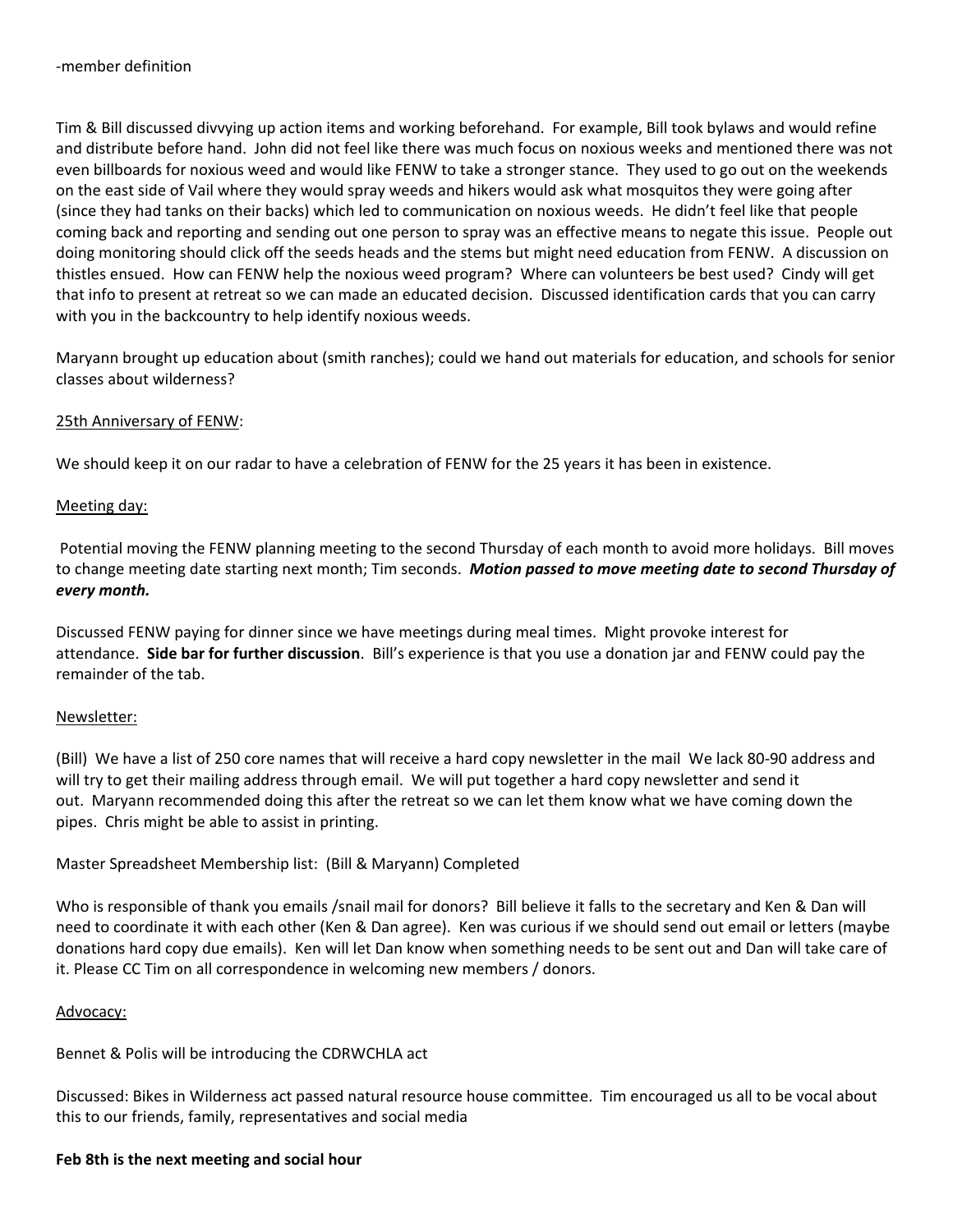Frank mentioned he had materials that might be beneficial to the BOI (sticky notes, markers, pads, etc.) Thank you Frank!

Reference: http://www.greatoldbroads.org/

### **Action:**

The group will send out budget ideas FENW Card for Currie to let him know we are thinking about him Cindy & Mike keep Tim updated if they need assistance with signage (Kate reminded Tim that there is scheduled for this work) Cindy will let us know at the retreat how FENW could assist with noxious weeds Frank will send out his trail signage for board review Maryann, Bill, Tim come up with a draft for misinformation (Might be good to create a infographic) Cindy forward on info for the Volunteer Workshop in Denver Kate will talk with Doozy (sp?) to set up some projects that we could assist the old broads with Bill will follow up with George about booking the event

All be active with workshop topics (please use boss email for ideas)

Chris will look into assisting with printing the newsletter

Chris will look into assisting with shipping once a final decision has been made about sharpening saws Frank will bring optimization materials to retreat (sticky notes, markers, pads, etc.)



**Planning Meeting February 8th, 2018 Dillon / Holy Cross Ranger District (Video Conference Call)**

#### **Attendees:**

FENW Board: Ken Harper, Tim Drescher, Dan Siebert, Maryann Gaug, Bill Betz, Frank Gutmann, John Curry Craven NFS: Mike Beach

#### **Minutes**: *Maryann motioned & Ken seconded. January Planning Minutes Passed*

**Treasure Repor**t: See Treasure Report. Only expense has been renewal of PO Box

Maryann brought up that we should include \$1400 for the Rocky Mountain Youth Corps (RMYC) line item. She felt we could use their donation to assist in funding while also utilizing the opportunity to showcase how we are using the funds. Maryann discussed identifying our grants so we can ensure we are spending our funds appropriately. It was discussed that many of the donations to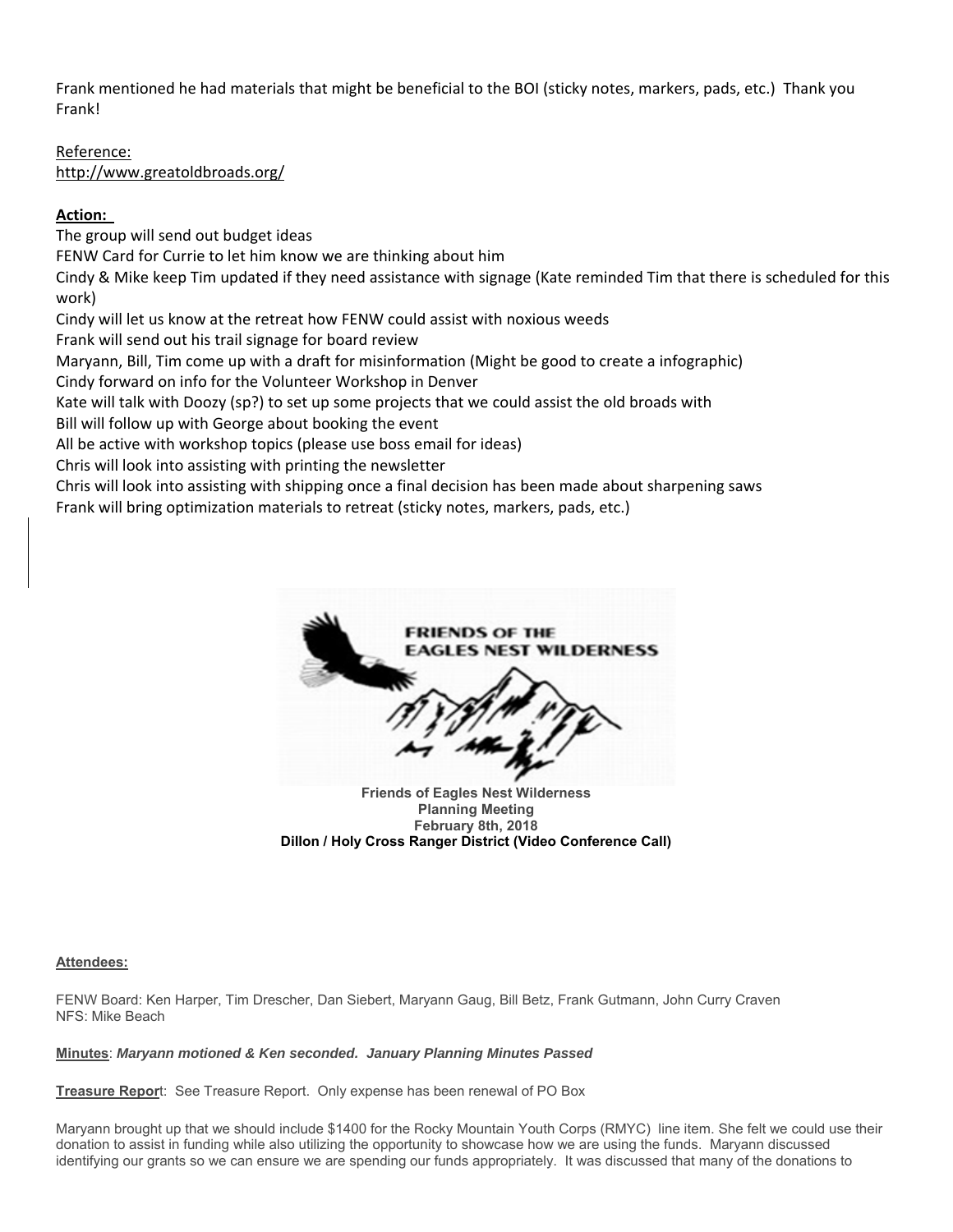FENW are in support of our mission so it is important to clearly define it and Ken felt that what grant money we receive we never really have enough left over to misspend. Maryann would like to see our grant money positioned in different accounts as lots of grant organizations like to see how the money has been spent and this way we could maintain a large retainer in the event that we need to show we have savings. Saws have been added to our budget (frank- we are allowed up to \$1500 for shipping and sharpening). Mike B noted that we have been shipped the saws out and they are hoping to have themn by early May. Tim inquired about logistics for the (RMYC) and Mike mentioned that Cindy was on it. Ken is low on shirts & shorts [shorts?] for rangers and proposes to budget \$500. Curry brought up the idea of promoting the grant through various media (using the newspaper, social media, etc.) and thanking them for the opportunity which would possibly make the TSF (The Summit Foundation) more grateful. *Tim Motioned with Dan seconded. Motion Passed*

#### **Old Business:**

Frank: Signage: Tabling discussion for retreat. Registration boxes are over consumed with signage so Tim feels it would be best to work with the forest service on designs that work with their directive. Frank wants this to be a catalyst to promote the organization and to reinforce the fact that FENW is out to assist & educate but not police

Maryann asked for a redaction to Feb minutes that FENW would fund up to \$1500 to ship & sharpen both FENW & NFS saws for use in wilderness projects. (This was missed by Dan during phone chaos) *Tim motioned & Frank seconded. Motion Passed*

Mike mentioned they are in the process of updating kiosk to be more uniform and it might be a good retreat topic. Tim inquired about FENW signage and how FENW can best assist. Curry asked to send out a photo for reference of discussed various signage and communication ideas they have tried in the past and that adding contact information for FENW helps promote membership (this tactic led to Tim joining the organization). Frank inquired about why signage has been removed from various locations; unfortunately this decision has come from higher up the food chain.

Overnight boxes have been approved and FENW will wait for direction. Boxes with forms will be installed and starting this summer registrations forms will be needed for overnight stays. This will provide education for the explorers and data for the NFS. Curriey recommends a PR campaign for this new directive that could help educate visitors while also drumming up support for the organization. While Tim feels that FENW's role is to follow the NFS lead Currie v felt that NFS would appreciate the freedom of support that a volunteer organization can provide.

#### **Website/social media/newsletter:**

April's newsletter will be about summit rescue written by the director of communication

#### **Workshop:**

We will be starting around 1 pm and shutting down shop no later than 8pm. Dinner will be funded by FENW (review notes from agenda). Discussed who is bringing food items and items associated with the the BOI; Tim will send out a list for reminder

**Volunteer Ranger Program**: Mike Mayer won't be able to attend the retreat.? Agreement that it is an important topic and Ken is gonna assist but we will sidebar to Mike can be present

Tim discussed rebranding and that heim and Kate are running with it

What is a member, what is a donor (Maryann)

Bylaw revisions (Bille Betz & Maryann)

Membership & recruitment: Maryann asked for clarification about this topic and Bill feels like Stuart Dodd will have lots of direction on this topic.

Board packet for new members to include bylaws, history of the organization (Maryann)

FENW advocacy and education ? Communication & outreach (Tim / Dan)

Trailheads, noxious weeds, grant opportunities (Mike B & Cindy)

Endowment: Have the facts of what is involved and we can sit down with George, Ken, STF and see if it is what we want to do.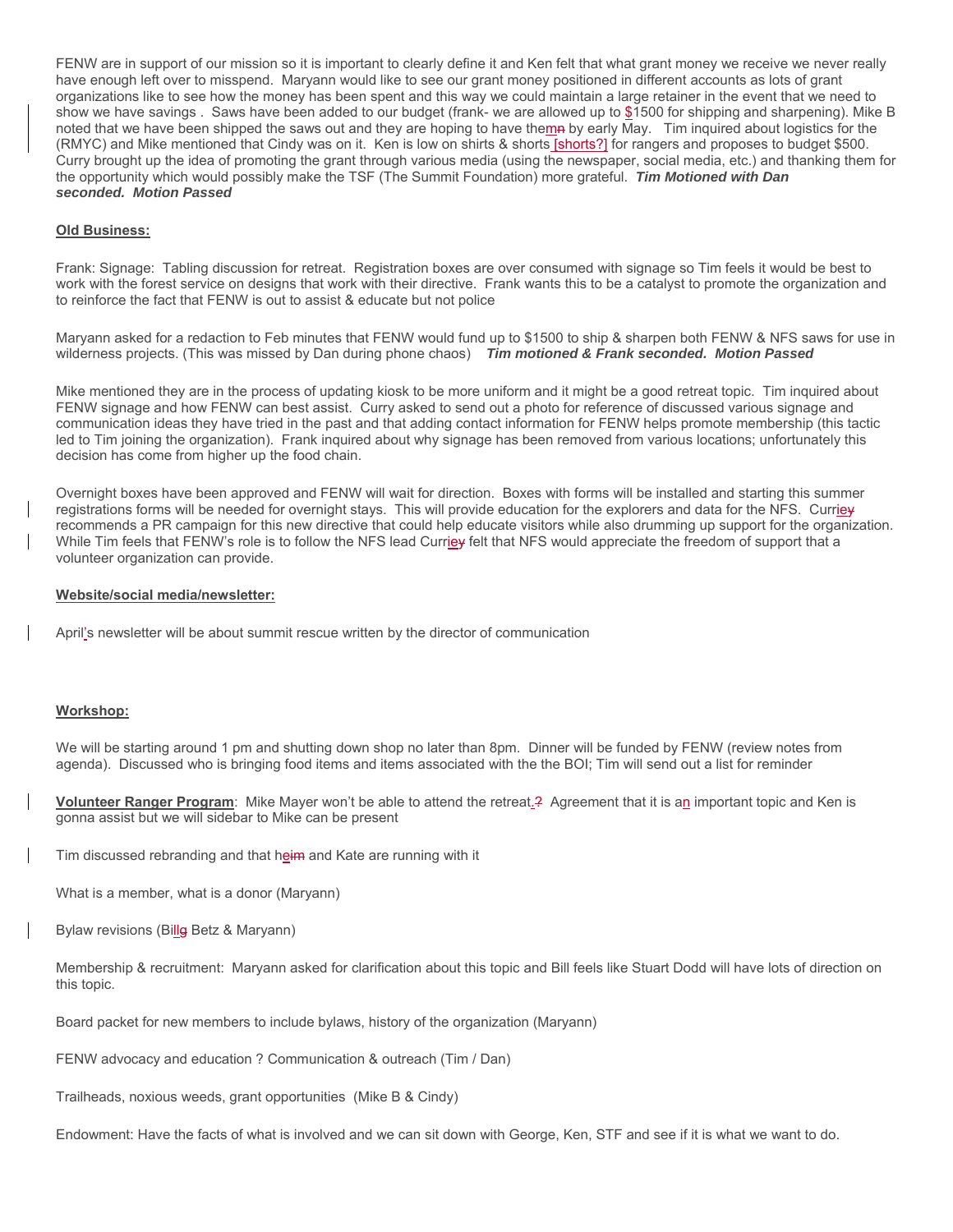Grant (Mike & Cindy)

Benefits of business sponsors: What is benefit to FENW? Maryann mentioned that they used to receive donations for drinks, food, printing, discounts, etc. That way FENW could acknowledge them in media and it was mutual friendship, Mention of a spreadsheet of annual donors that we could approach to maintain a strong relationship could be beneficial to develop

Revisit the layout of the annual meeting and how we could better promote this event. What is the purpose, who can vote, who should be there? Maryann feels we should return to the wilderbash format where members vote, and we all party together!! (Discussion for retreat)

Communication & outreach (Tim added to beginning of the agenda) Does this fall into advocacy and outreach? Thoughts are they can be combined!

*Tim reinforced to get ahold of Stuart due to the importance. Contribute your thoughts and vision to our mission.* 

#### **Beau Schutte Memorial Fund**:

Bill mentioned that Beau passed away suddenly from cardiac arrest and we are still working with his family on what would be an appropriate honor of his life.

**A-BASIN Sustainability open house:** This event was to highlight their initiatives & Maryann attended. Maryann mentioned inspiring our grant opportunities & donors by showing them how we are using their money. Good PR usually results in better contributions

#### **USFS/FENW**

Sharpening in progress and Tim has forwarded on invoices. We are funding 357.26 for 5-6 saws. Mike B thanked members for the assistance as it makes a big difference for trail crews.

Mike mentioned an upcoming training on saw sharpening. Shoot mike or cindy an email if you are interested and that would apply to volunteer rangers. Ken mentioned that it might be worthwhile to pool volunteers to become sawyer cert if we gave them enough lead time to be able to schedule. Ken feels that the more people that are certified the better we can assist the NFS in removing down trees.

-**2018 stewardship**: (Mike B) The grant opportunity is the same one we received last year for the llama support. The key with the grant is it has to be tied to our wilderness stewardship direction. The NFS got funding for two ranges for trail assessment and solitude monitoring and social trail assessment in Eagles nest. This entails hiking every trail in ENW looking for issues, ccreating GPS routes, maintenance logs and inventory social trails (i.e., piney area, north of silverthorne). Using tablets they will inventory the beta and for solitude monitoring and they will be asking for assistance on this project. They will cover this project at the ranger training. Same funding source just different projects. If we think we need to apply for funding Mike B feels like this would be a great opportunity and it is due 4/15.

**-Llamas-** We paid around \$1800 for 4 llamas and guides and Mike has found in his research that there is possibly more affordable projects. Mike mentioned that we could buy the same amount of llamas for \$2000 and we could use them for multiple projects and he inquired about FENW matching funds to the 60/40 ratio. He will follow up and maybe this is something we could talk about at the retreat and he feels it would be an efficient use of funds. Frank inquired about what we would do with them when not using and the thought is that they would be out with crews daily and wouldn't need a large stable.

-**Budget Requests**: Llamas could be a line item and supplies for the registration stations in which they will have to order in the next couple of weeks to have intimate for the summer. They will have to order signage, posts, locks and this would be great opportunity for FENW to donate

June 2 is the confirmed date for Annual Volunteer Wilderness Ranger (VWR) training (Eagles Nest) / Ken asked for discourse on the size of the volunteer ranger program and if it would be beneficial to expand? We should communicate this opportunity through various means of publication. Maryann and Bill were curious about what is a good amount of volunteers, what contact with the public we are having, is it enough, too much?

Cindy has been working on trail projects ideas with Great Old Broads.

**Volunteer Ranger Updates** Mike & Ken need to inventory supplies for the summer. Mike mentioned that more people are getting out in the winter which could warrant the discussion for winter volunteer rangers

#### **Review Action Items:**

Wilderness Bill: If it moves forward we can lend an education piece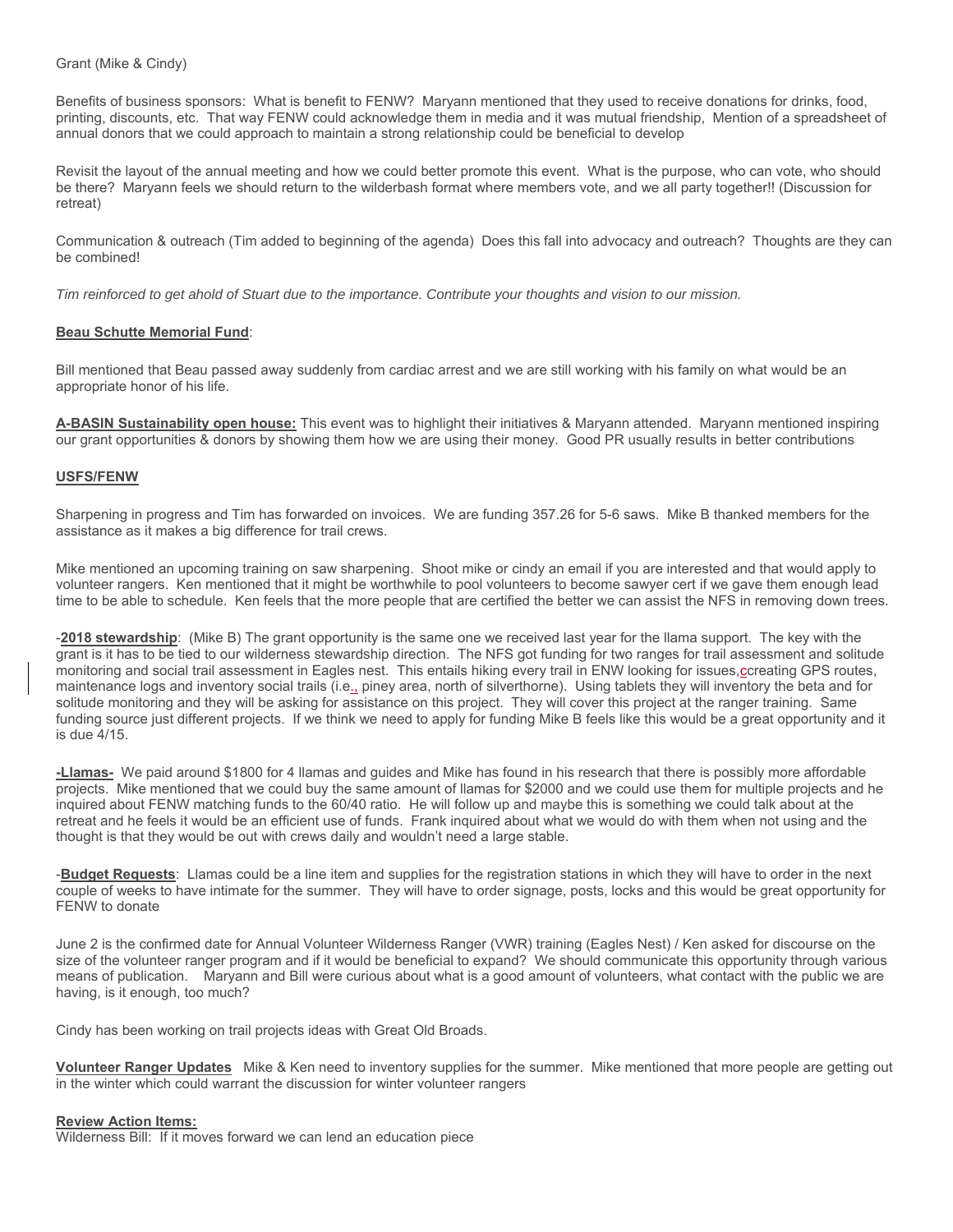Frank inquired about tracking devices and where they were used. We currently have two out (booth, gore) and he is not sure where they are stationed in summit. Mike can provide beta from where they have been stationed

*Frank motion to adjourn, Tim seconded. All in Favor* **Resources:**

**Rocky Mountain Youth Corps** https://www.rockymountainyouthcorps.org/

**Kroger Rewards Fund:** https://www.kroger.com/topic/kroger-community-rewards-3

**Great Old Broads**: http://www.greatoldbroads.org/

#### **Action Items:**

-Please get tim budget requests.

-Look into Krokeg Reward Fund

-Send Maryann your phone number

-Cindy is working on logistics for youth core projects

-Table discussion on uniforms

-Kick around (mike & curry discussion) about messaging for visitors and best approach/designs

-Tim will work with Kate for rebranding process

-Tim will send an email out recapping roles & responsibilities for

-Discuss newsletter at retreat (communication & outreach)

-Discuss winter vol rangers



**March 8th, 2018 Dillon / Holy Cross Ranger District (Video Conference Call)**

#### **Attendees:**

FENW Board: Ken Harper, Tim Drescher, Dan Siebert, Maryann Gaug, Bill Betz, Frank Gutmann, John Currie Craven NFS: Mike Beach

#### **Minutes**: *Maryann motioned & Ken seconded. January Planning Minutes Passed*

**Treasure Repor**t: See Treasure Report. Only expense has been renewal of PO Box

Maryann brought up that we should include \$1400 for the Rocky Mountain Youth Corps (RMYC) line item. She felt we could use their donation to assist in funding while also utilizing the opportunity to showcase how we are using the funds. Maryann discussed identifying our grants so we can ensure we are spending our funds appropriately. It was discussed that many of the donations to FENW are in support of our mission so it is important to clearly define it and Ken felt that what grant money we receive we never really have enough left over to misspend. Maryann would like to see our grant money positioned in different accounts as lots of grant organizations like to see how the money has been spent and this way we could maintain a large retainer in the event that we need to show we have savings . Saws have been added to our budget (frank- we are allowed up to \$1500 for shipping and sharpening). Mike B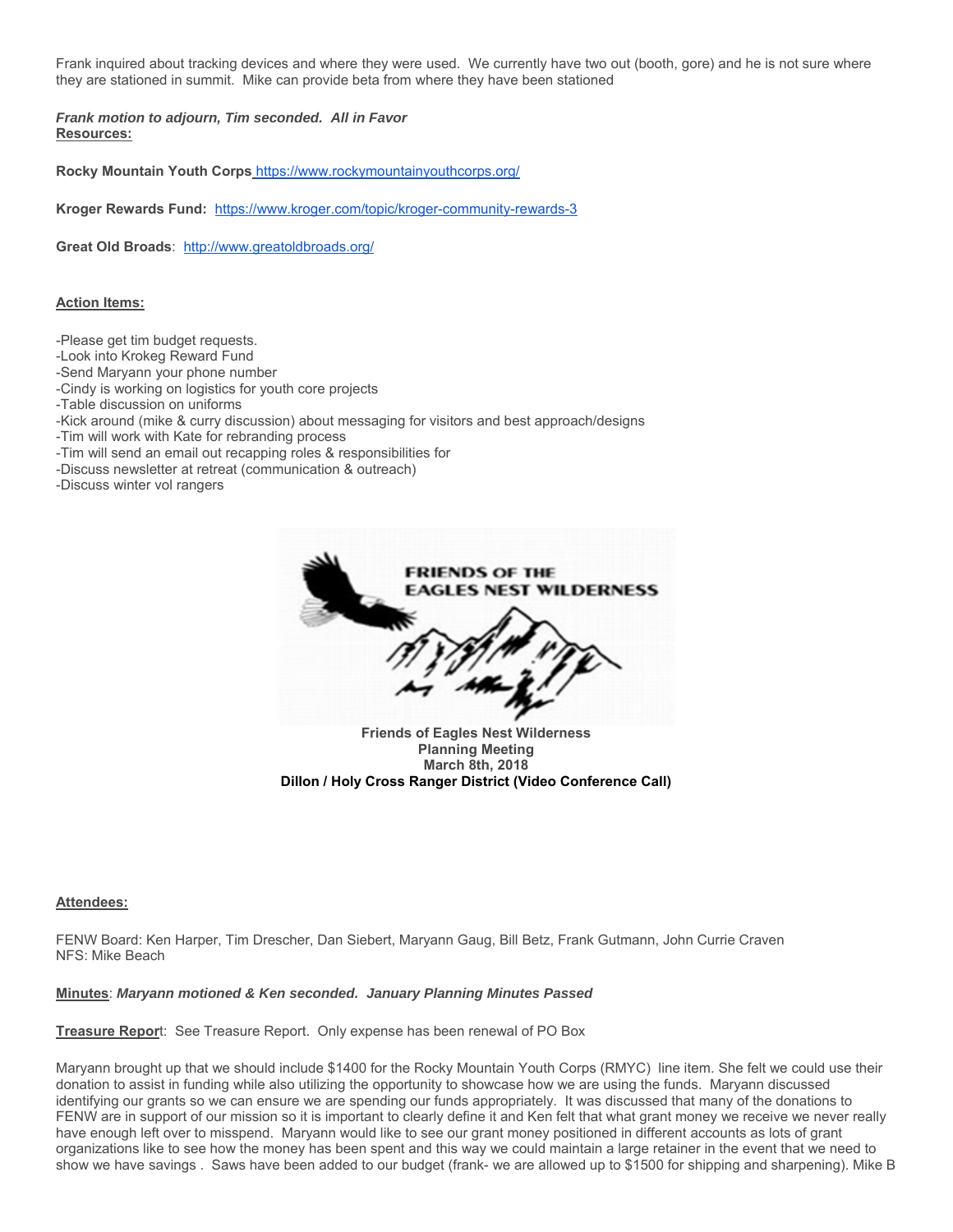noted that we have shipped the saws out and they are hoping to have them by early May. Tim inquired about logistics for the (RMYC) and Mike mentioned that Cindy was on it. Ken is low on uniforms for rangers and proposes to budget \$500. Curry brought up the idea of promoting the grant through various media (using the newspaper, social media, etc.) and thanking them for the opportunity which would possibly make the TSF (The Summit Foundation) more grateful. *Tim Motioned with Dan seconded. Motion Passed*

#### **Old Business:**

Frank: Signage: Tabling discussion for retreat. Registration boxes are over consumed with signage so Tim feels it would be best to work with the forest service on designs that work with their directive. Frank wants this to be a catalyst to promote the organization and to reinforce the fact that FENW is out to assist & educate but not police

Maryann asked for a redaction to Feb minutes that FENW would fund up to \$1500 to ship & sharpen both FENW & NFS saws for use in wilderness projects. (This was missed by Dan during phone chaos) *Tim motioned & Frank seconded. Motion Passed*

Mike mentioned they are in the process of updating kiosk to be more uniform and it might be a good retreat topic. Tim inquired about FENW signage and how FENW can best assist. Curry asked to send out a photo for reference of discussed various signage and communication ideas they have tried in the past and that adding contact information for FENW helps promote membership (this tactic led to Tim joining the organization). Frank inquired about why signage has been removed from various locations; unfortunately this decision has come from higher up the food chain.

Overnight boxes have been approved and FENW will wait for direction. Boxes with forms will be installed and starting this summer registration forms will be needed for overnight stays. This will provide education for the explorers and data for the NFS. Currie recommends a PR campaign for this new directive that could help educate visitors while also drumming up support for the organization. While Tim feels that FENW's role is to follow the NFS lead Currie felt that NFS would appreciate the freedom of support that a volunteer organization can provide.

#### **Website/social media/newsletter:**

April's newsletter will be about summit rescue written by the director of communication

#### **Workshop:**

We will be starting around 1 pm and shutting down shop no later than 8pm. Dinner will be funded by FENW (review notes from agenda). Discussed who is bringing food items and items associated with the the BOI; Tim will send out a list for reminder

**Volunteer Ranger Program**: Mike Mayer won't be able to attend the retreat. Agreement that it is an important topic and Ken is gonna assist but we will sidebar to Mike can be present [?]

Tim discussed rebranding and that he and Kate are running with it

What is a member, what is a donor (Maryann)

Bylaw revisions (Bill Betz & Maryann)

Membership & recruitment: Maryann asked for clarification about this topic and Bill feels like Stuart Dodd will have lots of direction on this topic.

Board packet for new members to include bylaws, history of the organization (Maryann)

FENW advocacy and education ? Communication & outreach (Tim / Dan)

Trailheads, noxious weeds, grant opportunities (Mike B & Cindy)

Endowment: Have the facts of what is involved and we can sit down with George, Ken, STF and see if it is what we want to do.

Grant (Mike & Cindy)

Benefits of business sponsors: What is benefit to FENW? Maryann mentioned that they used to receive donations for drinks, food, printing, discounts, etc. That way FENW could acknowledge them in media and it was mutual friendship, Mention of a spreadsheet of annual donors that we could approach to maintain a strong relationship could be beneficial to develop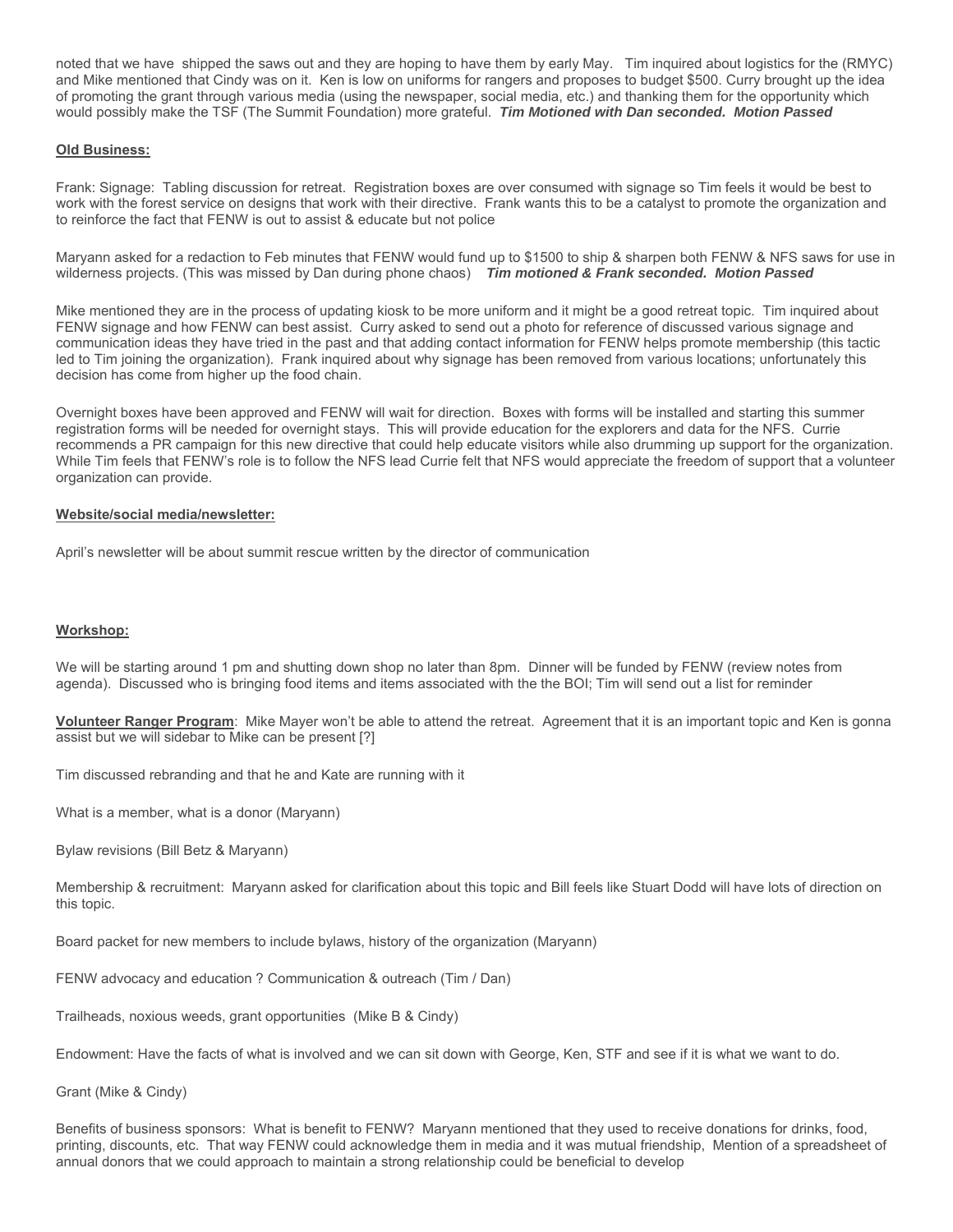Revisit the layout of the annual meeting and how we could better promote this event. What is the purpose, who can vote, who should be there? Maryann feels we should return to the wilderbash format where members vote, and we all party together!! (Discussion for retreat)

Communication & outreach (Tim added to beginning of the agenda) Does this fall into advocacy and outreach? Thoughts are they can be combined!

*Tim reinforced to get ahold of Stuart due to the importance. Contribute your thoughts and vision to our mission.* 

#### **Beau Schutte Memorial Fund**:

Bill mentioned that Beau passed away suddenly from cardiac arrest and we are still working with his family on what would be an appropriate honor of his life.

**A-BASIN Sustainability open house:** This event was to highlight their initiatives & Maryann attended. Maryann mentioned inspiring our grant opportunities & donors by showing them how we are using their money. Good PR usually results in better contributions

#### **USFS/FENW**

Sharpening in progress and Tim has forwarded on invoices. We are funding \$357.26 for 5-6 saws. Mike B thanked members for the assistance as it makes a big difference for trail crews.

Mike mentioned an upcoming training on saw sharpening. Shoot mike or cindy an email if you are interested and that would apply to volunteer rangers. Ken mentioned that it might be worthwhile to pool volunteers to become sawyer cert if we gave them enough lead time to be able to schedule. Ken feels that the more people that are certified the better we can assist the NFS in removing down trees.

-**2018 stewardship**: (Mike B) The grant opportunity is the same one we received last year for the llama support. The key with the grant is it has to be tied to our wilderness stewardship direction. The NFS got funding for two ranges for trail assessment and solitude monitoring and social trail assessment in Eagles nest. This entails hiking every trail in ENW looking for issues,creating GPS routes, maintenance logs and inventory social trails (i.e., piney area, north of silverthorne). Using tablets they will inventory the beta and for solitude monitoring and they will be asking for assistance on this project. They will cover this project at the ranger training. Same funding source just different projects. If we think we need to apply for funding Mike B feels like this would be a great opportunity and it is due 4/15.

**-Llamas-** We paid around \$1800 for 4 llamas and guides and Mike has found in his research that there is possibly more affordable projects. Mike mentioned that we could buy the same amount of llamas for \$2000 and we could use them for multiple projects and he inquired about FENW matching funds to the 60/40 ratio. He will follow up and maybe this is something we could talk about at the retreat and he feels it would be an efficient use of funds. Frank inquired about what we would do with them when not using and the thought is that they would be out with crews daily and wouldn't need a large stable.

-**Budget Requests**: Llamas could be a line item and supplies for the registration stations in which they will have to order in the next couple of weeks to have intimate for the summer. They will have to order signage, posts, locks and this would be great opportunity for FENW to donate

June 2 is the confirmed date for Annual Volunteer Wilderness Ranger (VWR) training (Eagles Nest) / Ken asked for discourse on the size of the volunteer ranger program and if it would be beneficial to expand? We should communicate this opportunity through various means of publication. Maryann and Bill were curious about what is a good amount of volunteers, what contact with the public we are having, is it enough, too much?

Cindy has been working on trail projects ideas with Great Old Broads.

**Volunteer Ranger Updates** Mike & Ken need to inventory supplies for the summer. Mike mentioned that more people are getting out in the winter which could warrant the discussion for winter volunteer rangers

#### **Review Action Items:**

Wilderness Bill: If it moves forward we can lend an education piece

Frank inquired about tracking devices and where they were used. We currently have two out (booth, gore) and he is not sure where they are stationed in summit. Mike can provide beta from where they have been stationed

*Frank motion to adjourn, Tim seconded. All in Favor* **Resources:**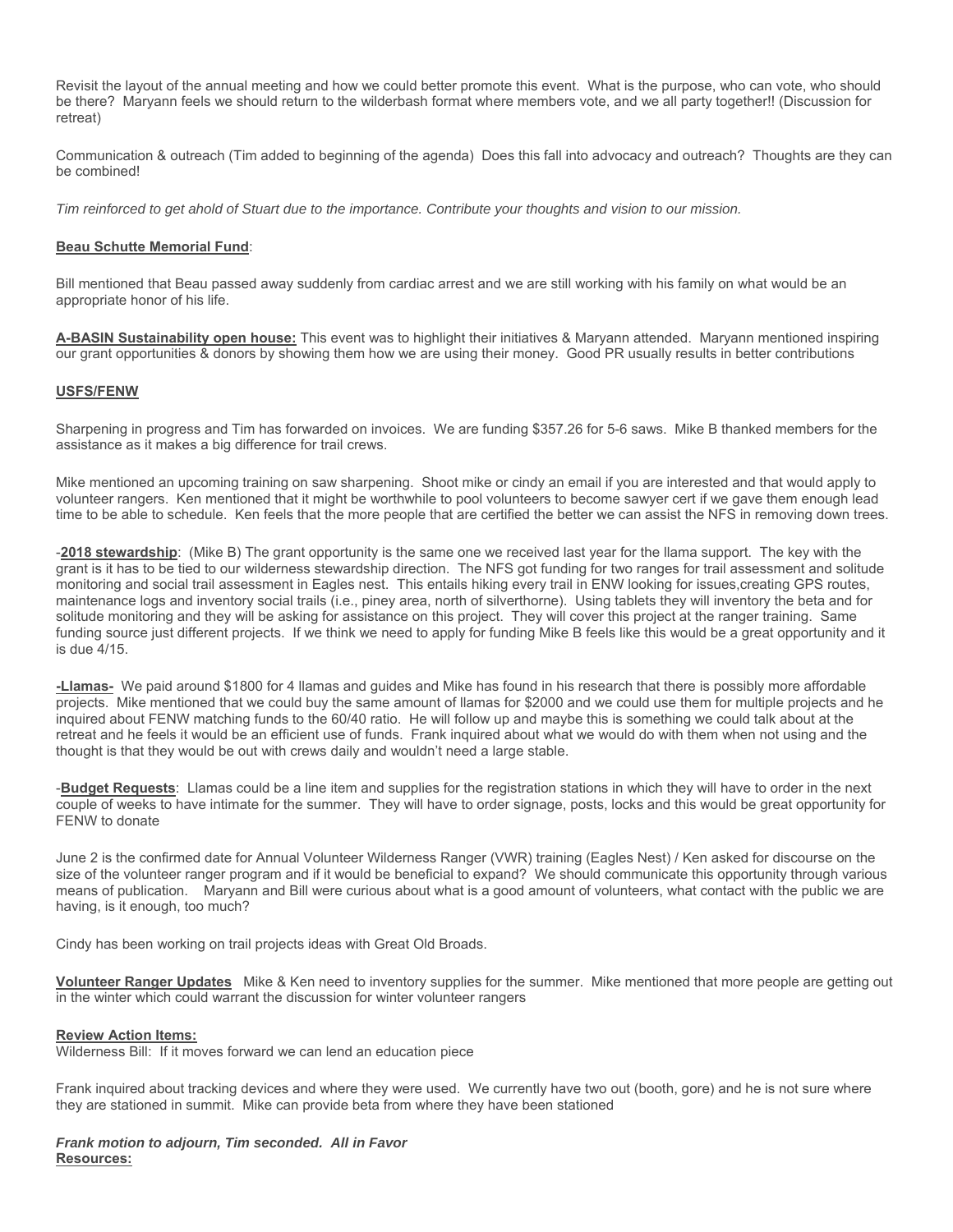**Rocky Mountain Youth Corps** https://www.rockymountainyouthcorps.org/

**Kroger Rewards Fund:** https://www.kroger.com/topic/kroger-community-rewards-3

**Great Old Broads**: http://www.greatoldbroads.org/

**Action Items:**

- -Please get tim budget requests. -Look into Krokeg Reward Fund -Send Maryann your phone number -Cindy is working on logistics for youth core projects -Table discussion on uniforms
- -Kick around (mike & curry discussion) about messaging for visitors and best approach/designs
- -Tim will work with Kate for rebranding process
- -Tim will send an email out recapping roles & responsibilities for ??
- -Discuss newsletter at retreat (communication & outreach)
- -Discuss winter vol rangers

# **FENW Planning Meeting April**

*Attendees: Tim, Mike B., Ken, Bill, Laurie, Jim, Currie, Mike M, Cindy, Frank* 

- **Push the Wilderness Stewardship Performance** topic to another meeting agenda
- **Last months minutes from 1/25/18 approved**
- **Treasures report**  see report handout (Ken can you send soft copy out?)
	- Reviewed expenses for month (includes reimbursements to Ken)
	- No budget yet to date
	- Still need to receive budget requests
	- Approved treasurers reports
- **10 VFW applicants** received to date need more shirts
	- **ACTION ITEM: Mike B, Mike M and Cindy**
		- Figure out how many shirts are needed, and options to provide official looking shirts with FS shirts, its challenging to get the right sizes
		- Option: use Columbia shirts, with VFW and USFS patches

### **- New Board Members**

- Bill moved to add in Laurie and Jim Alexander to BOD
- Laurie and Jim Alexander voted in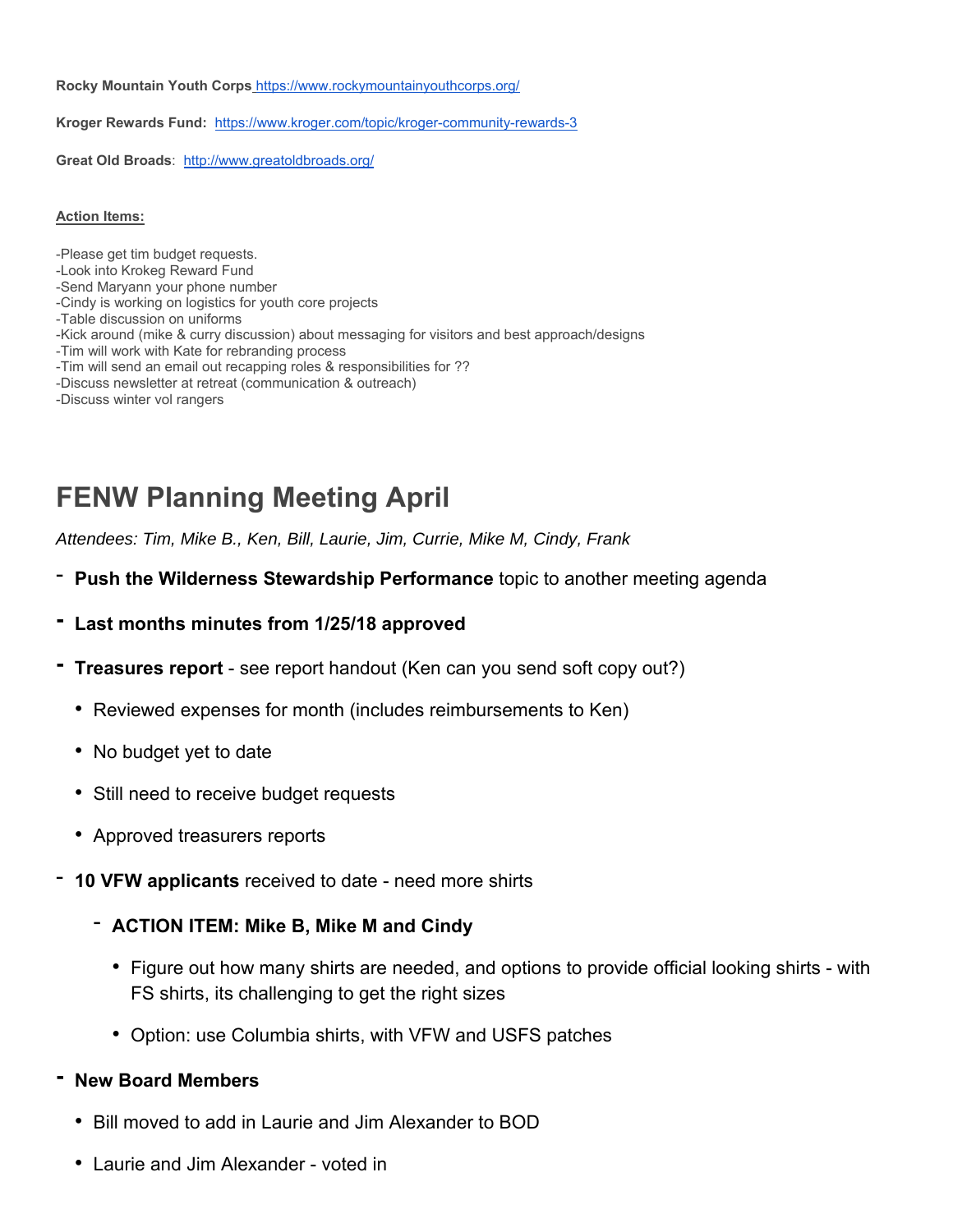### **- Bylaw changes - Bill**

- Change so that members don't vote on board members and officers, just board members vote
- At retreat decided that there is no distinguishing factors between members who have paid dues or made donations
- Tim moved, Frank seconded to accept these bylaws passed

### **- Tracking membership**

- Discussion on if it matters who are members and exact date that they became members
- Tracking this for the secretary is really a tough task, not worth the work
- It is desirable to reach out to those who have donated in past and ask if they want to donate again (mail chimp can personalize email)
	- Suggested and agreed to split out the email list into 2 list, delinquents and current year donators and add a flyer to remind delinquents to donate again
- Those who have given addresses in past about 200 people will receive the HCN
- When should next HCN be sent out? Do we want to send another, do we want to send out in one in Fall before CO Gives Day? Was there a decision on this or did we decide to wait to monitor the results of the Spring HCN? [No decision – we'll see how much money, how many volunteers it brings in.]
- How much will the HCN cost? Can Chris print it? If yes, then really cheap. If not then it is \$750 at Fed Ex in Stapleton - cheaper than Copy Copy in Silverthorne - about \$900 total.
- Will it include Frank's payment options? All is info on the website.
- Deadline Tuesday 4/17 to get all content to Bill for HCN
- Schedule for mailing Fed Ex will take one day and will fold and staple. Then need to add tabs, fold and reminder inserts
- Bill suggests that solitude/pensive/reflective content is missing from the HCN could Tim add that perspective to his article? (Tim's blog has pictures that can be used)
- **Website/Social Media Laurie** 
	- Laurie reviewed near term priorities for SM and suggests that a redesign of the website be done in conjunction with the name change and rebranding effort in 2019 (also along with 25th FENW anniversary)
		- Cindy will reach out to FDR contract about how they built their website and maintain it.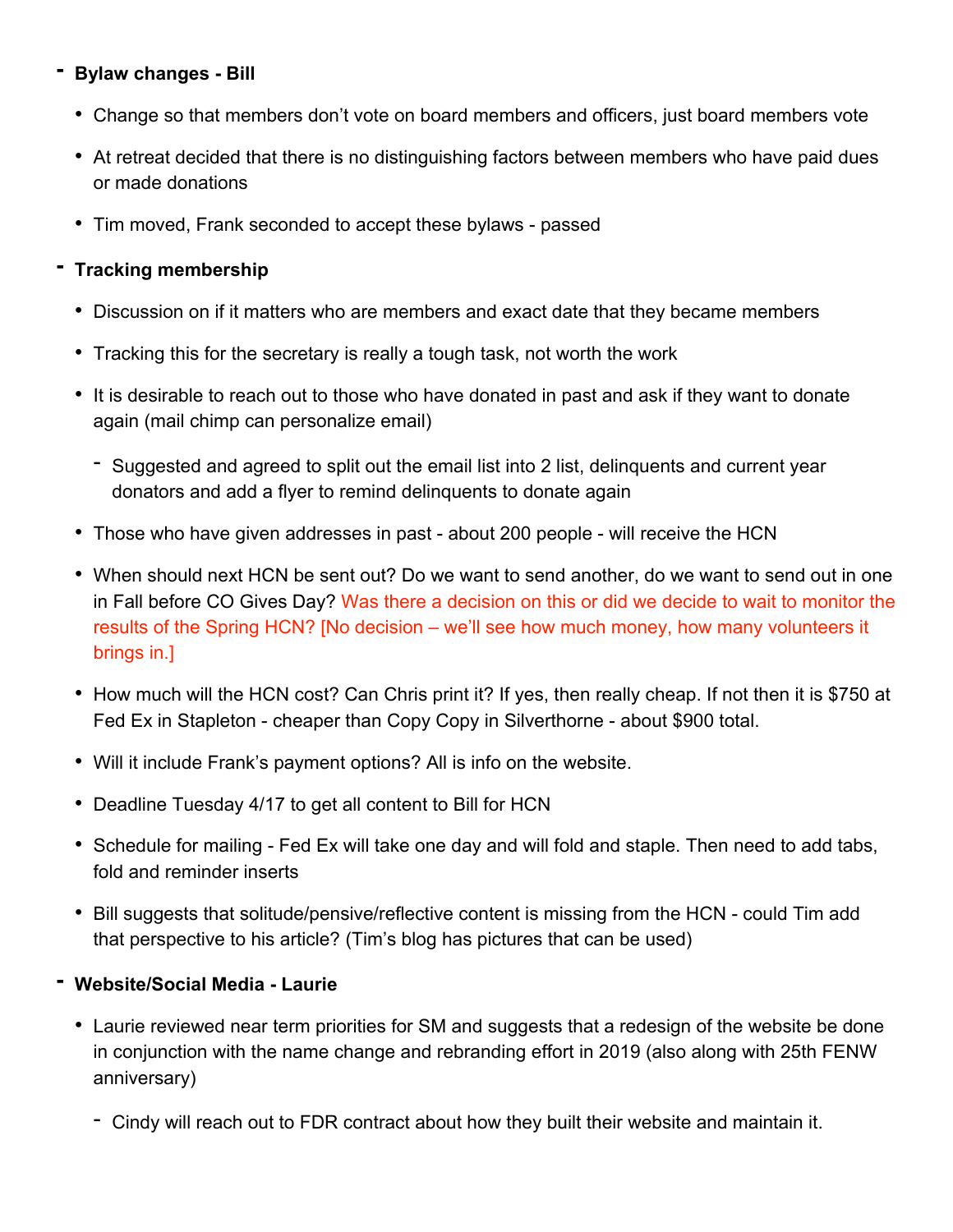- Suggest that before 2019 we work to keep all communications consistent with existing logo and name.
- All communication should point people to www.fenw.org as the main source of info

### **• ACTION ITEM: Laurie**

- Old flyer that was distributed needs to be reworked and refreshed, take phone numbers off and highlight www.fenw.org

### **• ACTION ITEM: Bill can you do this?**

- Need to add 'how did you hear about us' to the VWRs application [done]

### **- eNewsletter - Bill**

- May EFTA migratory birds, Susan (?) [Bonfield] on habitat and bird protections
- June Driven Wild by [Paul Sutter] CU professor

### - **Noxious Weeds - Jim**

- Jim learning about what people have done in past in Colorado, met with John Taylor, about past FENW projects.
	- Currie brought up Pull for Colorado which has had a great turn out in past
- Need to understand where we have problems and what to do about it before coming up with a strategy
- VWR part of training is teaching to identify so they can report back, but then nothing done
- Entry way to Wilderness areas how far do we go? Pulling Colorado did this?
- Summit Co wants to give us their old sprayers (2), Cindy will work with Steve and maybe we can work under their applicators license. Need to check in with Steve to know if we should take these? Should we turn these over to the FS? Decided that Jim should see if still available and get the sprayers now. (4/17/18: they are available)

### **- USFS Updates - Mike B**

- Llamas deposit was paid, beginning of May the \$1525.00 remaining balance needs to be paid
- Bill and Mike working on grant to pay for llamas \$1800 total then another couple hundred for feed - put in for \$2100, will find out decision on May 15th
- Currie fund raisers opportunity with llamas? Kids and all like llamas!
- Jim brought up Chris' idea on Go-fund Me and should join forces with another group with common goal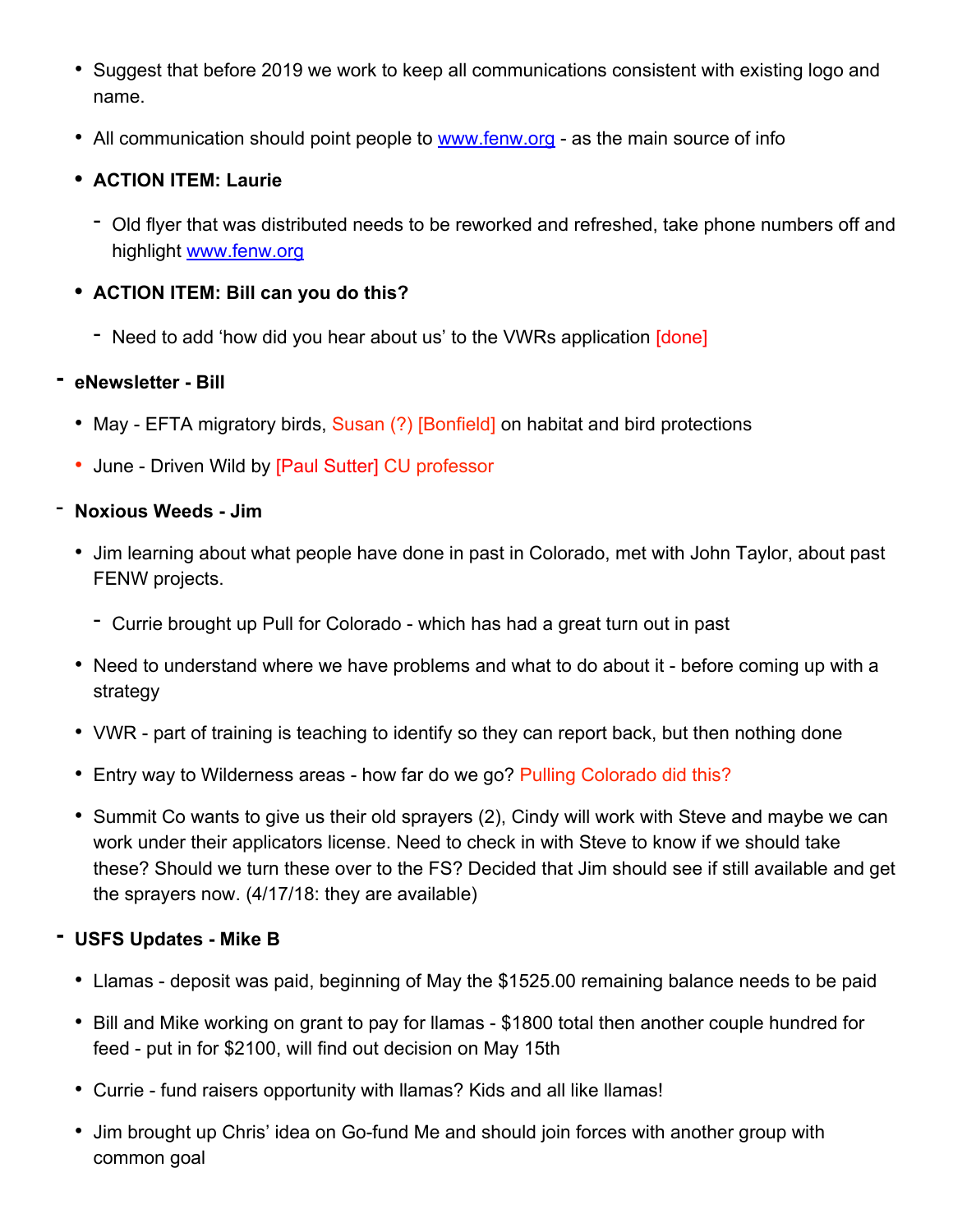- 10 free registrations boxes were received from Pagosa
	- Crew starts May 15th Volunteers and interns to install
	- Posting registration boxes if want to do it earlier than VWR. Cindy and Kate talking about it. Mike will send out proposed dates for the project.
	- Working on press release In conjunction with FS Press Release. FS Rangers need to decide how big of deal the registration requirement is - need to find a balance. Mike and Ken will share the language of PR at the training.
	- Trail Head Hosting program Mike and Ken include as part of training

### **- USFS Updates - Cindy**

- 6 FS people 3 focusing on solitude assessment, 3 interns most we've had in a decade! Starts after Memorial Day.
- FENW Display Not discussed today, will wait for MaryAnn. (Frank wants to use old kiosk we have) Bo's memorial might use the kiosk. Bill will discuss Memorial with Shutze family next month.
	- Cindy [Bill] suggested that the first pull-out up Ute Pass Rd would be a beautiful place for a memorial. Need to check with CDOT first. (who doing this?) [Bill]
- FENW will continue on with Deluge Trail
- Trail Ambassador program Mike B kind of like a THH program, some trails closed for animal migration, need to get a handle on use when these trails are closed. Some on non-wilderness trails too.
- **Master Tool Shed Caretaker Frank!**

### **- Mike Mayer - VWR status**

- 40% VWR did not complete their 4 days probably because there were several younger, working people and they dropped out because of time and other issues
- Mike sent out email to date, 100% of those who returned email will return as VWR
- FENW and FDRD have joint trail work day in July July 7th? [June 16 & 17 I think]
- Ken and Mike will review supplies they have hats, patches, etc.
	- cost \$60 for each new VWR shirt, hat and manual. See above on shirt options.
- Should we close the application window for new VWRs? Need more help on committee.
- **ACTION ITEM: Mike M, Ken,Cindy**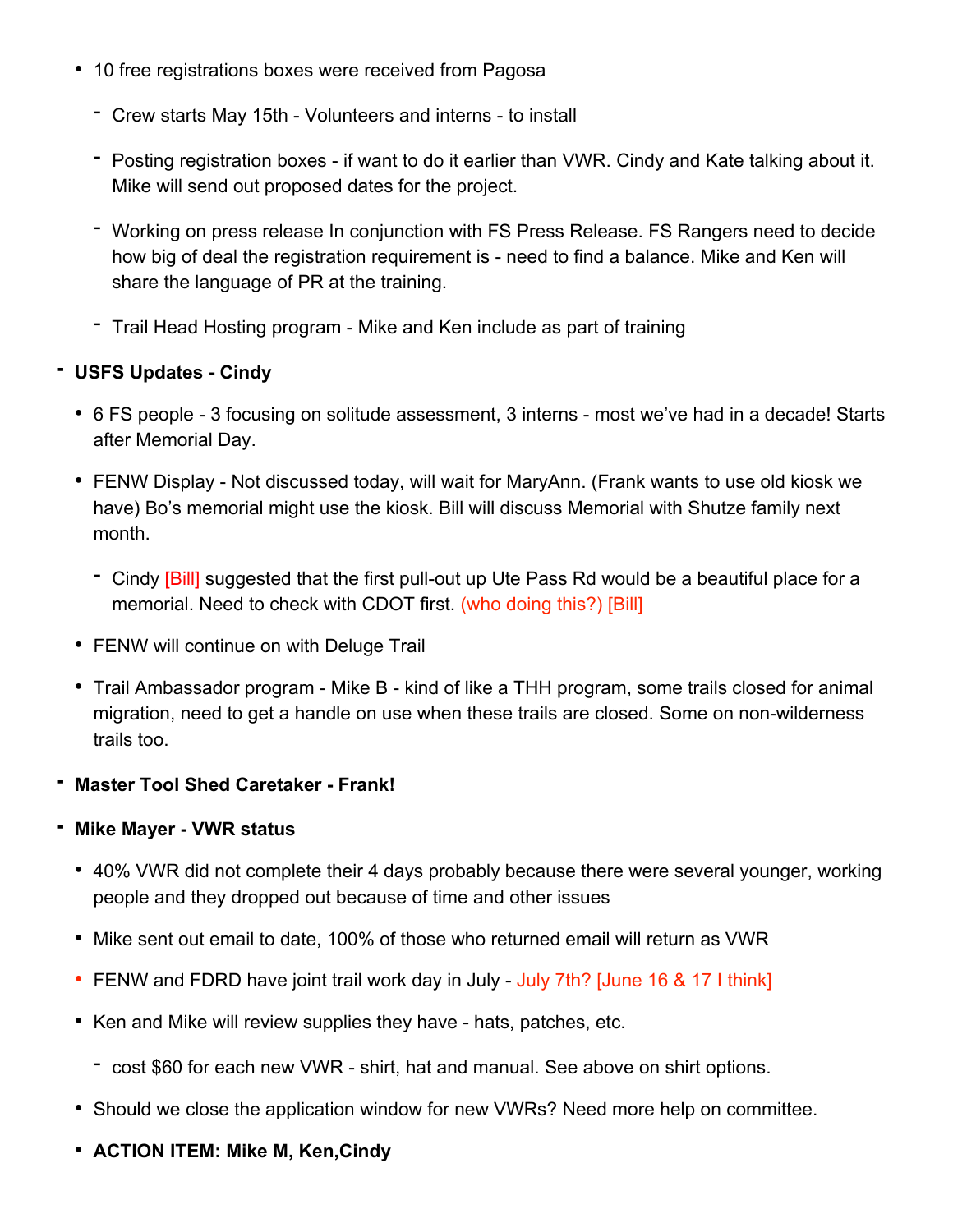- Cindy is willing to sit in on planning meeting early May.
- Takes FS one month to get shirts in.
	- Cutoff date to accept new applicants is April 20th but will not advertise. Bill will reply to those who apply after the 20th to let them know about other volunteer opportunities like Trail Projects etc.

### **- ACTION ITEM: VWR Committee**

- Cap acceptance of new applicants this year but early fall start planning for 2019 expansion.
- Bob [Theodore]?? coming back 30 hikes! Mike will try to recruit an assistant chair of this committee.
- Cindy, Mike M and Ken will meet to figure out best next steps for this assistant chair.

### **- Grants - Bill, Mike B**

- Bill and Mike worked on grants for 5 projects
- **Trail Projects**
	- Kate scheduled 8 trail maintenance projects for this summer! 30 volunteers needed for the 5 long trips - which uses the Llamas. Bill suggested that the board commit to 2 each of these projects. 2 projects are overnight.
	- Need strategy for the Trail Head projects
	- Tim will do the flyer for the trail heads from retreat action item and use Word of mouth recruitment to post flyers.
	- **ACTION ITEM:** Frank volunteered to assist Kate with the Trail Projects Tim will follow-up with Kate

### **- Rec Guide - Dillon Ranger District Rec Guide**

- In past given \$500 to be in the publication
- Currie moved to do this again, Frank seconded it, motion passed
- **ACTION ITEM:** Ken to send the \$500?

### **- Wilderness Expansions**

- Do we include the new Wilderness areas under FENW?
- Consensus is that we support taking and will vote on this when Bill passes.
- **Gore Range name change**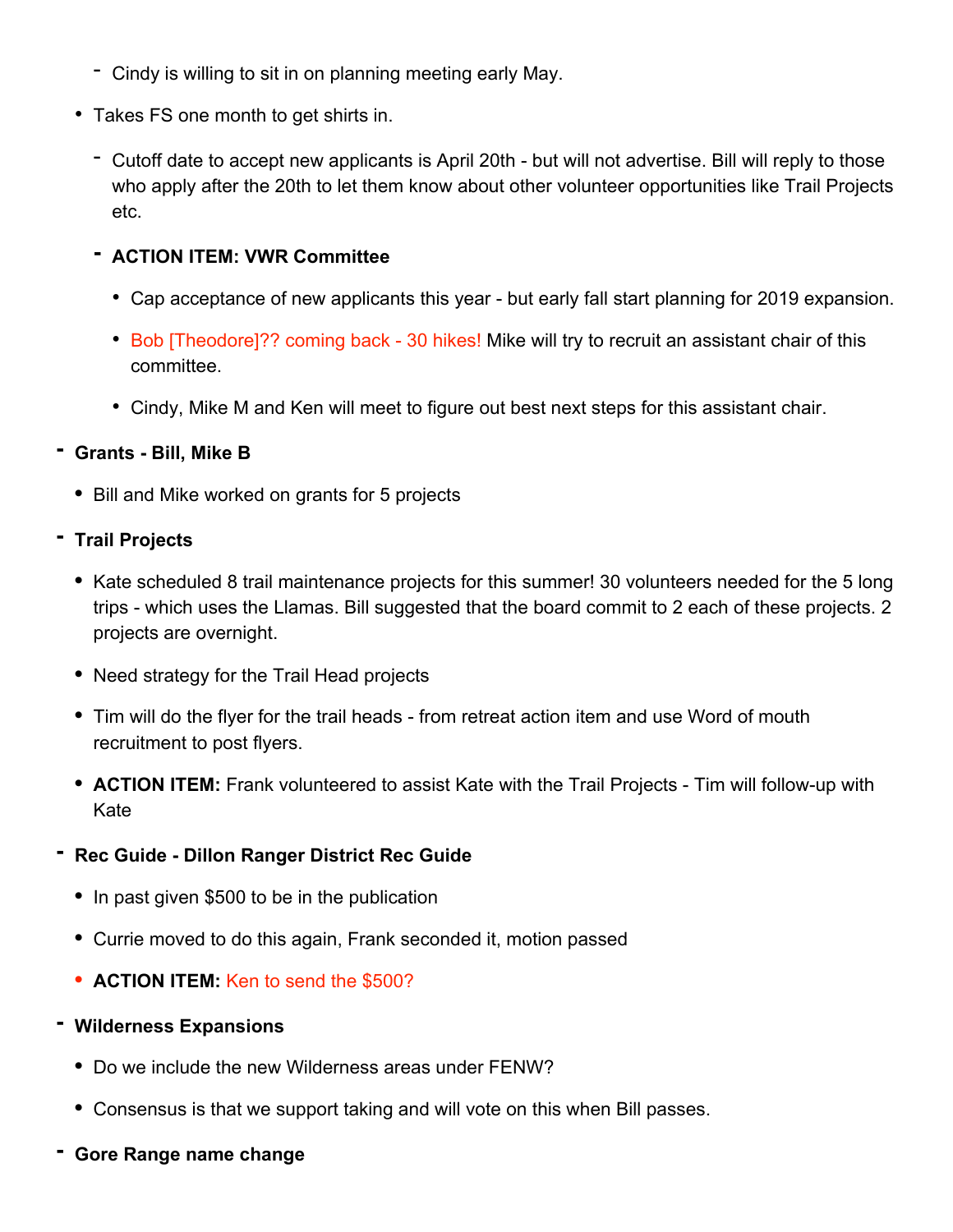• No action needed from FENW

### **- Adequate thank you to Stuart Dodd**

**• ACTION ITEM:** Currie will work to get a comp weekend at River Run and gift cert - Currie will get that out as soon as possible [Tim suggested that each board member make a donation to IPWA]

### **- Redesign the logo**

- Kate got quote of \$6/700 from Kind Designer
- Want to change the name first, table for now
- Target 2019 along with the 25th anniversary

FENW Planning Meeting ‐May 2018

Attendees: Chris, Frank, Jim, Laurie, Cindy, Mike M, Bill, Tim, Mike B, Ken, Dave Owens

- ‐ Approved minutes from 4/12/18 ‐ Jim moved to approve, Bill seconded
- ‐ Treasurers Report ‐ Ken
- Reviewed Income Statement
- Expenses
- \$1,550 for llama balance
- ‐ Schuette Memorial \$6,380
- ‐ RMYC \$14,400

• Need FENW physical address - for legal docs, CO Sec of State docs, Tax return for IRS, CO Gives. Currie's address is being used now and he might move in the next few years.

‐ Ideas? Use the Dillon Ranger District's address ‐ doubt it would work, Cindy can check need to know by May 15th.

- Decision to continue to use Currie's for now gives us time to check with USFS
- ‐ Action Item: Cindy determine if FENW could use the DRD's physical address in future
- ‐ \$500 check for Rec Guide ‐ was this paid?
- ‐ HCN ‐ Bill
- ‐ Thanks to all and Chris for printing and covering cost for printing!!!
- ‐ 250+ sent out, but no update on effectiveness yet
- Total cost ~\$150
- Are there other opportunities to distribute out to community, i.e coffee shops, local businesses
- ‐ Chris indicated he can print more as needed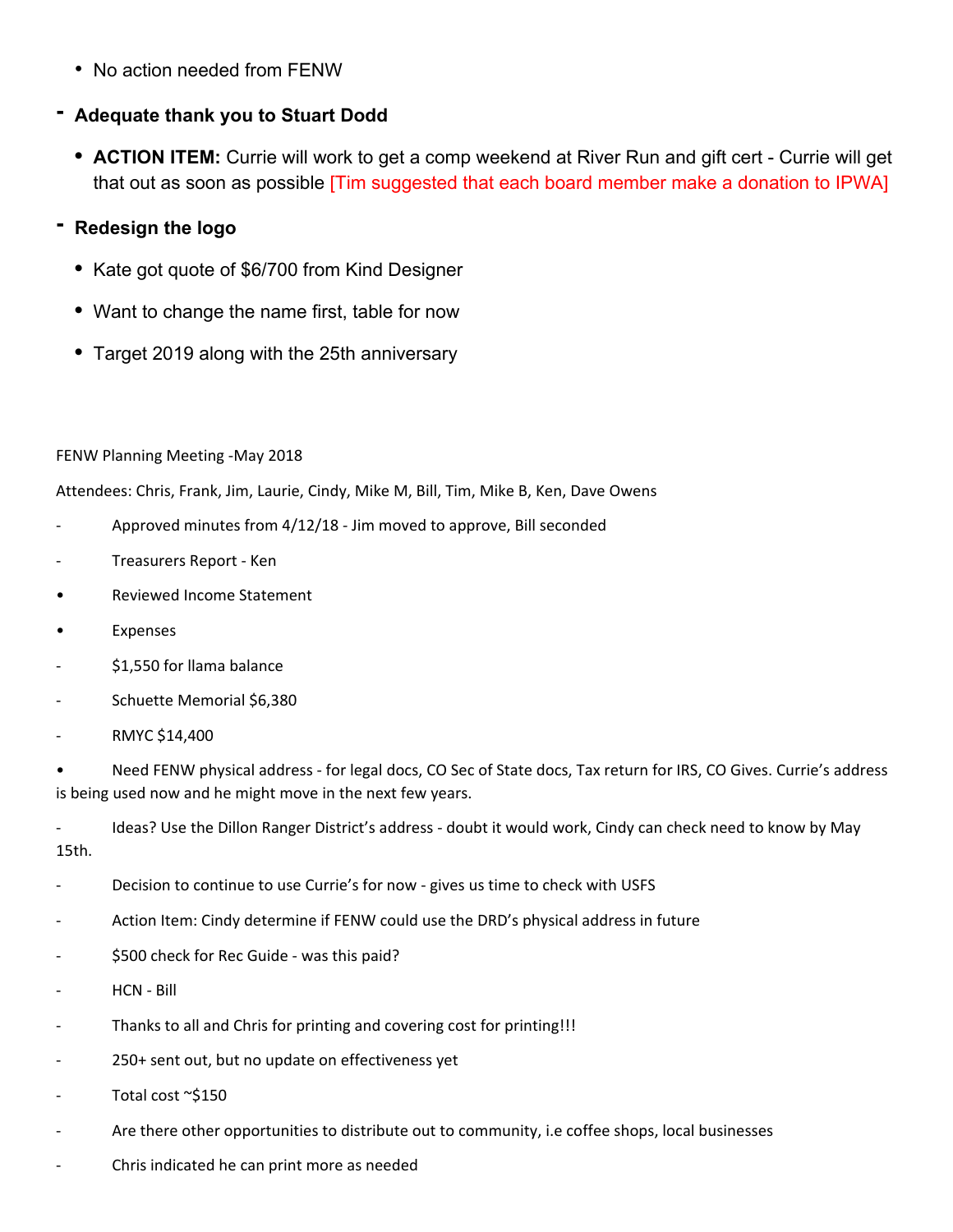- ‐ Marketing Communications: Bill, Laurie
- **eNewsletters** Bill
- Eaglet brought in 5 new volunteers
- Susan Bonfield (featured in the May eNewsletter) received the Wings Across America award
- ‐ Orphan Boy Cabin story will be featured in the June eNewsletter

‐ Other topic for eNewsletter: Roger Brown ‐ who convinced Gerald Ford to sign the Wilderness Bill ‐ would be a huge interest in Vail

• Marketing Calendar ‐ Laurie

Eaglet eNewsletter will go out soon to educate people on the new free required self-registration for overnight visits in Eagles Nest Wilderness (following the USFS PR) and promote National Trails Day June 2nd

‐ To promote trail projects a FB event will be created two weeks prior to date and Instagram and FB updates made after the project is complete. Hoping to engage the volunteers with sharing their pictures and experiences (at the very least ask them to Follow FENW on FB and Instagram)

- ‐ Noxious Weeds ‐ Jim
- Noxious Weeds = Invasive Plants (not pot ;-))
- Jim has ideas for long term ‐ but is concentrating on what we can do now
- Can help USFS most by building our own knowledge of where the weeds are
- Use that for grant targets in the Fall
- Steve at the FS has 6 guys for sprayers and a few more contractors
- Best to go with what Steve's doing and be coordinated
- Like to get a map to get the vectors of where the weeds are
- Jim is meeting with some Vail folks with interest in Noxious Weeds

Use volunteers to get pictures - pictures with the GIS coordinates, can reach out via email to the FENW contacts to request help

- How to get the WVRa involved? ‐ Mike thinks that getting those who are returning rangers would work best
- Action Item: Jim, Mike, Ken: work up info to provide to returning volunteers
- Like to have a weeds day later in summer
- Steve says that getting a picture of trails without weeds would be helpful too! How to know that and get volunteers to do?
- Three types:
- **Eliminate**
- Highest priority, get rid of them completely by a specific date
- ‐ Contain ‐ Second priority, make sure they don't spread any further than where they are
- Suppress Third priority, like contain don't allow spreading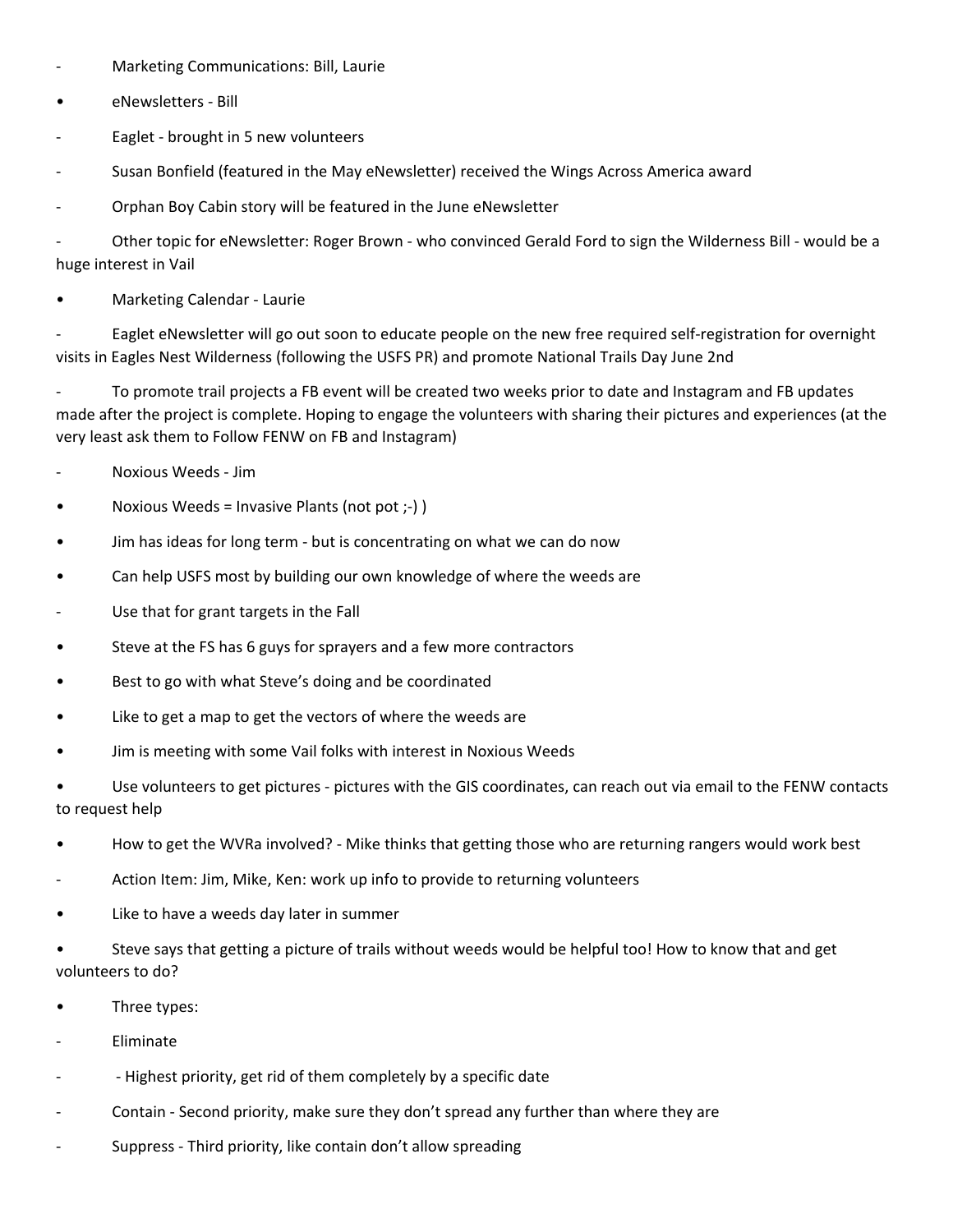- Measure as much as we can in next few months
- ‐ Communicate to volunteers and THH
- ‐ Communicate to sawyers too
- Email account weeds@fenw.org
- Action Item: Bill create a new email address
- ‐ Action Item: Mike B send Jim a list of trails that enter into the Wilderness Areas
- Possibility to apply for grants for weed mitigation if can prove where work is needed
- Work with the Denver Botanic Gardens on grants ‐ I.e. Russian Olives model by latitude
- Download of USFS GIS DB ‐ Steve trying to get Jim access
- What GIS program can be used? Survey 123? ARC? ARC is what USFS uses
- Action Item: USFS to find a format to deliver GIS data (points and shape files) and extract data for the three wilderness areas
- Frank asked if we should we prioritize Cataract Lake this year? Jim noted that Steve is targeting for this year
- ‐ Stewardship Trips ‐ Kate
- First project is National Trails Day with FDRD, Kate is working with Doozie, to coordinate and provide morning refreshments on Salt Lake Trail
- Pick up llamas in Silverton later this month and they will be grazing in Minturn
- Kate has gotten interest from a few people for the overnight trips. There is a15 person limit and need early notice. Kate will be leading the overnight trips and planning.
- VOC and Outward bound projects ‐ can take volunteers but already have lots involved
- Need push for volunteers for Slate and Gore overnights
- ‐ Would like up to 15 volunteers
- ‐ Would like to have co‐leaders with good leadership!!
- ‐ Action Item: Cindy can reserve an intern for each overnight and can fill with others as needed
- Cindy will know date for Lily Pad Lakes next week
- June 16 (only, no 17th) ‐ Gateways, trail still TBD, pick a trail in need and needs work
- Requested Kate provide a list of people who attend (with emails) and have them send pictures for each trail project
- ‐ Wilderness Stewardship Performance ‐ Mike B
- Stewardship Performance measurement
- ‐ 10 elements for each wilderness area to be rated, i.e. opts for solitude, condition of trails, noxious weeds etc
- Each wilderness area gets rated. A lot of work is determined based on these scores.
- Action Item: Mike will send out the info tomorrow and we can read through. Done. Cindy will send out briefing document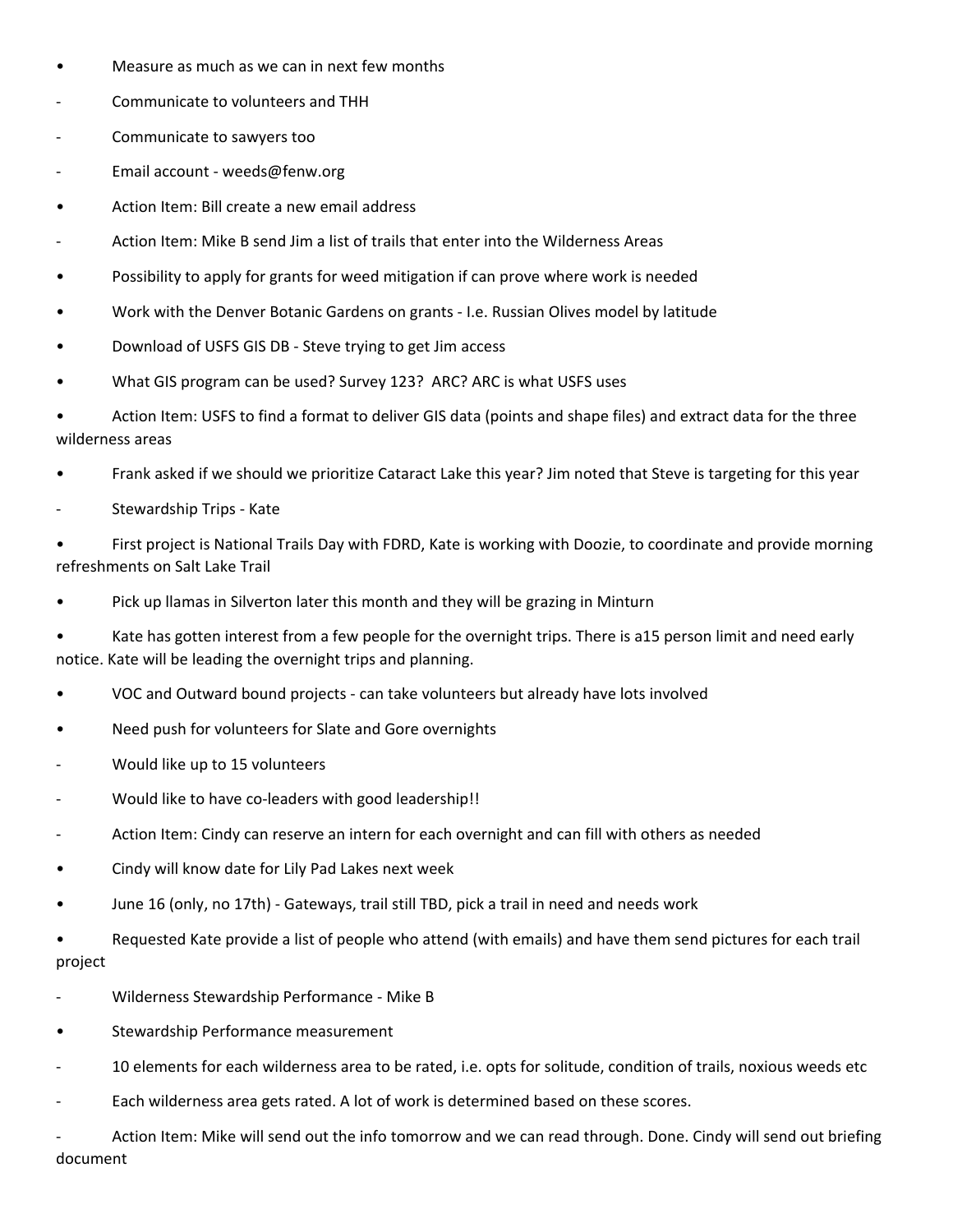- ‐ USFS Updates ‐ Mike B
- PR for overnight registration for Eagles Nest Wilderness has been released
- Due to road conditions, only 4 registration post on East side will be installed
- There will be 1 on 1 training for Ilama management and care
- Crews start going out next week
- Heard about graffiti on Booth Lake area that will be addressed

• Mike will be working with the Town of Vail Welcome Center Supervisor to fine‐tune messaging on Booth Lake and other popular wilderness trails in East Vail and this may include having the Town of Vail community hosts educate hikers at the trailhead.

- •
- USFS Cindy
- Working with Kate to create the soft crew? for sawyers don't have to be VWR rangers
- They are mostly Forest people but there are a few spots for volunteers,

Started to clear trails at Cataract Lake, where the training will be on May 22nd likely and start on south side with installing boxes

- After Memorial Day ‐ 3 interns and 3 returning forest service rangers will get started
- Add line to form Bill??? [I don't understand... line to form?] Not sure either!

• Be sure that we communicate the new registration program for Eagles Nest Wilderness as Free Required Self Registration ‐ not permit, could be confused by the permits happening in Maroon Bells

- Can we put FENW info cards in with registration forms?
- Definition of where campfires are illegal will change and be by elevation, i.e. 11,000 ft
- Eagle Country Adopt a Trail ‐ starting next week on Eagle side
- ‐ VWR Updates ‐ Ken and Mike M

• 20 new VWRs to train this year on Eagle side – I think 20 is not correct… 20 total both sides? Ken, Mike ‐ Please clarify.

- 35 returning VWRs, training starts in Eagle next week, Ken will order shirts for Eagle VWRs
- All the applicants that came through the website, have been emailed and phone interviewed
- There are 15 new VWRs on Summit side, 25 returning VWRs
- Refresher training is on May 15th update on what's new with FS
- 4 wilderness hikes ‐ need NFS trails list
- Asked for help with mentor hikes, plan thank you dinner, track hikes ‐ Mike keep working on that Is there a particular thing that you need help with now, Mike?
- ‐ Grants ‐ Took a loss on NWSA Grant for llamas
- **Illama fund raiser Currie brought up an idea????**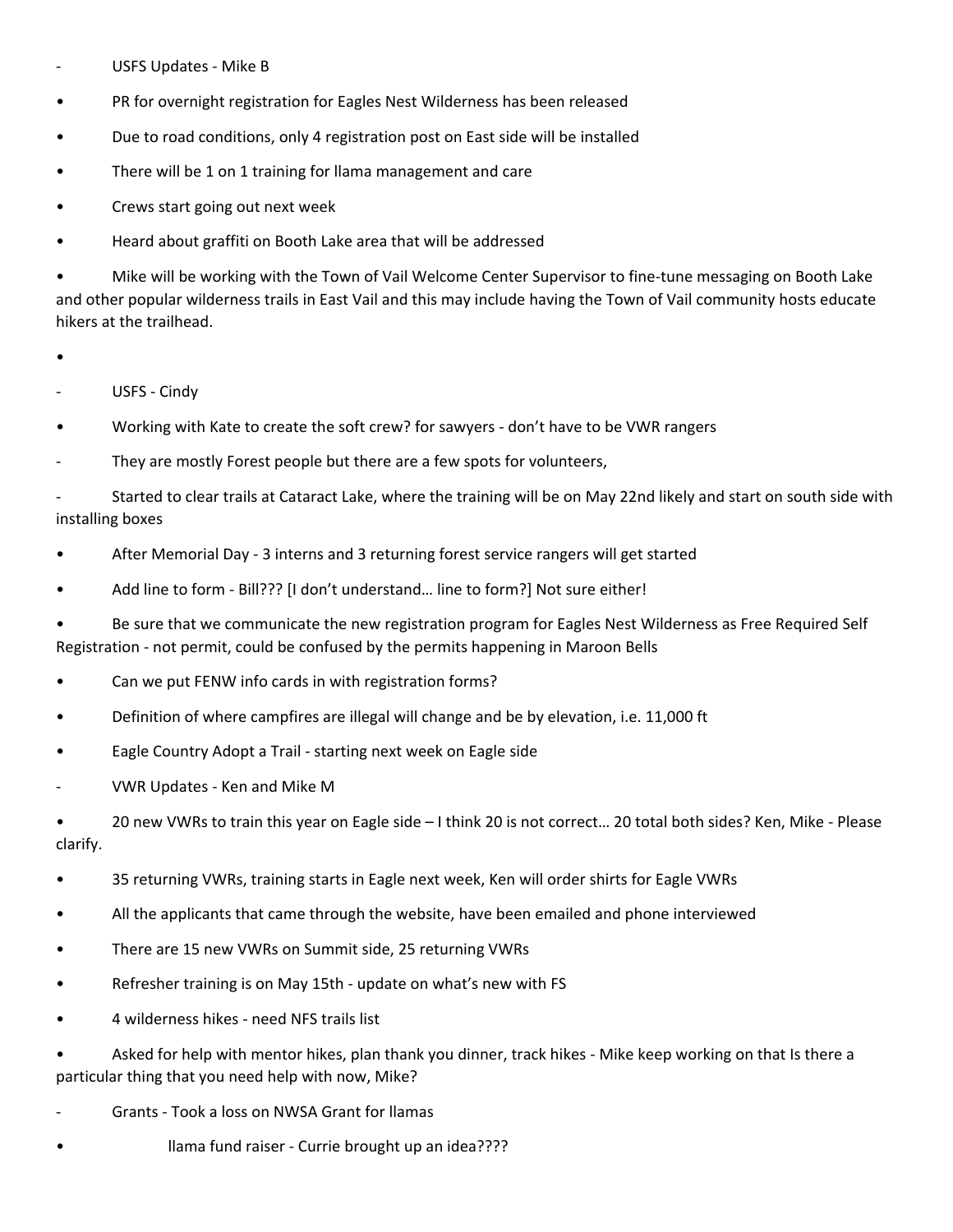- **Bill will try to understand why we didn't get it will talk to Dave and NWSA**
- ‐ Beau Schuette Mem updates ‐ Bill
- **Bill spoke with the Schuettes**

They like the grove of trees ideas on Mesa Cortina and Salt Lick trails, they would pay for it with sign - Frank work with them on this to figure out

They like the idea of an endowment, that generates revenue back, i.e could fund the hiring of Rock Mountain Youth Corps crews….

- ‐ Talk about setting up an endowment ‐ bring that conversation back ‐ Ken and Bill
- ‐ New Business
- FENW Denver Meeting for recruitment ‐ Jim
- ‐ Open house in Denver area ‐ late June or early July, social but give an introduction on FENW
- Sign on Ute Pass Bill
- Sign that labels the mountain peaks and other info
- Re‐introduction of Beavers ‐ Bill, more thought to wildlife, talk to CPW to have a rep to work with FENW
- Advocacy Continental Divide Recreation Bill is getting steam in paper with support of local businesses
- ‐ Revisit Action Items from Retreat
- Tim: Flyer ‐ work with Mike and someone with photoshop to finish up flyers, need volunteers on Summit side to post
- ‐ Action Item: Laurie (maybe Chris) help Tim with flyer photo editing
- Winter volunteer rangers fall or winter patrols? Just be thinking about it take off action item list for now
- Name change Tim, Kate
- ‐ Thought maybe a competition to get crowdsource with prize to get new name
- Decided to keep as a Board decision

• The Board is still onboard with changing the FENW name in 2019 in conjunction with the 25th anniversary [no vote on this, though]

• Once the Board has decided on a name, will look to Kind for a proposal on a logo design [other options were discussed]

- Action Item: Laurie will define a timeline for the name changing and rebranding project
- **Miscellaneous**

• Dave Owens: Sierra Club ‐ local group partner on a project with FENW (Wilderness, weeds, wolves, water). Dave attended a Jared Polis meet and greet. How about teaming up with an existing project ‐ weeds?

- ‐ Action Item: Dave send Jim contact info for local Sierra Club for noxious weeds discussion
- Susie Kincade known in Vail, wilderness workshop
- June 10th whats the buzz on bees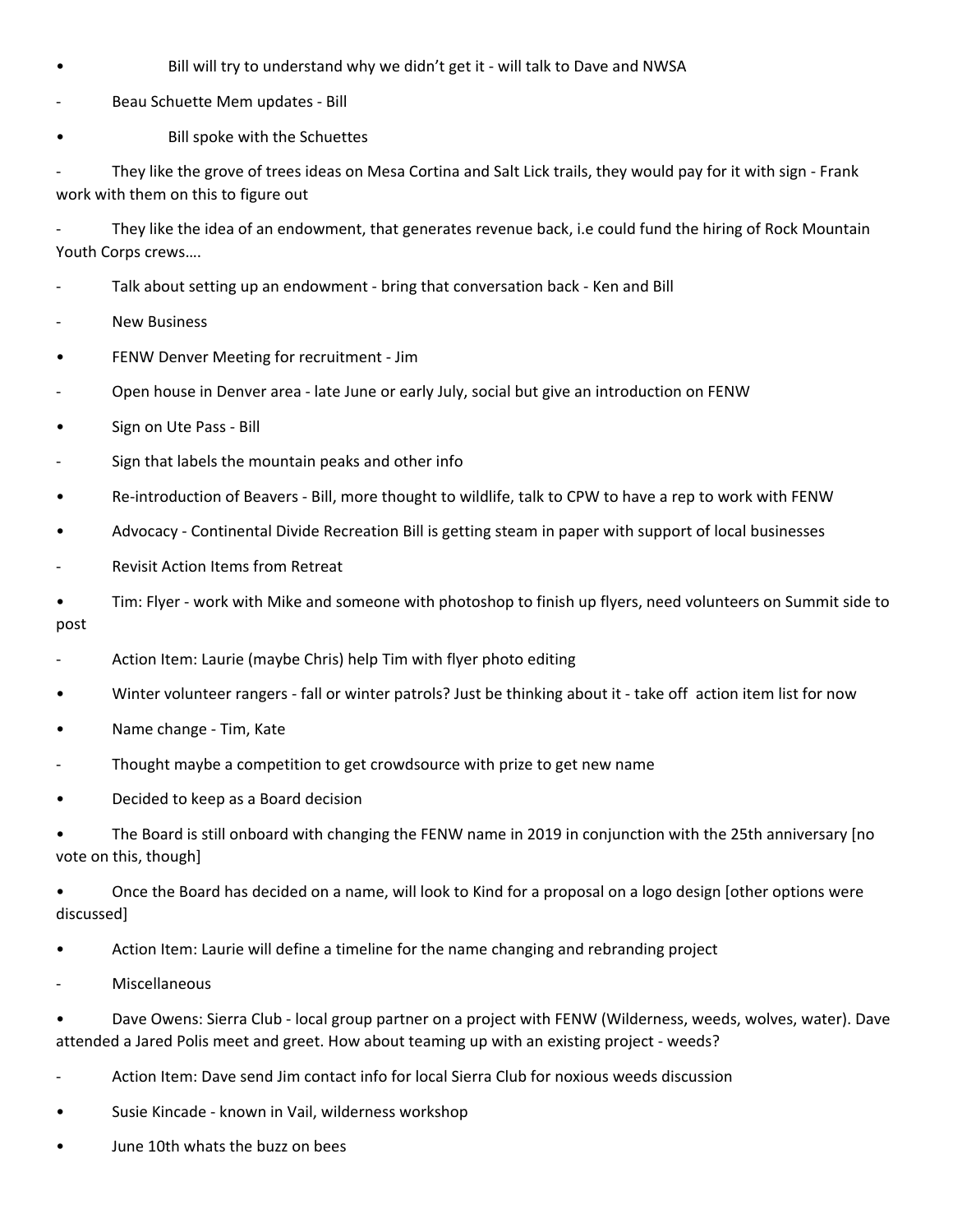Next meeting, move the meeting to the 21st? Tim will send out new date.

### **Friends of Eagles Nest Wilderness**

### **Monthly Planning Meeting**

### **June 21st , 2018 @ 5:30 pm MST**

### **Dillon and Holy Cross Ranger District (Video Conference Call)**

### **Roll Call / Introductions:**

• Tim

### **Review / Add or Subtract Agenda Items:**

• Board

### **Review / Approve Minutes from 5.10.2018:**

• Bill moved to approved / seconded by Laurie /unanimous

### **Review / Approve Treasurer's Report:**

- Ken See Treasure Report (attach to final minutes)
- Bill moved to approved / seconded by Ken / unanimous

### **Volunteer Wilderness Ranger Updates**

• Mike & Ken

⁃ (Ken)- Doing their volunteer patrols. Will be sending out a doodle pool to see interest in dates for deluge lake trail work (Thurs/Fri of next week). Once the date is set Bill will get it on our social media & website.

⁃ (Mike)- Had a good training session and working through mentor hikes currently

Co-Leaders for Mike and Ken?

(Mike)- Jim Collins might be stepping up. Bill took the opportunity to thank all stakeholders who assisted in setup/coordination of the volunteer wilderness training

- ⁃ (Ken) Nothing
- Discussion on joint events with FDR (hikes, picnics, etc.)

Discussion on why some of the boxes were at the wilderness boundary rather than trailheads (registration is for backpacker mostly per Cindy)

# **Stewardship Trips / Trail Boss Updates**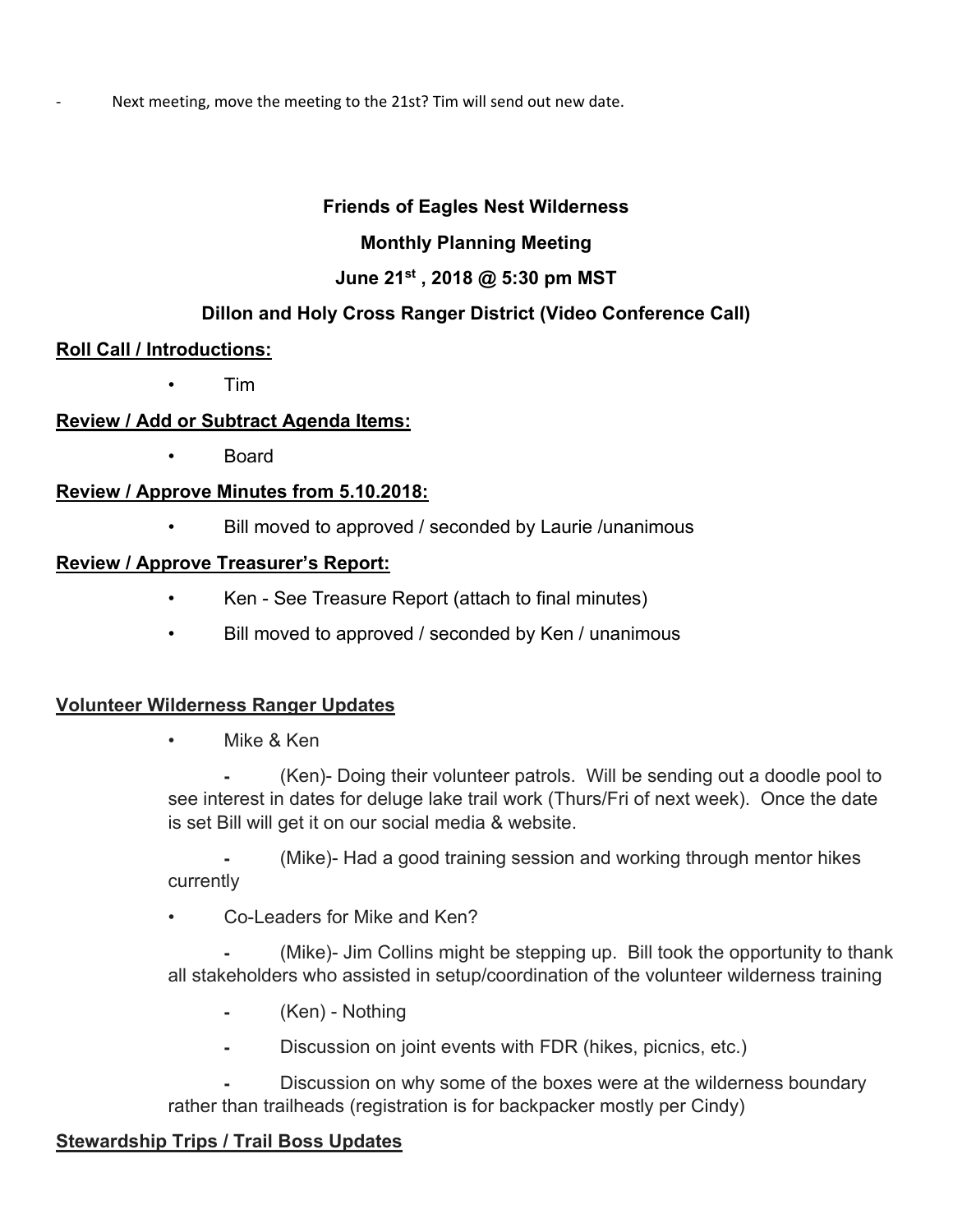• Kate Demorest

Currie inquired about recognition of Brad who has been doing an awesome job. Discussion regarding getting him some praise for his hard work (gift cards, photos for our social media, recognize at end of year party, etc.)

(ask Kate for notes) Discussed the slate lakes trip (llama). Tim thought it would be a good idea to promote this on social media / inquired about flyers on the trailhead and Kate has knocked it out. Cindy & Kate hosted a class of 30 students and got them certified on cross cut. FS has 5 certified cross cut. Due to buffalo fire a project was suspended. Cindy discussed rehabbing the fire line in the fall (direct project with FENW & FS?)

### **USFS Updates**

• Mike

Discussed the small fire above the GC trailhead. Fire escaped and they were able to locate the offender. Tigiwon & Piney Lake roads are open. Very Busy time of the year for FS

• Cindy

Buffalo fire is 100% contained but still working through hot spots. Chainsaws were used in the wilderness to fight fires. She appreciated that FENW kept their website and social media very up to date during this incident. Currie discussed the misconception that you couldn't use chainsaws and tankers during the incident. Currie will write up a letter/editorial to give an example how the FS brought in mechanical equipment (saws, tankers) into wilderness. RMYC out cutting and building a turnpike up Cataract. Inters are trained up which is a lot of work. Tim encouraged Curries letter

• Scott Fitzwilliams follow-up

He would have interest in possibly attending a board meeting. Tim was very appreciative and humbled by the call.

### **Grants**

- Bill and Mike Beach Updates
	- ⁃ No Updates

### **Beau Schuette Memorial updates**

• Bill

Beau passed of sudden cardiac arrest and his parents wanted to do something in his memory. Focus is on two ideas: Grove a trees (he loved hiking out of Mesa Cortina) and the endowment which would generate some income every year thought is it could generate \$500-700 , perhaps for an event for the RMYC crews.

### **Noxious Weeds**

• Jim Alexander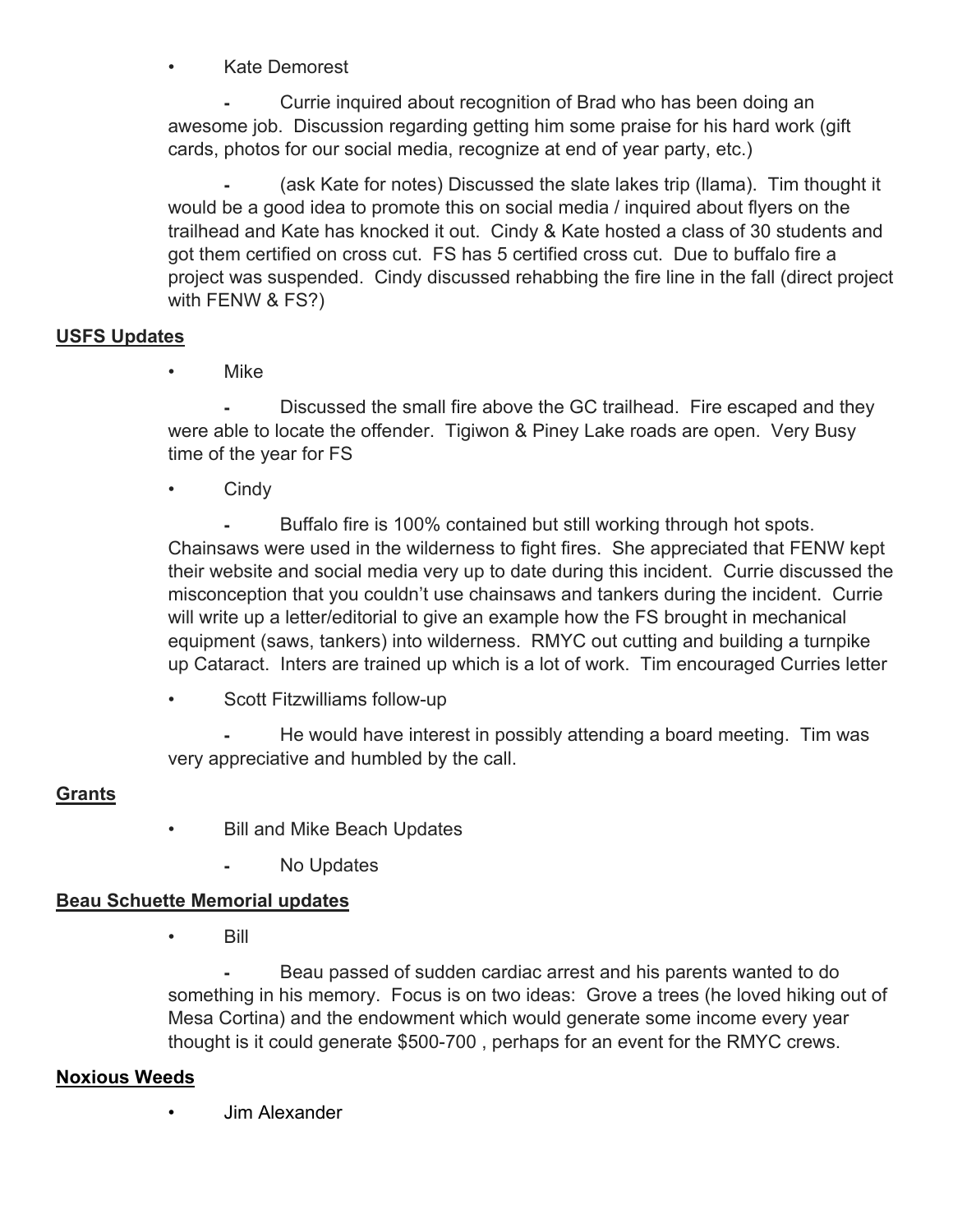Still in startup; working on rounding up maps and coordination with other front rangers. Considering having an open house to promote FENW & EN Wilderness

### **Website, Social Media & Newsletter Updates**

- Bill & Laurie: General Updates
	- Website (Nothing)

Social Media: Thanked Bill for sharing photos (Send Laurie an email about if I can assist?)

Volunteers: Did we ask volunteers to join our FB page / follow our Instagram?

News Letter: Brought in 1k (Thank Chris Turner for making this all profit). Monthly newsletter is about a single topic and Bill decided to make the next letter about solitude. Driven wild author will write for august.

Laurie: Bill has been gathering lots of data about volunteers and he & Laurie are thinking about using the data to tailor newsletter to them. Bill can use these data to help new volunteers stay engaged.

### **New Business**

• FENW Denver Meeting for Recruitment: Jim Alexander

Laurie & Jim are considering either an open house / happy hour at their place (7/13) to promote FENW to front rangers. Jim inquired about front rangers who are volunteers who could possibly speak at the event since they are noobs.

- Template for thanking donors: Dan (Newsletter donations sent?)
	- ⁃ Thank you cards are current as of meeting
	- Will send out ideas over the next week for different cards
- (Send out email requesting your best FENW photo)

### **Summit Foundation Endowment Fund**

- Ken, discussion on Endowment fund
	- Attach Endowment note from Bill
- Motion to proceed?

Tim makes motion to move 25K into endowment with TSF / Laurie second / Unanimous —> Ken will move forward with TSF

### **Advocacy**

 • Vail Pass Auxiliary Lane Project: https://www.codot.gov/projects/I-70-West-Vail-Auxiliary-Lanes

⁃ (Follow Link)- Fear of what this could do to our dwindling wildlife population.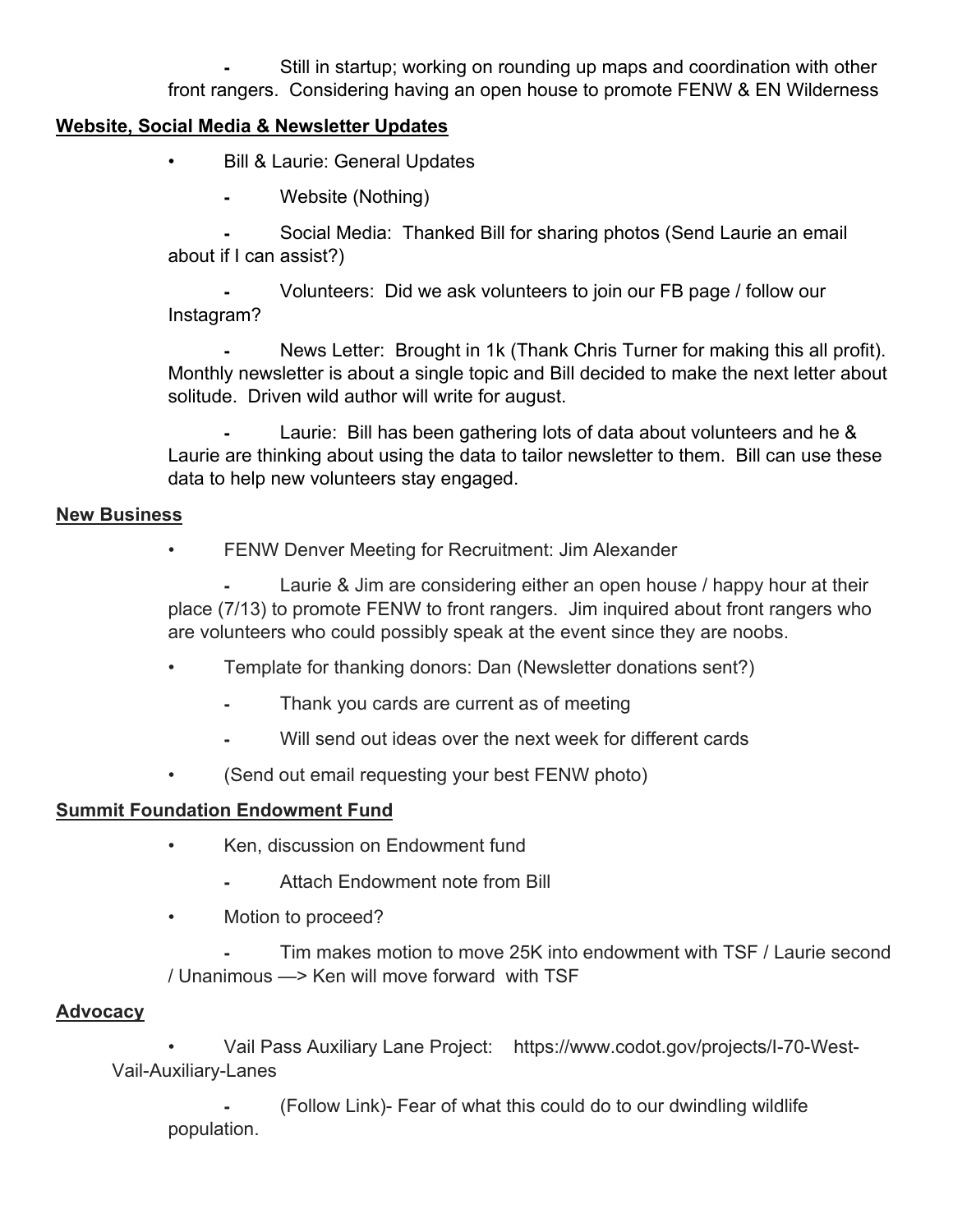There is an event (Wildlife Pass Byway Happy Hour) / Summit county safe passages for wildlife: 4-7 6/28 @ Tenmile Tavern.

### **Name Change Ideas & Discussion**

 • Board discussion whether to move forward or not. Revisit the name? (Chris motioned / Tim Seconded / All in Favor / Will do a survey monkey?) we are moving forward to explore the idea of a possible name change. A committee will be assigned to create a plan to move this forward. Tim will lead the committee, Dan, Laurie, Currie, Ken

### **Revisit Action Items from Previous Meeting**

⁃

- Cindy determine if FENW could use the DRD's physical address in future
	- ⁃ No updates
- Bill to create a new email address for all things weeds (weeds@fenw.org)
	- ⁃ completed
- Mike B to send Jim a list of trails that enter into the Wilderness areas
	- ⁃ completed
- Laurie will define a timeline for the name changing and rebranding project
	- Will work with Committee
- Dave send Jim contact info for local Sierra Club for noxious weeds discussion
	- ⁃ Completed

### **Next Planning Meeting**

• July 12<sup>th</sup>, 2018. Location TBD (Copper mountain establishment to meet in person?)

### **Action:**

- Dan upload different card options for thank you's
- Tim: Sub-committee chair for name change & discussion with Dan, Laurie, Currie, Ken
	- Bill: send Dan a high resolution image of FENW

**Ken moves to adjourn / Tim second / Unanimous**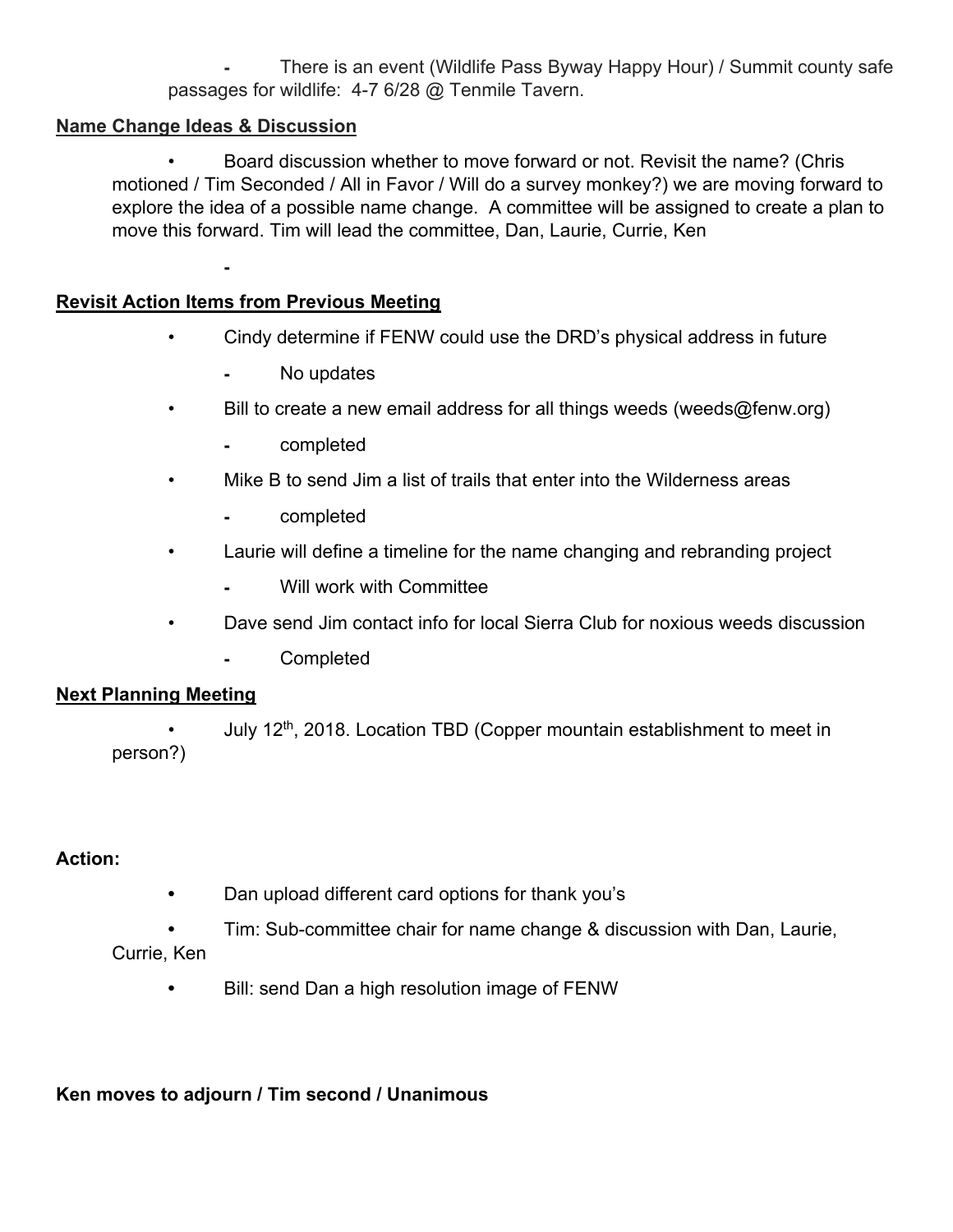### **Friends of Eagles Nest Wilderness**

### **Monthly Planning Meeting**

### **July 12th, 2018 @ 5:30 pm MST**

### **Copper Mountain Metro District Community Room**

### **Roll Call / Introductions:**

 Tim Drescher, Dan Siebert, Bill Betz, Laurie & Jim Alexander, Cindy Ebert, Chris Turner, Mike Mayer, Ken Harper, Frank Gutmann, Kate Demorest, Mike Beach (Guests: Joan Betz, Bob Theodore, Joe Szasz, Dave Owens, Jack Holmes, Dave Brewster

### **Review / Add or Subtract Agenda Items:**

o Laurie: We should have a short discussion on how we go about annual meeting

### **Review / Approve Minutes from 6.21.2018:**

Laurie Motioned to approve & Tim Seconded / All in Favor

### **Review / Approve Treasurer's Report:**

**•** Deposited \$1007 / Spent \$424 / General Fund total is \$30653.00  $\rightarrow$  See Treasures Report for more information. Discussion on Colorado Gives Day and appreciative vs. depreciative assets. Discussion on the Endowment Fund; Ken has the document needed to start the fund but there needs to be some corrections as it stated that our funds were dedicated to the Keystone Science Facility. Discussion on the Rocky Mountain Youth Corps and that the invoice is larger than the original approved amount (tabling discussion for the future). Bill makes motion to approve Treasures Report & Tim Seconds / Unanimous

#### **Volunteer Wilderness Ranger Updates**

- **Mike**: Had to leave early so no comment
- **Ken:** Business as usual. Improvements to the ranger spreadsheet that Bill created so we can track # of hikes has been very helpful. We are ahead of last year's total for ranger hikes. At this point in years past we are currently ahead in ranger hikes and citizen contacts. Ken gave a shot out to Joe for his assistance in relocating separated hikers. In appreciation of Joe's effort John and his group donated \$200 to the group.

### **Stewardship Trips / Trail Boss Updates**

- Kate Demorest:
	- o *Slate Lakes Overnight Trip (July 27th 29th):* Kate sent out an email on this trip with basic info on the project. They will be also using wilderness crews and llamas for this trip (to carry tools, sign posts and possibly volunteer belongings). Discussed the care for Llamas. Kate's job during this project is leading and supervising the llamas while other rangers coordinate crews. The hike in will be 5‐6 miles so we can ensure we are camping properly.
	- o *Buffalo Fire MOP Up*: Trying to figure out some time for projects to remedy the Buffalo Fire. We are waiting until the fire is 100% out and we can assist in rehabbing the fire line. Possibly after work projects to tackle this.
	- o *Lower Cataract Lake Loop project:* One of Cindy's crew had extra time while doing solitude monitoring and has done a lot of work in this area. Since we might not have to do this loop, we can focus on fire rehab. Kate inquired about how we could promote interest in trips and whether we have had luck with Summit/Vail Daily. Joe recommended that we consider Radio Free Minturn. Joe also mentioned the weekly activities section they post might be a good avenue also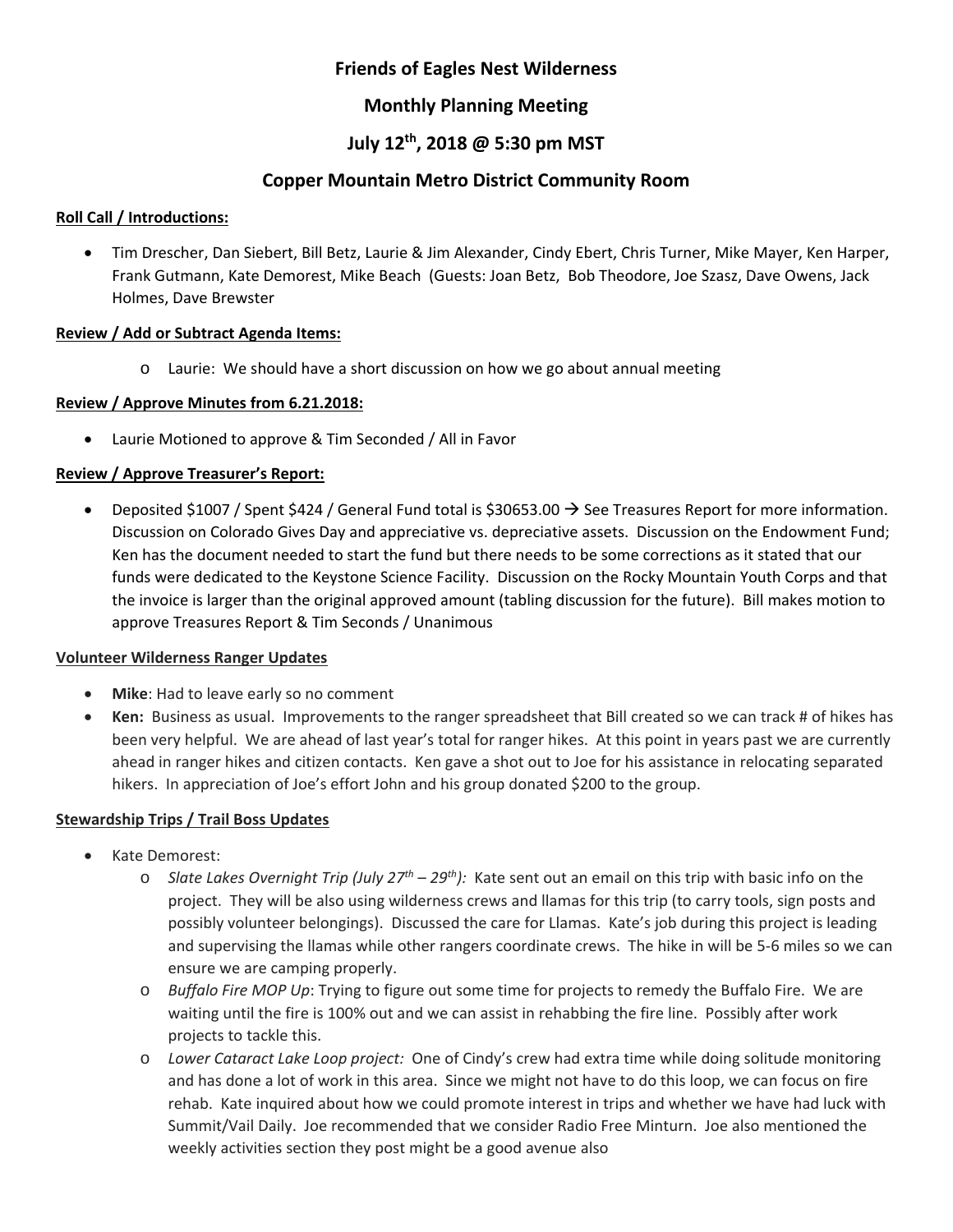#### **USFS Updates**

- Mike (HCRD)
	- o Still deep in the busy season. The llamas have been a great help and Mike thanked FENW for assisting in purchasing. Most of their registrations boxes are up at this point and they have two more in ENW to put up. Their crews are also doing solitude monitoring and enjoying the work. Currently tentative, Mike discussed alternative funding sources that they might be considering; end of the year money they have left over instead of returning to treasure could possibly devote to projects
- Cindy (DRD)
	- o Wilderness crews have been doing many trips for various projects (trail clearing, campfire removal, etc.) Crews will be heading to the connector trail at Salt Lick, which will assist in preventing Mountain Bikers from entering Wilderness. Working on getting locals involved in this project. Youth Corps will be moving to Mesa Cortina to build a bridge over willow creek to replace the logs that people use to cross. Two registration boxes left to install. Rangers have noted that they are seeing good compliance with people using overnight registrations. Stats will not be available until the end of the year. The season is moving very fast but they are happy with the presence they have been able to maintain.

### **Grants**

- Chris Turner
	- o REI does 5‐25K a year in donations. FDRD got 10K in donations this year. Chris contacted REI and found that we are in a good position to get money but we need to have identified projects for 2019 to get into the application process. Chris has a conference call tomorrow to start laying the groundwork on this. Chris mentioned that if you have project ideas please send that info to him so he can start compiling it. Bill mentioned that if they require matching funds that we could possibly use some of the Schutee funds. Quick discussion on different items that might assist in showing our qualifications (educational opportunities, maintenance, weed removal, volunteer rangers, uniforms, swag, etc.) This would also help us determine what areas they are more likely to fund so we can direct our focus on receiving funds in the future

#### **Noxious Weeds**

- Jim Alexander:
	- o Starting to get information on where significant weed populations are located. We can use this information to apply for grants. Wilderness workshop has a noxious weed program that he is researching, as does Denver Botanical Gardens. Tim mentioned Betty Ford Alpine Garden might be a good resource. Dave Owens showed different field manuals that could assist in identification on the field and that you can download these guides offline. The guides are broken down on priority of removal

### **Website, Social Media & Newsletter Updates**

- **•** General Updates
	- o Bill: Will be transitioning the webmaster. Bill has been putting in some work for Chris on fundraising. Paul Sutter will be writing for the next upcoming newsletter
	- o Laurie: Inquired if there was any feedback on the Volunteer Rangers Summary

#### **New Business**

FENW Denver Get-Together July 15<sup>th:</sup> Discussed the upcoming event and have had some RSVPs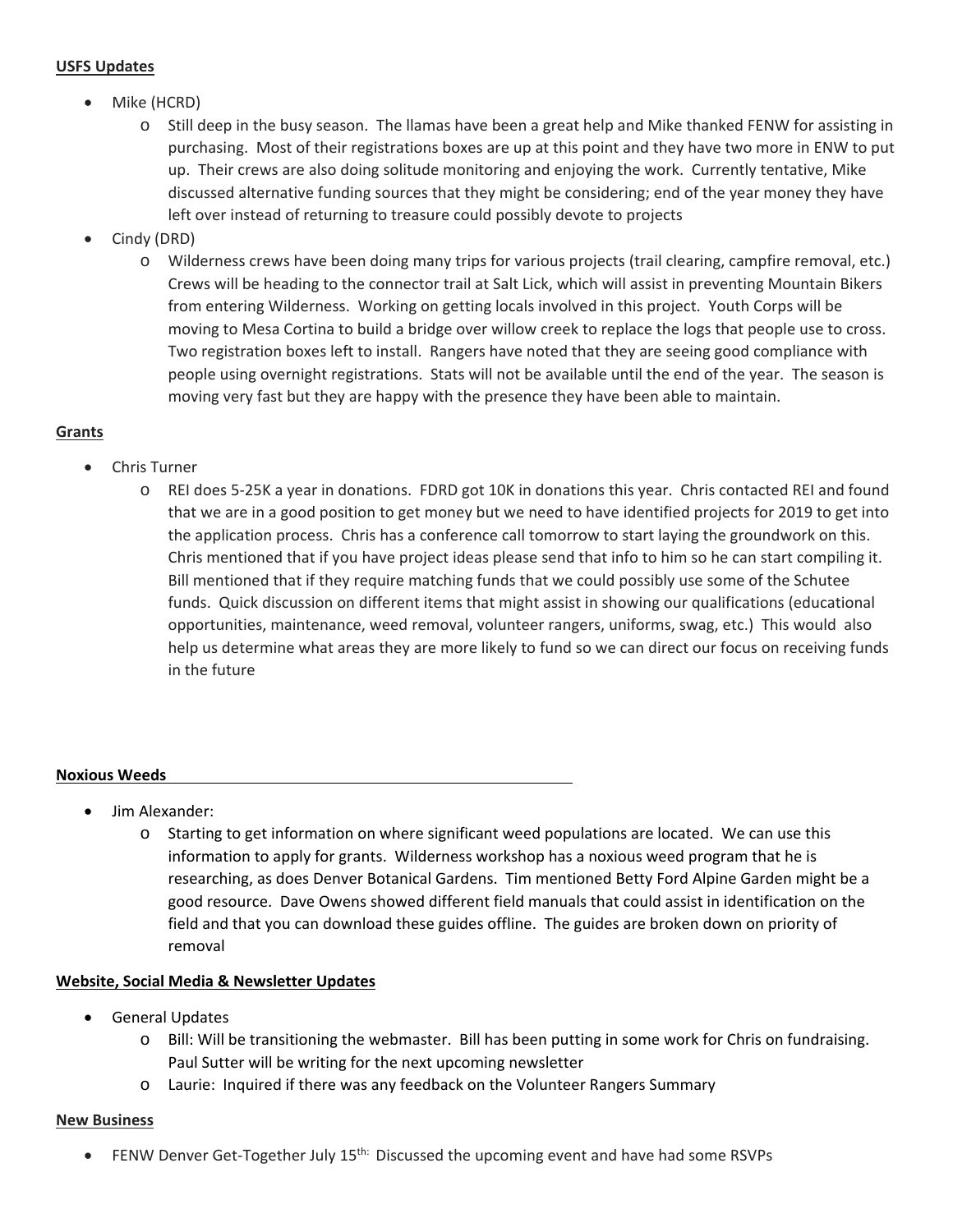- Dan: Template card / letter for thanking donors
	- o Sent to email: Feedback is greatly appreciated
- **FENW table at the FOLBR Annual Meeting, Sunday July 29th, 11 am 2 pm @ the Slate Creek Hall** 
	- o They built the animal overpass that are nationally famous. FENW will have a table at this event if anyone can attend and assist in staffing the table. Discussions will include cell phone coverage, wildfire emergency plans, etc. Diverse interest and conversations at this event and it will be a great opportunity for FENW promotion
- Fundraising Meeting attended by Chris, Laurie, Jim, Joan and Bill (see board packet materials)
	- o Chris: This started with the conversation last month on our budget and what balance we need to maintain. Discussions included what goes into marketing a non-profit. With the potential of a name change, we will have to throttle down on some items. In the near future though we can focus on flyers, print, radio, door hangers, etc. Discussion on sun screen & lip balm options that we could provide on volunteer ranger patrol
- Currie: Buffalo Mountain Fire Column (Not in attendance but might need to table this article for future)
- Annual Meeting Discussion: Tabling to August Meeting
- Volunteer Ranger Appreciation Party: Discussion on where/when to hold the event? How many people? What is Plan B? Ken will form a committee to figure this out

### **Summit Foundation Endowment Fund**

• See treasures report.

### **Name Change Committee**

- Committee Members: Tim, Ken, Currie, Laurie, Dan
	- o Met before this planning meeting to work through a implementation plan

### **Advocacy**

- Vail Pass Wildlife Safe Passages Project
	- o Laurie & Tim attended the Vail Pass Wildlife Safe Passages Project Meeting. They have identified a few areas along the interstate where they could place different over/under passes where they could create wildlife corridors for animals crossing the roads. They are working on raising funds because if they can raise 50% they will have more success with CDOT funding the remaining 50%. Tied in with the potential upgrades of I‐70 WB on east side of Vail Pass
- Next week at the Brush Creek Pavilion Wilderness Workshop is hosting Public land in Peril

### **Next Planning Meeting**

August 13th, 2018. Dillon & Holy Cross Ranger Districts (Video Conference Call)

#### **Action Items:**

- Chris will start an excel list for projects
	- o If you have any project ideas please send them to Chris
- Dan create a contact for Rocky Mountain Sunscreen
- Ken will start a Volunteer Ranger Party Committee. He will work with Shrine Pass Cabin owners to lock in the date. Joe will assist with developing a plan B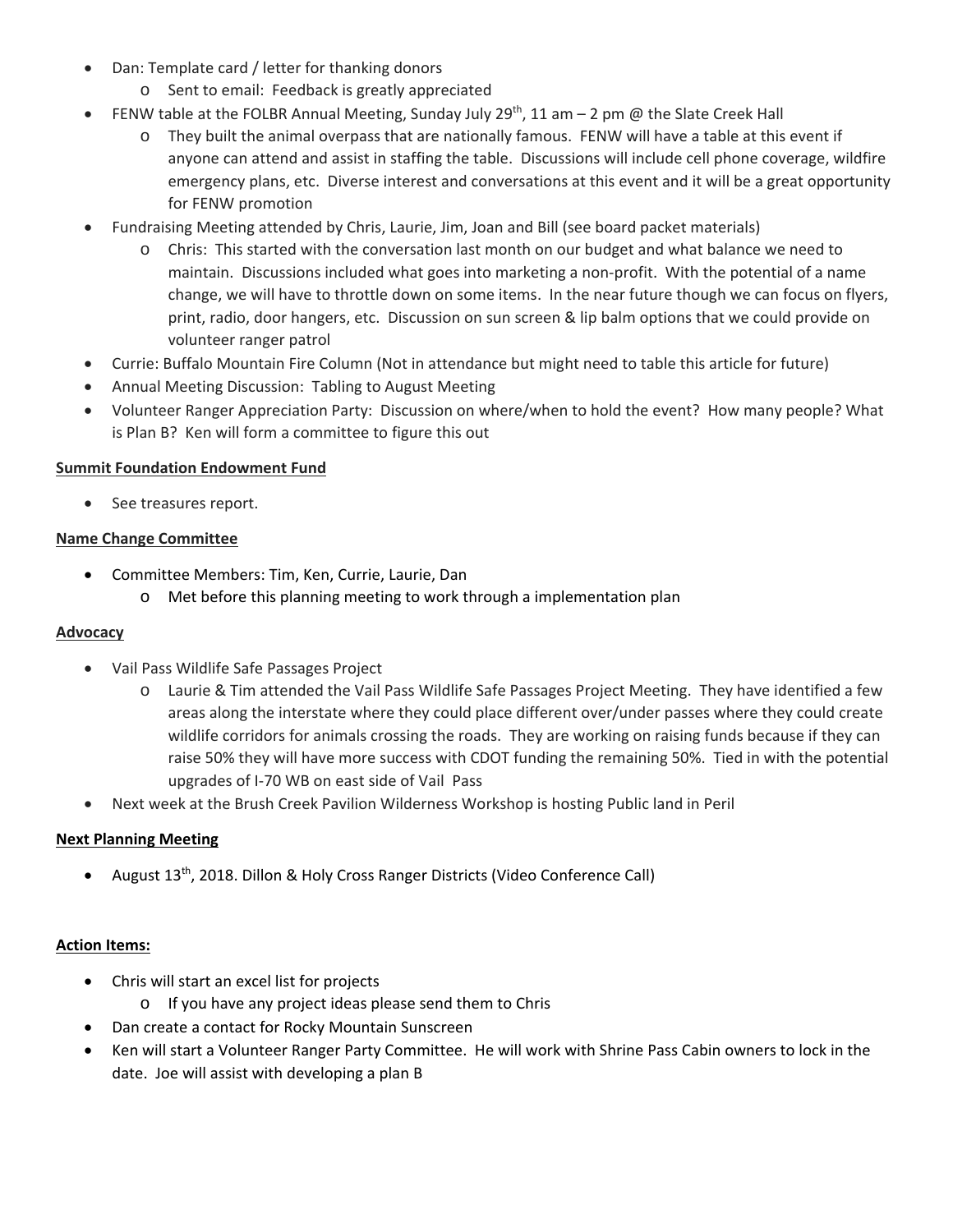# **Board Packet Materials**

#### **Fundraising strategy meeting notes:**

Notes by Joan Betz (transcribed by Bill Betz) of meeting 6 July 2018

Attending: Chris Turner, Laurie Alexander, Jim Alexander, Joan Betz, Bill Betz

Main agenda: fundraising efforts by Chris

Chris described several plans, both tactical and strategic, to boost FENW fundraising efforts.

REI: their award of \$10K energized Chris, and he wants to apply next year. It requires filling out an application to apply, and that passes muster, we get the application. Range is \$5K‐20K. We need a project in this range. One idea: Buffalo fire mitigation, perhaps tied with Schuette donation (e.g., matching funds). Chris also noted that we have to be invited to apply for a REI grant and we discussed that we need to promote FENW to REI and help them be aware of what we do ‐ I think Chris mentioned setting up a meeting and leaving behind some ideas AND a card/info ‐ see discussion below.

FENW website: have a distinct page for business sponsors. Give some advertising to our donors on this page (more than just listing their names and links). Bill will put together a draft of this. Also include partners ‐ e.g., those orgs that send us volunteers for trail projects ‐ e.g., Outward Bound, VOC, Wilderness Society. Other web-related topics:

\* Chris and Laurie talked about adding more metadescriptions (although Bill's reading suggested they aren't very helpful for getting us to come up on top of searches by people).

\* Google Analytics can track IP addresses; it requires adding code. Bill did not volunteer. Laurie suggests that this waits for new website, too much work to do it now and could be for a short time. Laurie will be sure that the free Google analytics is added in 2019 to hopefully new site.

\* Our ISP (InMotion Hosting) has an analysis page; Bill has used this in the past (e.g., documented bump in visits after Vail Daily article), but has not found it particualarly useful. Bill will send the logon credentials to Chris & Laurie [done]. Done and Laurie is on it.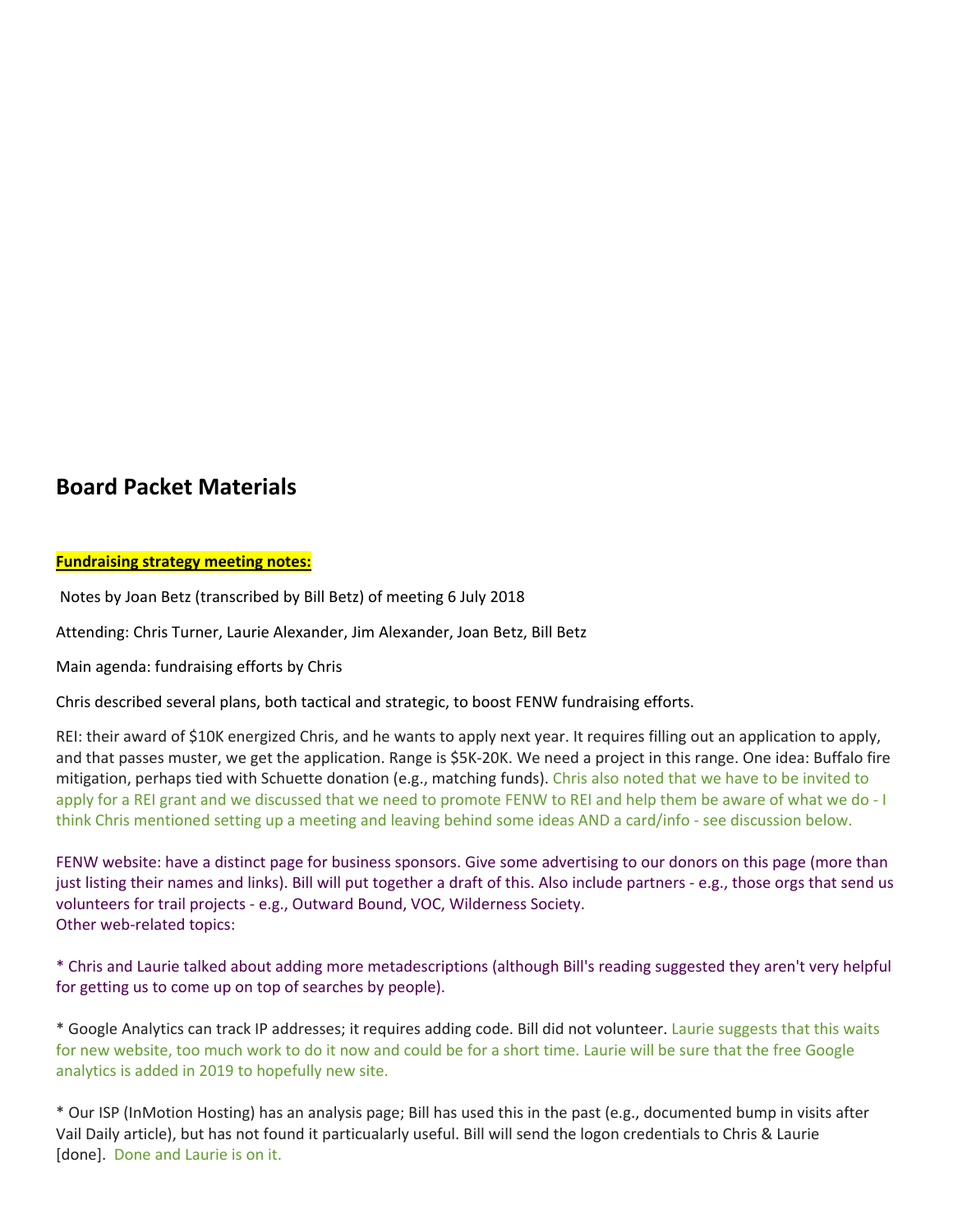#### Chris intends to contact potential sponsors and donors, but needs some swag to leave with them.

1. 1 page cardstock (3.66 wide x 8" high), both sides. Reasons to give/partner (not just a plea, but reasons it will benefit them. Bill will make a draft. Laurie is happy to be on "edit" list!

2. Updated business cards, with a focus on fundraising (who will do this?)

Eventually, Chris would like FENW to host a donor‐appreciation event.

These were the main topics Chris wanted covered, but several other items were discussed:

\* We need new swag, e.g., revised pamphlet (probably 8 pages is too many), stickers, more car window stickers, lip balm, keychain, snowboard bottle opener, buff (neck scrunchy).

\* tee shirts for the board and for VWRs

\* email: officers need their own email account (e.g., pres@fenw.org for the president) [DONE: pres, secy, and treas@fenw.org, and each will be forwarded to Tim, Dan, and Ken, respectively]

\* weeds: Jim discussed partnering (e.g., Sierra Club on Acorn Creek)

\* tools: when Ken does a project on the west side, what is his source of tools? The stash in Silverthorne, or something closer to him? Do we need to raise funds for tools on the west side? Are hard hats needing attention?

\* Annual meeting: combine with celebration of Volunteers. Find venue that allows EtOH (Laurie had to google this!). Need to have one person appointed chair. PWV charges Past-President with that task. Lets be sure that this is added to the next board meeting agenda at least set a date and decide who is leading this.

#### **Buffalo Mountain Fire Response**

#### A View From Afar

When the Buffalo Mountain Fire raged recently, I was with my elderly parents in the rain soaked Blue Ridge Mountains of North Carolina. I followed the crisis intently with great concern for many friends and colleagues whose lives and property were at risk. While nothing could replace the perspective of those of my neighbors who faced the wind driven flames bearing down on their homes and neighborhoods, I was struck by observations I would like to share.

I am in complete agreement, gratefully sharing awe and respect with other commentators in praise for our first responders who battled this emergency. Our County is truly blessed to have such incredible human and technological resources, properly organized and led in times of unprecedented threats of natural disasters.

Following news reports and social media while in North Carolina, I was gratified that all the various pieces came together, resulting in what is conceivably the best possible outcome to a dangerous and potentially destructive wildland fire. All levels of government, from Federal, Colorado, Summit County, and the Towns exhibited cooperation and coordination which resulted in this successful defense of lives and property.

Experts have noted how planning based on sound fire science prepared our fire prone forest for this inevitable emergency. Cutting firebreaks and slash removal by controlled burns a few years ago, and USFS regulations allowing for rapid threat identification and an effective decision making structure permitting use of chainsaws and air asset delivery of fire retardant in the Eagles Nest Wilderness are indicative of professional preparedness and necessary flexibility in the Wilderness Act of 1964.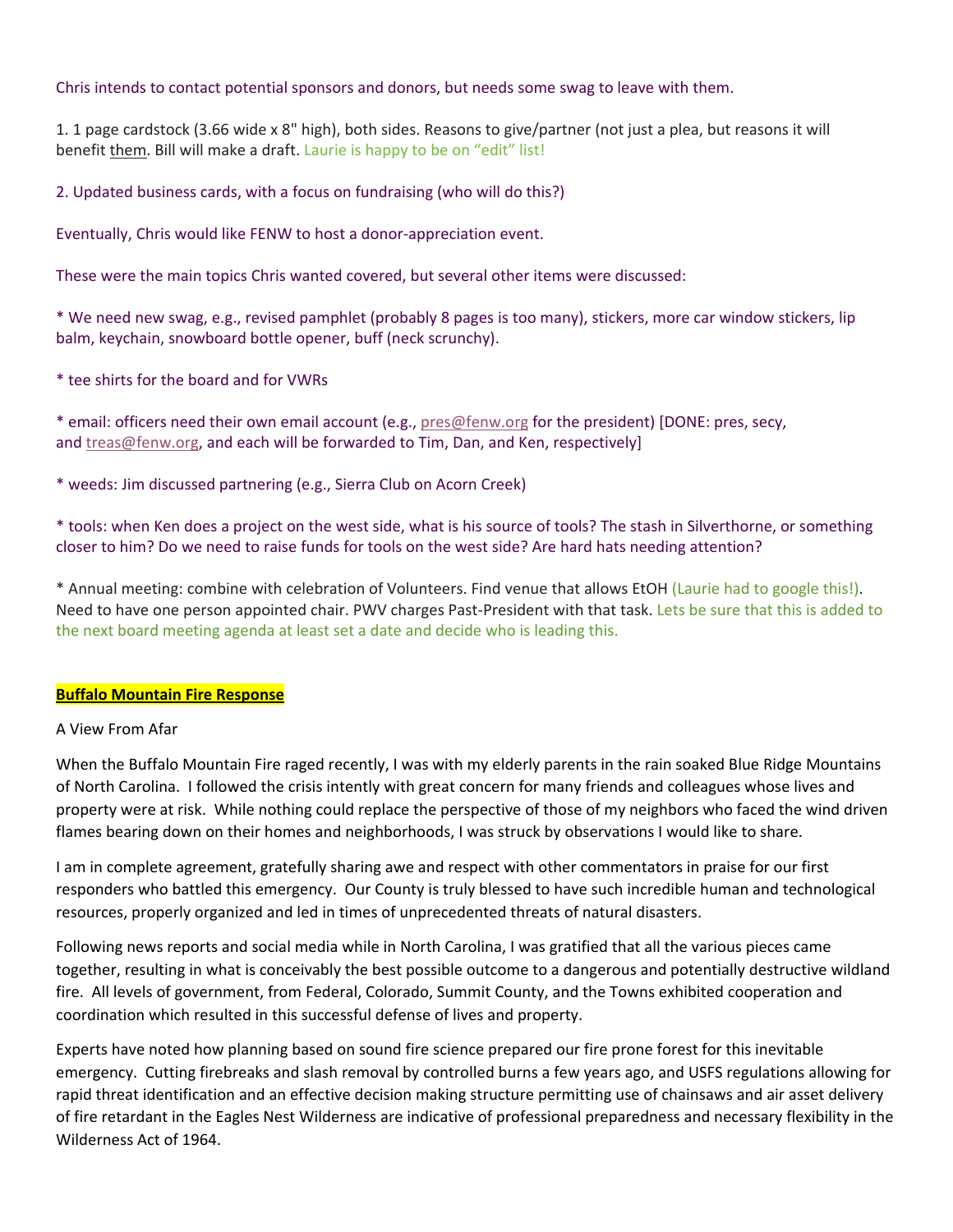Overall management of the Buffalo Fire was greatly assisted by the willingness of our emergency planners and managers to have periodic drills. This would be highly unlikely if our planners and fire managers did not have the confidence and support of our elected officials and populace.

Among the appreciated steps battling this new scourge of our beloved mountains was effective communication by White River National Forest Scott Fitzwilliams and Dillon District Ranger Bill Jackson. WRNF Supervisor Scott Fitzwilliams and DRD Ranger Bill Jackson's careful outreach to advocates such as Friends of the Eagles Nest Wilderness are but one indication of the value of partnerships the USFS places on our community.

We will be forever grateful. May God bless our professional first responders and the effectiveness of fire managers and emergency planners. Taking the opportunity to buy one of these fine Americans a cold one is also in order. Please do so at your earliest convenience.

#### **FROM THE WORKSHOP 3.17.2018**

#### **Where do we need help?**

- 1. Newsletter / Marketing / Press Releases
- 2. Social Media (Laurie, Bill, Tim)
- 3. Volunteer Coordination
- 4. Trail Projects (Kate)
- 5. Website (Laurie / Bill)
- 6. Sawyer Coordination
- 7. Grant Writing (Bill)
- 8. Tools Management (Frank)
- 9. Invasive Weeds (Jim)
- 10. Outreach Coordinator

#### **ACTION ITEMS:**

- 1. Complete FENW Job Descriptions (Bill)
- 2. Board Packet (Maryann)
- 3. Change bylaws to not have members vote for board (Bill)
- 4. Create a fundraising plan (Chris/Laurie)

5. Bill, Ken, and George will be meeting with TSF and local banks to figure out what the best option for FENW is and will recommend a financial investing plan

- 6. Create trail project blurb for Cindy to be posted on trailheads this summer (Tim)
- 7. Note in Paper for Recruiting (Tim/Maryann)
- 8. Flyer for recruiting (Tim)
- 9. Front Range Recruiting (Jim)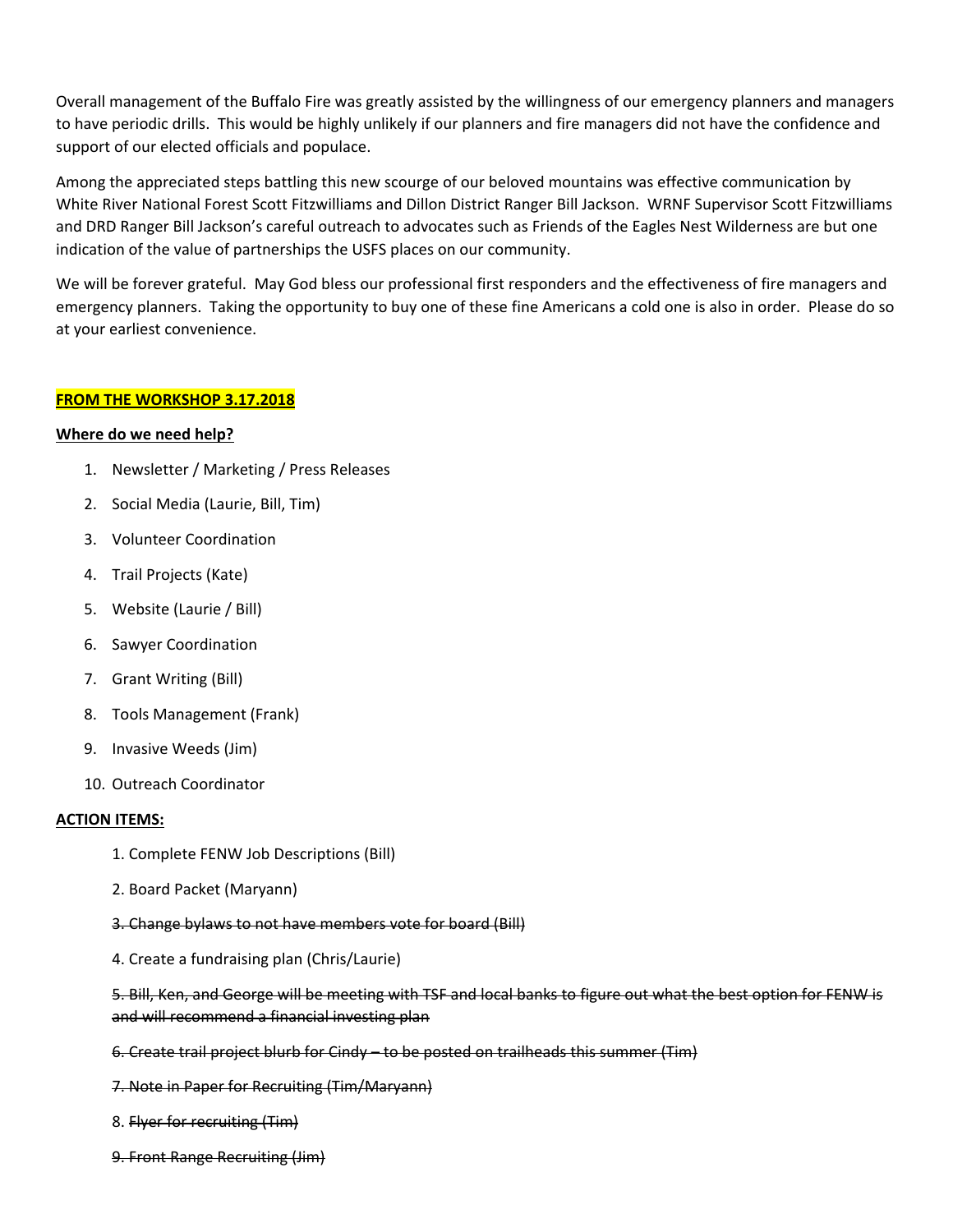- 10. Volunteers Recruit a "co‐leader" (Ken/Mike)
- 11. Draft proposal for handling advocacy issues within Eagle & Summit vs. outside these counties (Tim)
- 12. Name change moving forward & branding (Tim)
- 13. Meet with Summit Foundation and come up with a financial plan (Bill)
- 14. Complete 2018 budget (Chris)
- 15. 2018 plan for invasive weeds w/ USFS (Jim, Maryann, USFS)
- 16. USFS Update on WSP (USFS) Plan‐Present to Board
- 17. USFS‐Go to Bill B to do Grants NWSA, NFF (4/15)
- 18. Dan‐Find Grant Writing Course

#### **Parking Lot:**

- 1. Ranger vs. Patroller definition
- 2. What do you want to give members (stickers, clothes, hats, etc.?)
- 3. Should volunteers pay dues?
- 4. How do we treat large donors?
- 5. Name Change
- 6. How do we track hours for annual report & USFS record keeping?
- 7. Go through bylaws, possibly plan on reviewing
- 8. Talk about potentially doing a card for members with member pictures
- 9. Advocacy in meeting
- 10. 25th anniversary planning
- 11. Dan will locate different grant writing courses

#### FENW Board Meeting, Thursday August 9<sup>th</sup>, 2018, 5:30pm

#### Attendees:

Tim Drescher, Mike Beach, Ken Harper, Chris Turner, Mike Mayrer, Dave Owens, Frank Gutmann, Kate DeMorest

Ken: motion to approve meeting minutes, Tim seconds motion, motion approved.

Ken: Treasurers Report - Approximately \$600 new in dues, A-Basin donated another \$7,000, however we're \$1,200 below last year, although we still have 5 months to collect. \$8,049 net fund to spend from. Chris: expense for lip balm \$362.50

Tim: About \$1,000 was shaved off RMYC bill thanks to Tim's phone calls to RMYC explaining our budgetary constraints. Frank: Moves to approves the treasurer's report, Chris seconds motion, motion approved.

Mike M: Volunteer Wilderness Ranger Updates ‐ Volunteer ranger hikes through July 21 is about a 40% increase from last year. Last summer 11,000 contacts at this time, this summer approximately 15,000 contacts. FDRD trail hosting on 7/7/2018 – hosted at 22 trailheads – contacted 3,164 people in Summit Co. Increased two trailheads this year (22 up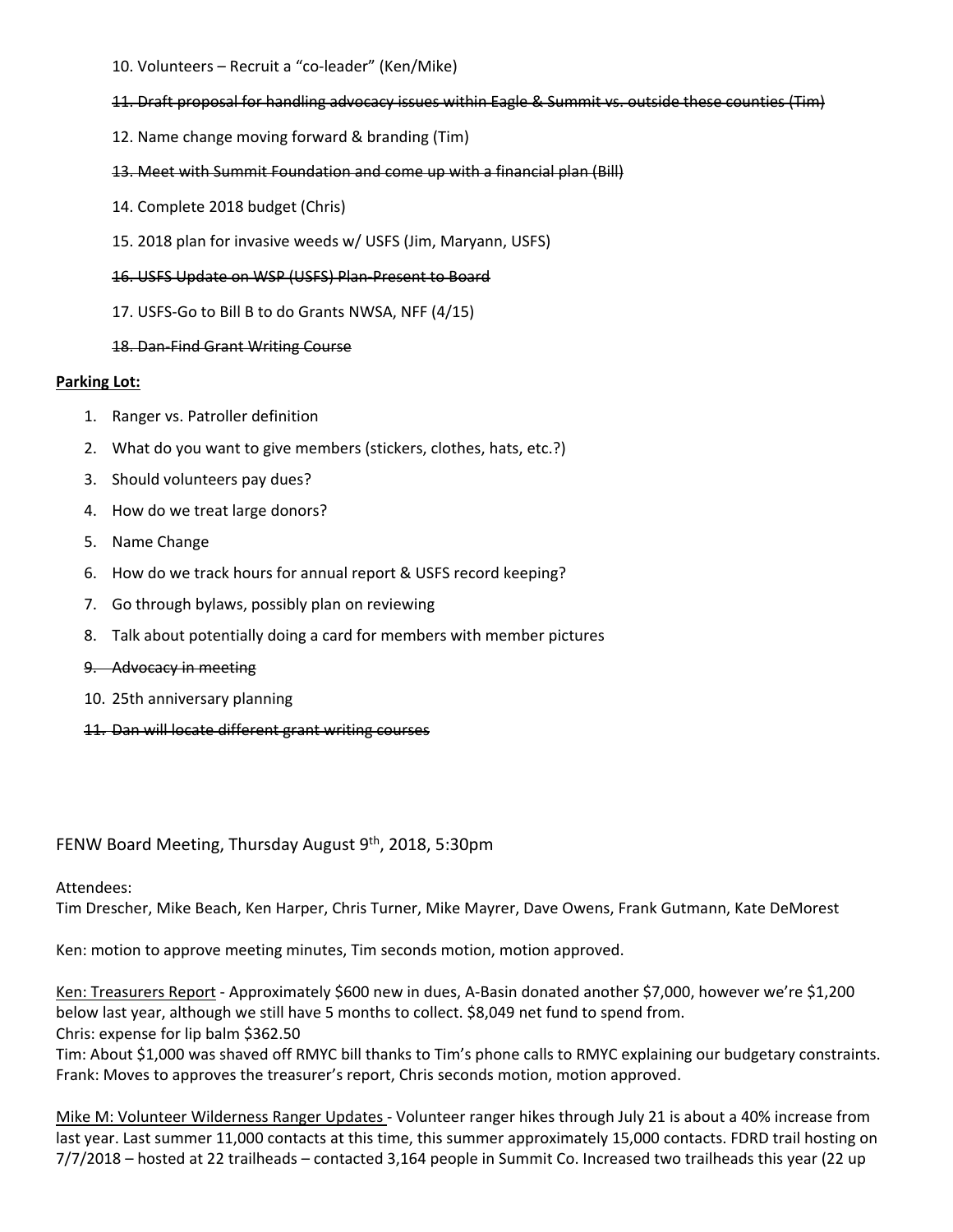from 20). Up 1,800 contacts from last year. Update on hiking credits: If you hike with two people you get credit for two hikes – Mike's received favorable responses from this change in rules. Mike B: Reminder ‐ volunteer reporting needs to be submitted by October

Tim: The Eaglet – any word on what's new there? Crickets…

Kate: Trails updates: Slate Lakes overnight trip was a success – please see trip report on FENW's website. Need to talk to Axis Sports about doing after work project, Lily Pad Lakes clean up, other after work projects. Open to ideas. FS Fire Management Officer (FMO) Ali Richards is working to have fire crews rather than volunteers work to clean up the fireline from the Buffalo Fire. This could change but at this time we're asked that we leave this project to fire professionals. Great Old Broads for Wilderness will be here Sept 9-13<sup>th</sup> – Kate sent out an email to the group about what we can do to help the GOBWs. Please respond if you can serve as a local hiking guide or if you have ideas where we can have some of the GOBs do project work. Will be coordinating with the FS for a complete list of work projects.

Mike B: USFS update – Rocky Mountain Regional Pack String is in town working on the Lower Piney - Packed out an abandoned hunting camp from Slate Mtn. Local Search and Rescue teams are increasingly asking for helicopter use in wilderness. Llamas are with us until Aug 31<sup>st</sup>. Gore Creek project with FENW to do trail work and clean-up coming up next weekend – help get the word out. Donny from Paragon Guides asked to borrow our llamas as they lost one and have one that's lame – in exchange for helping out Paragon we will have two "free llamas" to use at a later date. Overall feeling on llamas? Llamas have been really helpful!

Tim: Suggests putting llamas as a budget line item for next year.

Mike B: VOC project on Deulge Trail 15-16<sup>th</sup> of September, two day trips, approximately 1.5 miles up the trail each day for work.

Chris: Marketing update – Looking into FENW website upgrades to make things more appealing for business sponsors. Lip balm will be delivered tomorrow – will divvy up among our remaining projects.

Jim: Not present – working on weed mapping and eradication technology.

Frank: Elzinga wants to hire contractors to eradicate weeds in the wilderness – is this something that we can float? Tim: Jim is working on grants for this...

Bill: Not present – newsletter will be by Jack Holmes – Homestake Reservoir essay.

Tim: potential bias of writing should be something we understand clearly and fact check – would like to make sure what we as a group attach our name to, endorse viewpoints of, and issues we take stances on, are factually based and soundly thought out.

Ken: Motion to fact check Holy Cross Wilderness Defense fund essay, Frank seconds, motion approved. Mike B: Suggests the board **read the enabling legislation for the Holy Cross** Wilderness if not done so already. https://www.wilderness.net/NWPS/documents/publiclaws/PDF/96-560.pdf

Laurie: Not present – encouraging us to submit pictures, Hashtag people! #FENW please, gathering was small but good.

Dan: Not present ‐ is working on thank you notes, member photo contest Dave: Knows John Fielder, asked him about submitting photos for our org, John said yes definitely, asked to have someone from FENW email him (this means you Dan!). Dave said he's put Dan in contact with John Fielder via email.

Dave: Updates on FOLBR meeting from 7/29

Tim: Don't need to vote for officers at our annual meeting but we can discuss that further. Frank thinks it might make sense for us to vote in officers at that time.

Tim: FENW endowment fund is a go. 25k currently in fund.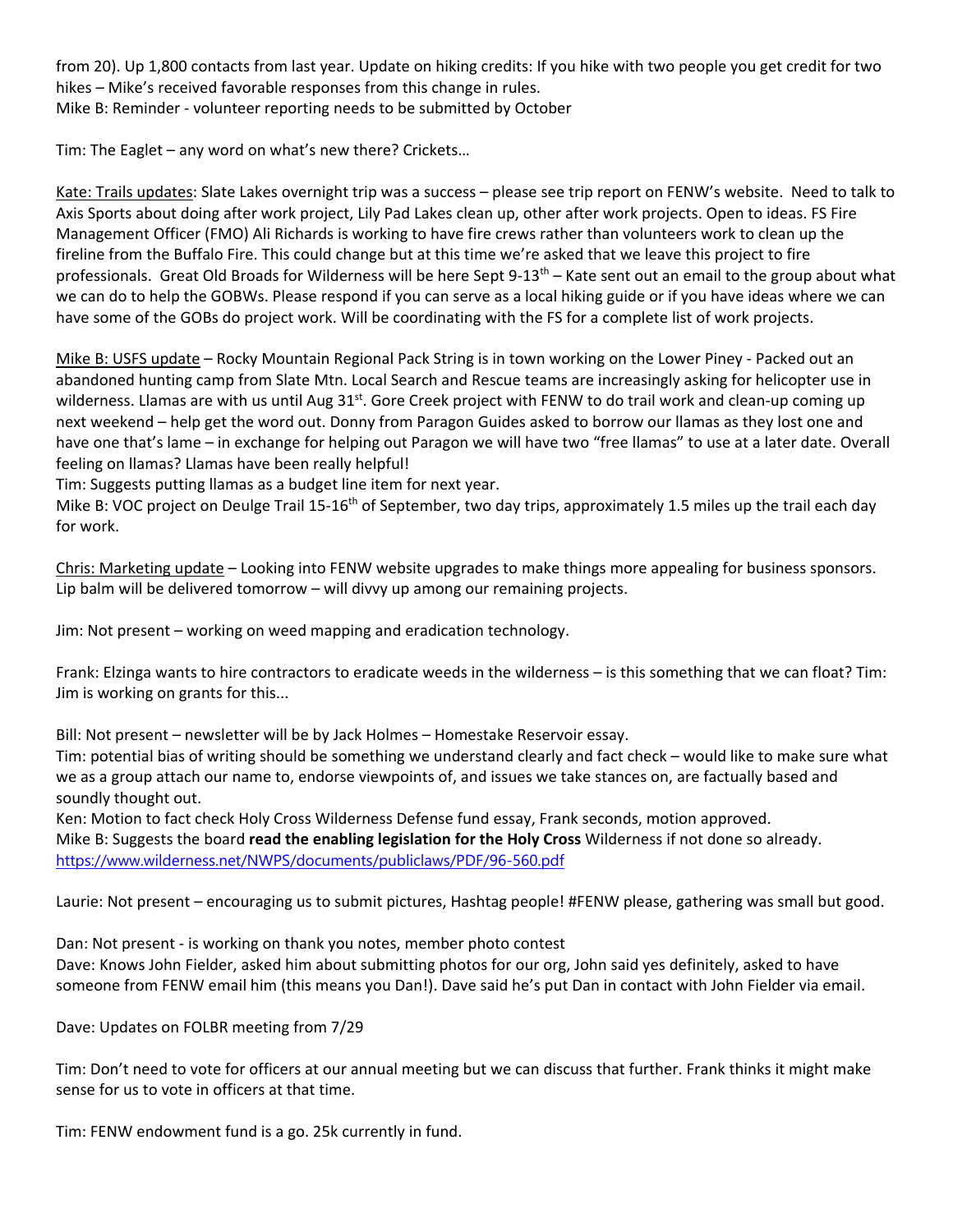### Name Change Committee: **Everyone please bring three names for consideration to next month's board meeting.**

Safe Passages: Project is ultimately a matter of funding and is pending based on such. Sales tax measure for transportation funding would still not be a save all, would likely need a large private donor which in turn could attract matching funds from CDOT, etc., etc.

Board Member Recruitment: Frank says let's get more ladies on the board as it's just Laurie and Kate.

Notes:

Bill is attempting to have quarterly meetings at the Copper Community Center. Frank: would ski season be a problem? Summit Foundation volunteering to help FENW plan our 25<sup>th</sup> anniversary. Tamara to help us with fundraising to contribute to the endowment fund.

Jared Polis in Vail in support of the CDWB – no one was able to attend.

### Next board meeting will be Sept 13<sup>th</sup> via conference call

Chris will send 100 lip balms to EHX and keep 200 for use on the Summit side.

Frank: Who is picking up the mail? George keeps picking it up. If that becomes a problem, Frank will take up the cause.

### **Friends of Eagles Nest Wilderness (Augusta Molnar)**

### **Monthly Planning Meeting**

### **September 13th, 2018 @ 5:30 pm MST**

### **Holy Cross / Dillon Ranger District (Video Conference Call)**

### **Roll Call / Introductions:**

• Tim

### **Review / Add or Subtract Agenda Items:**

- Board
	- o John Currie: Inquired whether it would be prudent to discuss wage freeze for federal employees. Should we write a letter to the editor? How do we express our concern that the FS pay is froze? If we chose to do that, we should focus on the importance of the FS with particular to FENW mission. (Currie will come up with a template)
	- o Jim Alexander: National Wilderness Workshop (Gunnison in Oct)

#### **Review / Approve Minutes from 8.9.2018:**

- Tim
	- o Laurie motion to approve, Tim Second: Motion passed to approve minutes

#### **Review / Approve Treasurer's Report:**

- Ken?
	- o Ken is out of town so no treasure report for this meeting. Paragon guides used our Llamas and repaid \$300 dollars: Dan sent thank you notice to Paragon for payment.
- New donors, letters: Dan
	- o Thank you sent out to Augusta Molnar. John Fielder will be providing 3‐5 images for thank you cards and once he sends them over I will get thank you cards drafted. Will make a set for general thank you &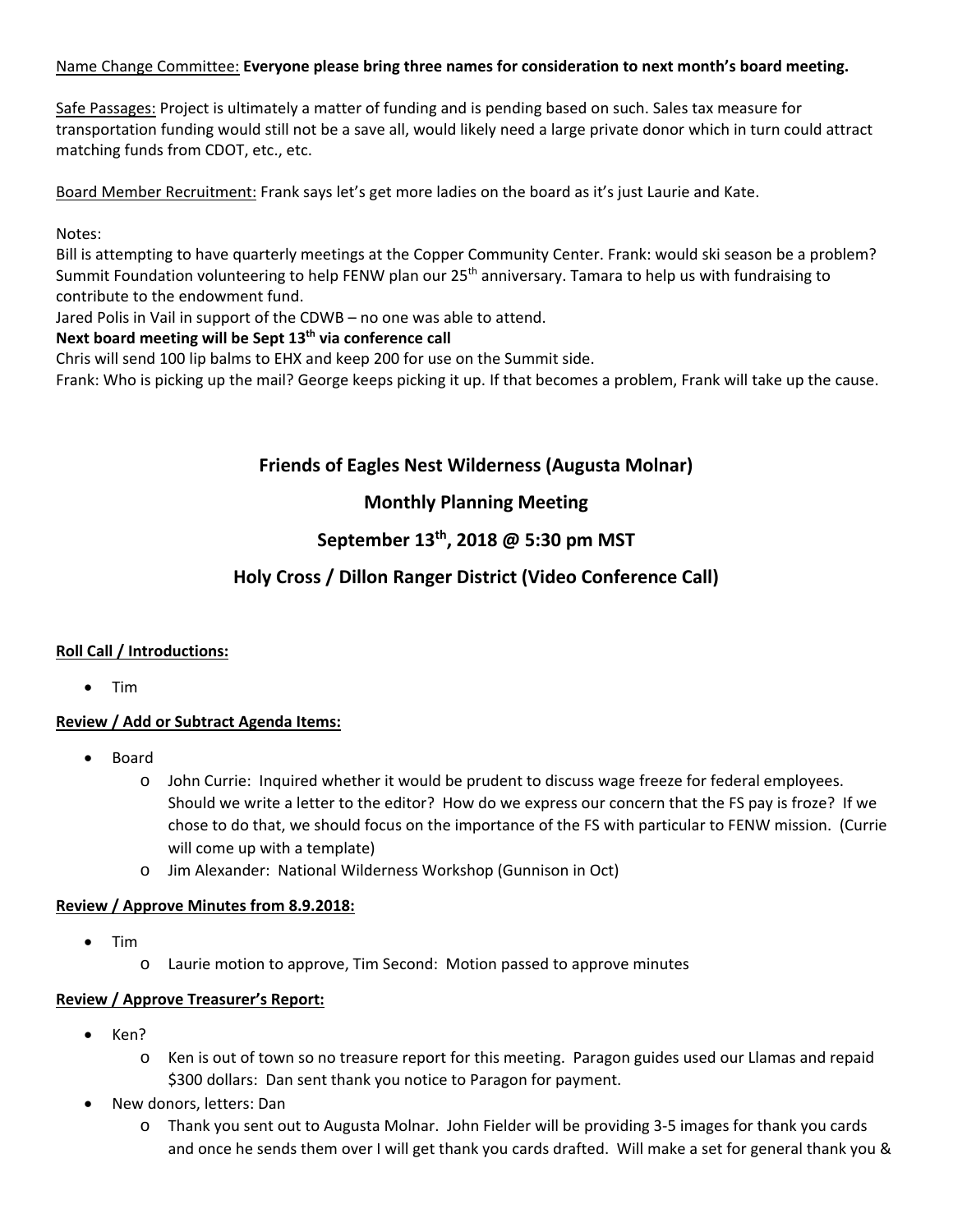Colorado gives day thank you with tax‐exempt message, and blank cards. When you receive, please share these on a google drive.

### **Volunteer Wilderness Ranger Updates**

- Co-Leaders?
	- o Both on vacation; no update
- VWR Monthly Summary Email: Laurie
	- o Few glitches with stats but working through them. Haven't had many bounce back

### **Stewardship Trips / Trail Boss Updates**

- Kate Demorest
	- o Deluge Lake trail maintenance at Deluge Lakes this weekend. Not very good turnout for their last event at Gore Creek and summer work is winding down. They planned to work around Red Buffalo Pass but were stormed out so they worked lower down the Gore Creek drainage. VOC has a little over 20 people who've signed up to assist and they will split up between Deluge & Gore
- Great Old Broads events, recap?
	- o Over the course of 4 days, they did hikes, guest talks, work trips and a speaker series at Windy Point Campground. They put some signage in and trail maintenance during their timeframe. One of their events was a letter writing session; writing letters to representatives to advocate for wilderness bills in the local area. Thank you to Kate, Mike and Cindy for your effort working with this group

### **USFS Updates**

- Mike (HCRD)
	- o Sat/Sun with VOC on Deluge Lake Trail; minor re‐work of the trail and some rockwork. There is an active fire in Holy Cross Wilderness by Gerard Creek across from Red Cliff. Last night a helicopter was making water drops in the area to fight the fire. Working on a wilderness stewardship grant
- Cindy (DRD)
	- o Lots going on through September. The wilderness crew is beginning to dwindle as interns move on to other opportunities (3 remaining crew volunteers). Wrapping up trailhead projects, paperwork, end of season reporting, etc. Youth Corps completed a few projects for them (Replaced a bridge on Mesa Cortina, punch in on lily pad trail)
	- o Tim recommended a data entry project for wilderness backcountry overnight permit

### **Grants / Fundraising**

- Lip balm swag status?
	- o Chris dropped some off to Kate; Dan‐follow up with Chris on this
- Grant applications
	- o Missed some deadlines and will have to be more ready for them next year. Hard to find a good centralized location for grant information. MB: recommended National Wilderness Stewardship Grant / Cindy: recommended Rocky Mountain Elk Foundation & The Summit Foundation

### **Noxious Weeds**

- Jim Alexander
	- o Discussed a shop in Minnesota that produces plastic boutiques of noxious weeds to use for training purposes. If we get a grant this would be a great addition to the training program

### **Website, Social Media & Newsletter Updates**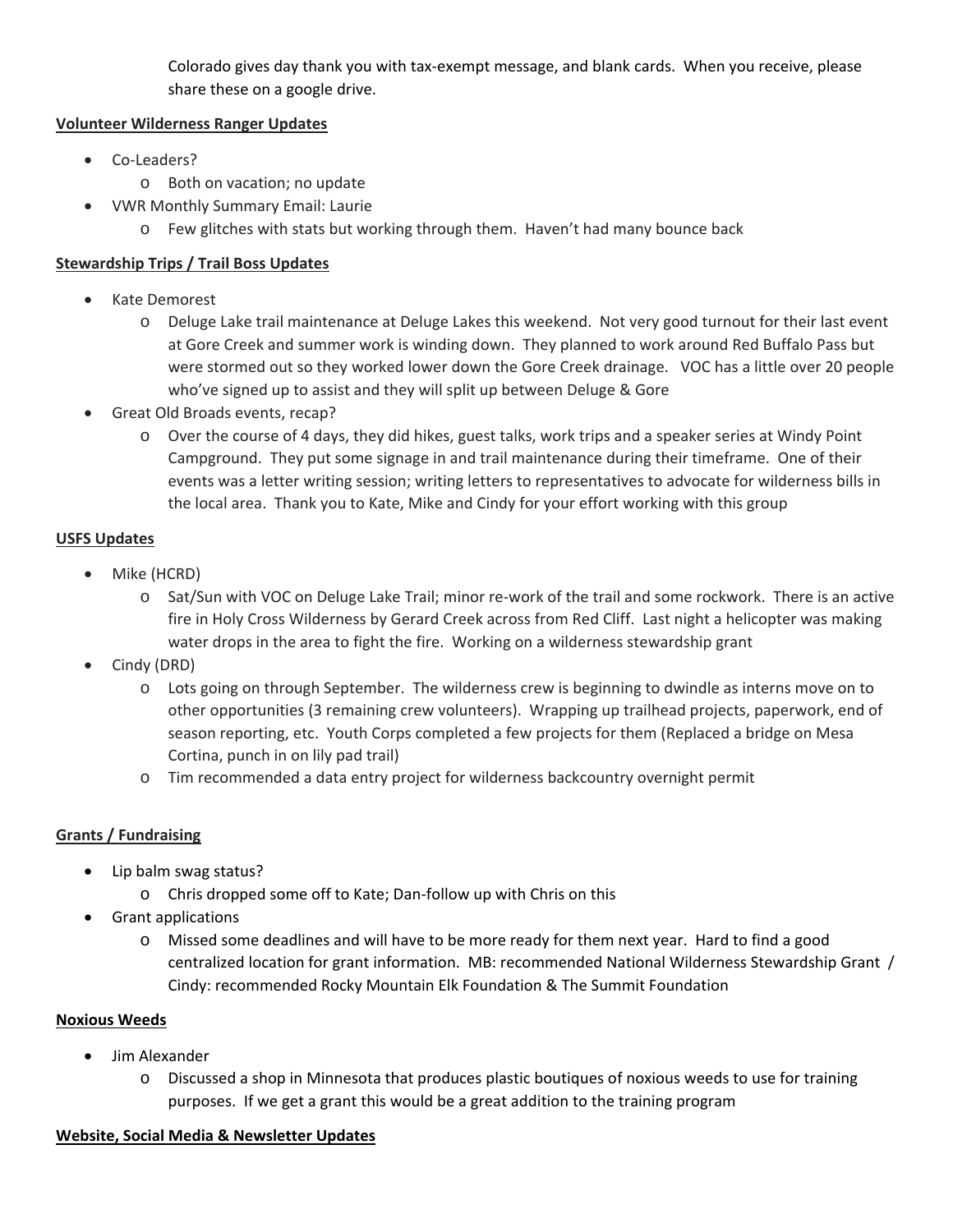- Website & E‐newsletter
	- o Working through connecting with new webmaster
	- o Discussed monthly newsletters and if we should continue down the current path. If we send out a hard copy, we should make sure that we are sending it out before Colorado Gives Day so we can promote donors.
- Jack Holmes water letter update
	- o TD met with LB (ERWSD) about a potential reservoir expansion at Eagle Park Reservoir. We should encourage him to write an editorial or letter to the editor

### **New Business**

- Forest Health Task Force, Tom Koehler
	- o Kate: Tom contacted Kate about volunteering on the trips. Kate was unsure of who he is and what the forest health task force does, as their webpage has not been updated in a few years. Kate would like him to come present his ideas to the board so we can get a unanimous decision on his work. Kate & Cindy will work with him to see what projects he has in mind and how he wants to be involved with FENW
- Annual Party
	- o Need to figure out logistics for this event; where, when, are we having board elections?
- 25<sup>th</sup> Anniversary
	- o Potentially someone (Tamara) from The Summit Foundation will assist in raising funds for this event. LA is scheduled to meet with her next week
- Denver Convocation
	- $\circ$  Hosting a happy hour on the 9/20/18, set it up to host if people responded to the invitation
- VWR Celebration @ Jay's Cabin
	- o Date set for 9/30/18. Laurie requested that we wait for Ken to return to discuss details. JC will bring some ice and drinks (beer, soda, etc.)

#### **Summit Foundation Endowment Fund**

New Updates? Bill is the subject matter expert on this so no updates.

#### **Advocacy**

- MB discussed a \$300 dollar budget item they have that could be / should be used for assistance. MB will follow up on this
- DO discussed Writers on the Range and an article about how Mountain Bikes should be allowed in the wilderness. DO was frustrated by this and decided to take it upon himself to dispute this in the summit daily

#### **Revisit Action Items from Previous Meeting**

- Name change ideas!
	- o TD discussed name change ideas; potentially bringing three ideas to the board. The committee will work on the why and how of the name change. Discussed using Vail Pass within the name but how that could cause confusion with the motorized group who utilizes Vail Pass. Tim is a fan of Eagle Summit Wilderness Alliance/Advocates but everything is on the table. LA discussed the timeline and if we shoot for the  $25<sup>th</sup>$  anniversary that we still have some time.
	- o Priorities established for the fall (In no order)
		- **Annual Meeting / Party**
		- Planning for the  $25<sup>th</sup>$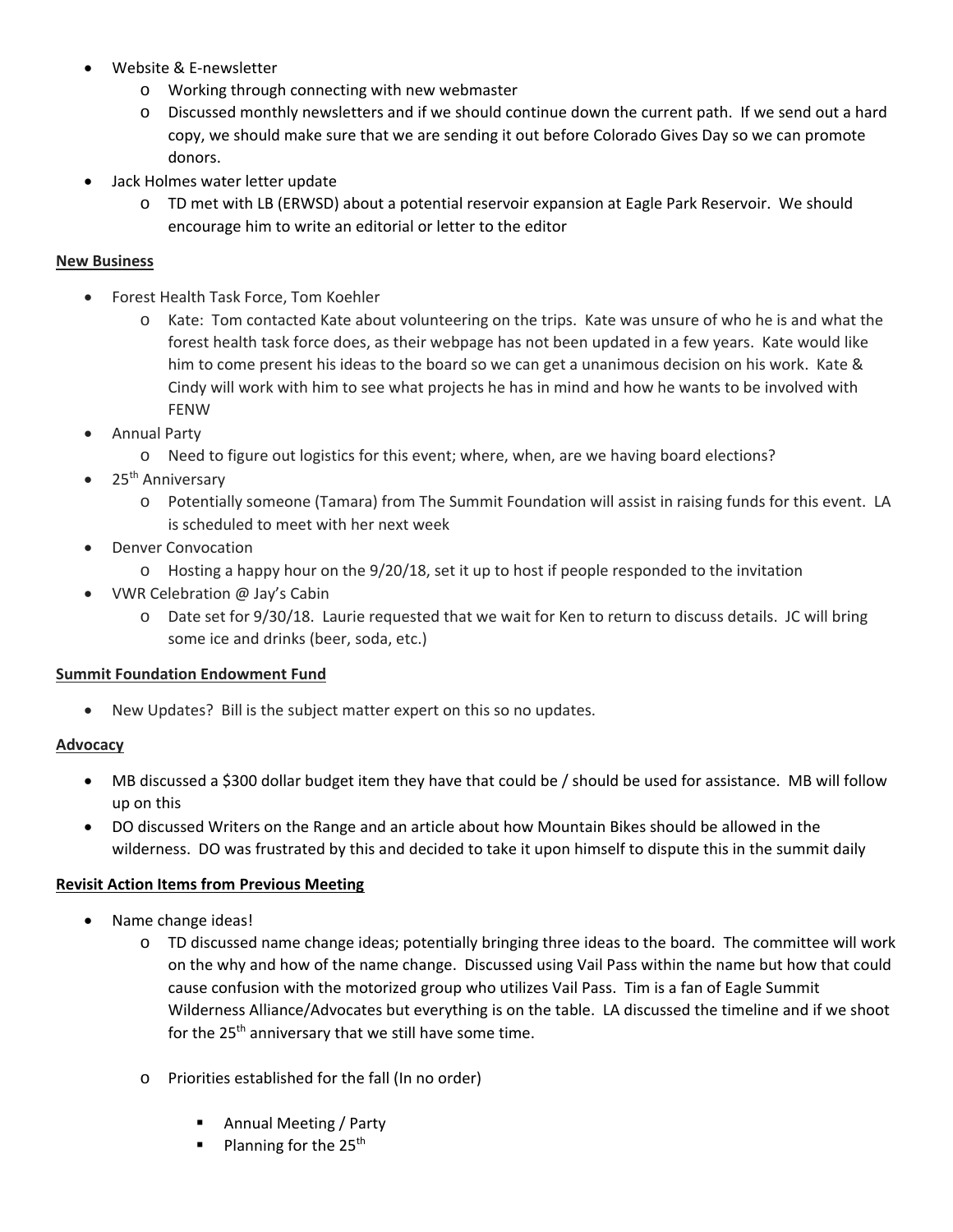- **U** Volunteer Celebration at Jays Cabin
- **Name Change**
- **F** Grant application season: researching and applying for grants
- **Hard Copy Newsletter**
- **-** Colorado Gives

#### **Next Planning Meeting**

October 2018. Dillon & Holy Cross Ranger Districts (Video Conference Call)

### **Board Packet Materials**

#### **FROM THE WORKSHOP 3.17.2018**

#### **Where do we need help?**

- 11. Newsletter / Marketing / Press Releases
- 12. Social Media (Laurie, Bill, Tim)
- 13. Volunteer Coordination
- 14. Trail Projects (Kate)
- 15. Website (Laurie / Bill)
- 16. Sawyer Coordination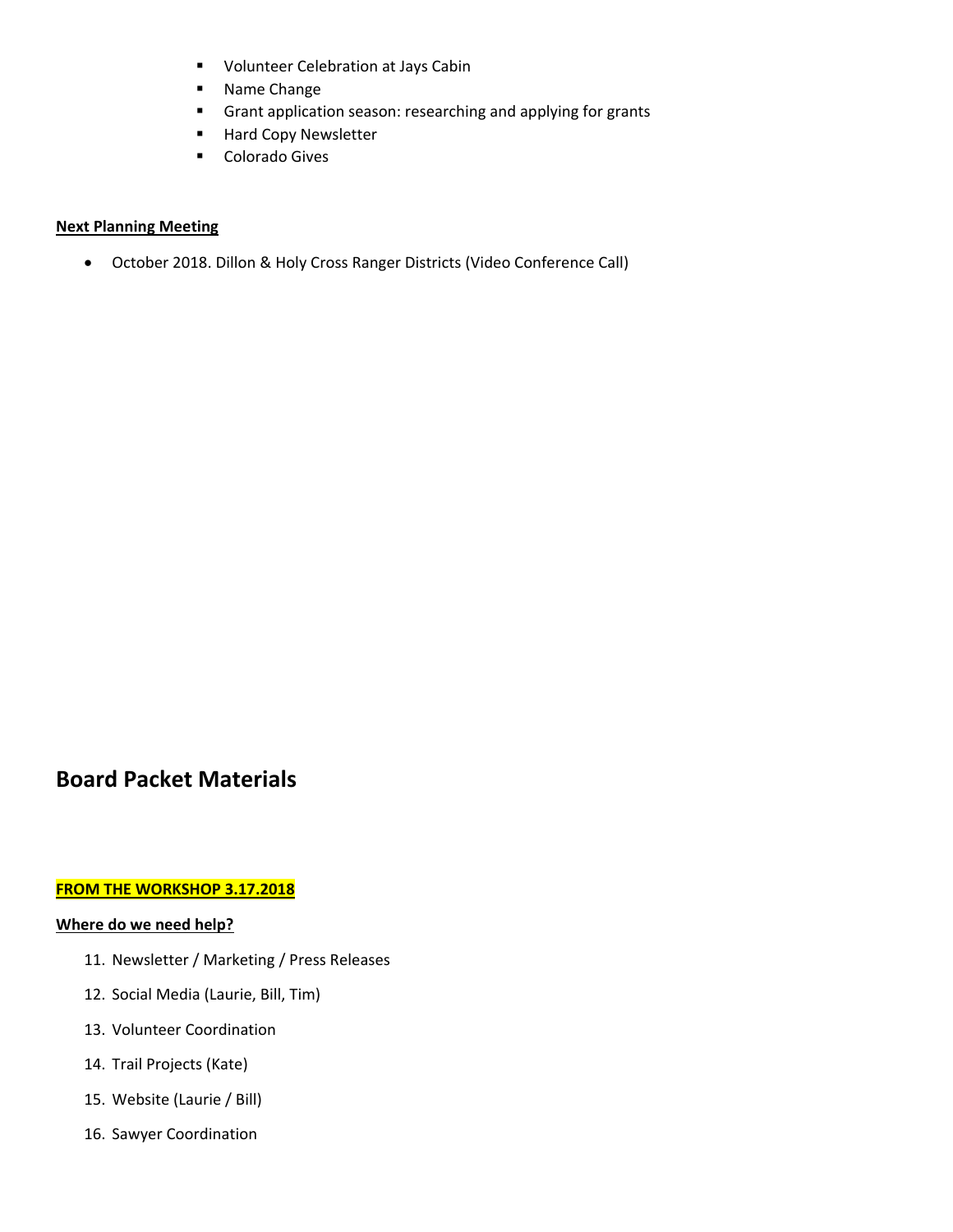- 17. Grant Writing (Bill)
- 18. Tools Management (Frank)
- 19. Invasive Weeds (Jim)
- 20. Outreach Coordinator

#### **ACTION ITEMS:**

- 1. Complete FENW Job Descriptions (Bill)
- 2. Board Packet (Maryann)
- 3. Change bylaws to not have members vote for board (Bill)
- 4. Create a fundraising plan (Chris/Laurie)

5. Bill, Ken, and George will be meeting with TSF and local banks to figure out what the best option for FENW is and will recommend a financial investing plan

- 6. Create trail project blurb for Cindy to be posted on trailheads this summer (Tim)
- 7. Note in Paper for Recruiting (Tim/Maryann)
- 8. Flyer for recruiting (Tim)
- 9. Front Range Recruiting (Jim)
- 10. Volunteers Recruit a "co‐leader" (Ken/Mike)
- 11. Draft proposal for handling advocacy issues within Eagle & Summit vs. outside these counties (Tim)
- 12. Name change moving forward & branding (Tim)
- 13. Meet with Summit Foundation and come up with a financial plan (Bill)
- 14. Complete 2018 budget (Chris)
- 15. 2018 plan for invasive weeds w/ USFS (Jim, Maryann, USFS)
- 16. USFS Update on WSP (USFS) Plan‐Present to Board
- 17. USFS‐Go to Bill B to do Grants NWSA, NFF (4/15)
- 18. Dan‐Find Grant Writing Course

#### **Parking Lot:**

- 12. Ranger vs. Patroller definition
- 13. What do you want to give members (stickers, clothes, hats, etc.?)
- 14. Should volunteers pay dues?
- 15. How do we treat large donors?
- 16. Name Change
- 17. How do we track hours for annual report & USFS record keeping?
- 18. Go through bylaws, possibly plan on reviewing
- 19. Talk about potentially doing a card for members with member pictures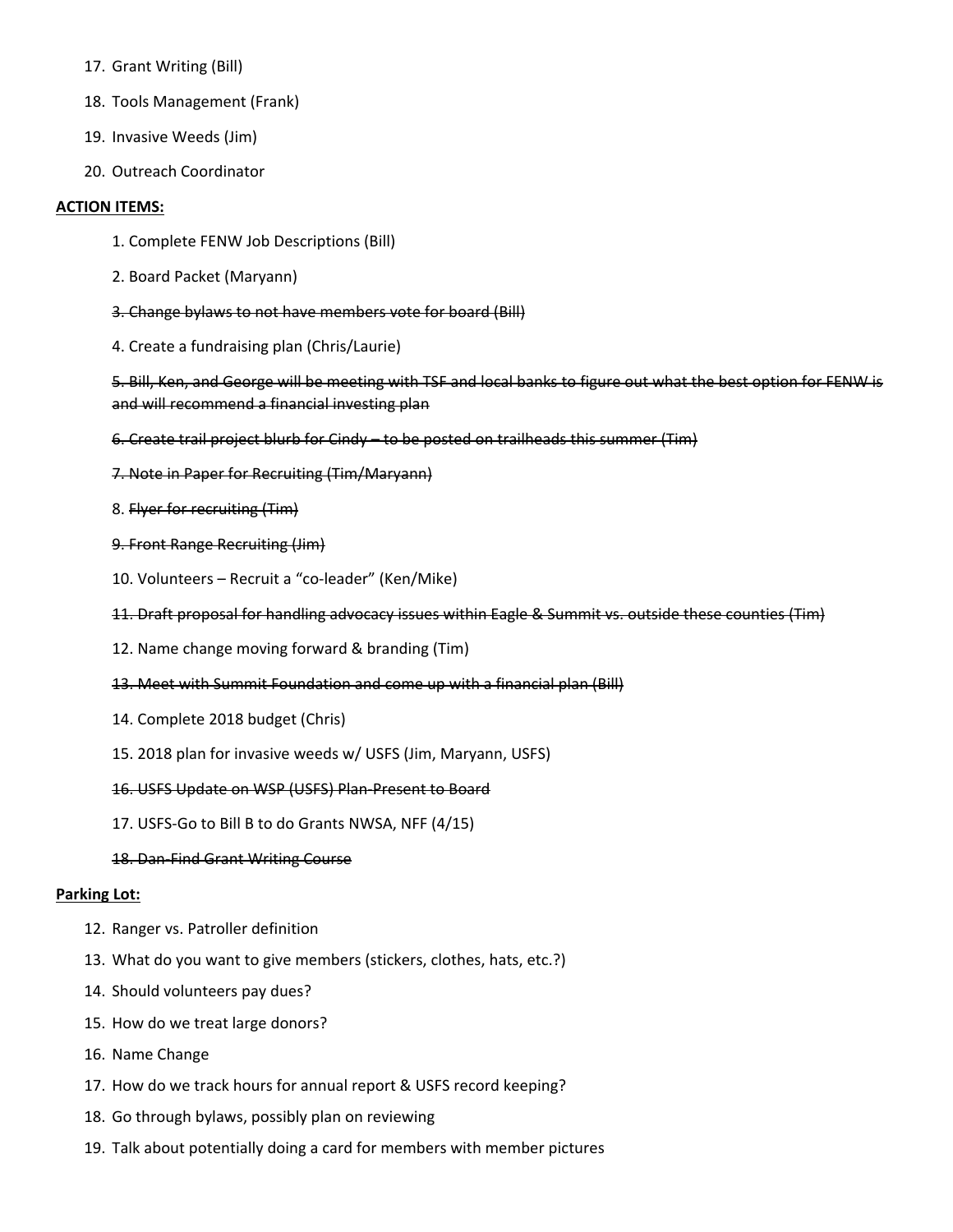#### 20. Advocacy in meeting

- 21. 25th anniversary planning
- 22. Dan will locate different grant writing courses

#### FENW Board Meeting Minutes

#### October 11, 2018

#### Copper Mountain Community Room

Attendees: Chris, Cindy, Tim, Ken, Currie, Laurie, Jim, Dave O, Frank, Mike M., Cindy M.

- Meeting minutes from September
	- o Be sure to add info that Holmes article was unclear, and board decided not to publish his article
	- o Ken moved to approve the minutes, Jim seconded
- Treasury Report Ken
	- o Balance \$50,922.00, General Operating: Balance \$6,948 Net Balance as of 9/30/18
	- o Need to get access to a monthly or quarterly statement from Summit Foundation **ACTION ITEM: Ken will call Summit Foundation to see how to get access to statements**
	- o John Schuette Memorial
		- **Schuettes want to set up an endowment fund \$20,000 for FENW to manage its use, desire to 1** recognize the service of young workers (~\$1000 per year)
			- Some ideas
				- o BBQ for Interns
				- o Hire a seasonal intern
			- **ACTION ITEM: Need to figure out timing Ken contact Bill and figure out**
		- Decide on thank you gift for Schuettes, once timing figured out for endowment setup
	- o Currie moved to approved Treasury Report, Tim seconded
- VWR EOS
	- o Successful EOS Party extra food went to firefighters fighting a fire near Minturn
	- o Saved the wine/beer for another event
	- o Ken surveying VWRs if Sunday afternoon is a good day/time, most agreed
	- o Next time, would like to organize a hike prior to event, could start event earlier
	- o Would like to thank Chuck Ogilvy for donating his cabin
	- o **ACTION ITEMs:** 
		- **Add to Eaglet that the people that donated the use of Jay's Cabin also own Avalanche Ranch, promote as a good place to stay ‐ Laurie**
		- **Recognize Avalanche Ranch as a biz sponser on the website Cindy M**
	- o **ACTION ITEM: Need to double check the email list, Mike heard that some didn't get the email Laurie/Mike M**
	- o Still looking for co‐leaders
- Volunteer Trail Projects ‐ Kate
	- o All projects are completed
- USFS Cindy E
	- o Most rangers are gone, some still around for hunting patrols and finishing up projects
	- o Cindy mostly in office working on paperwork for Washington
	- o Interviews for next year internships start in January (a few may return in 2019)
	- o FS needs for Ranger Patrol reporting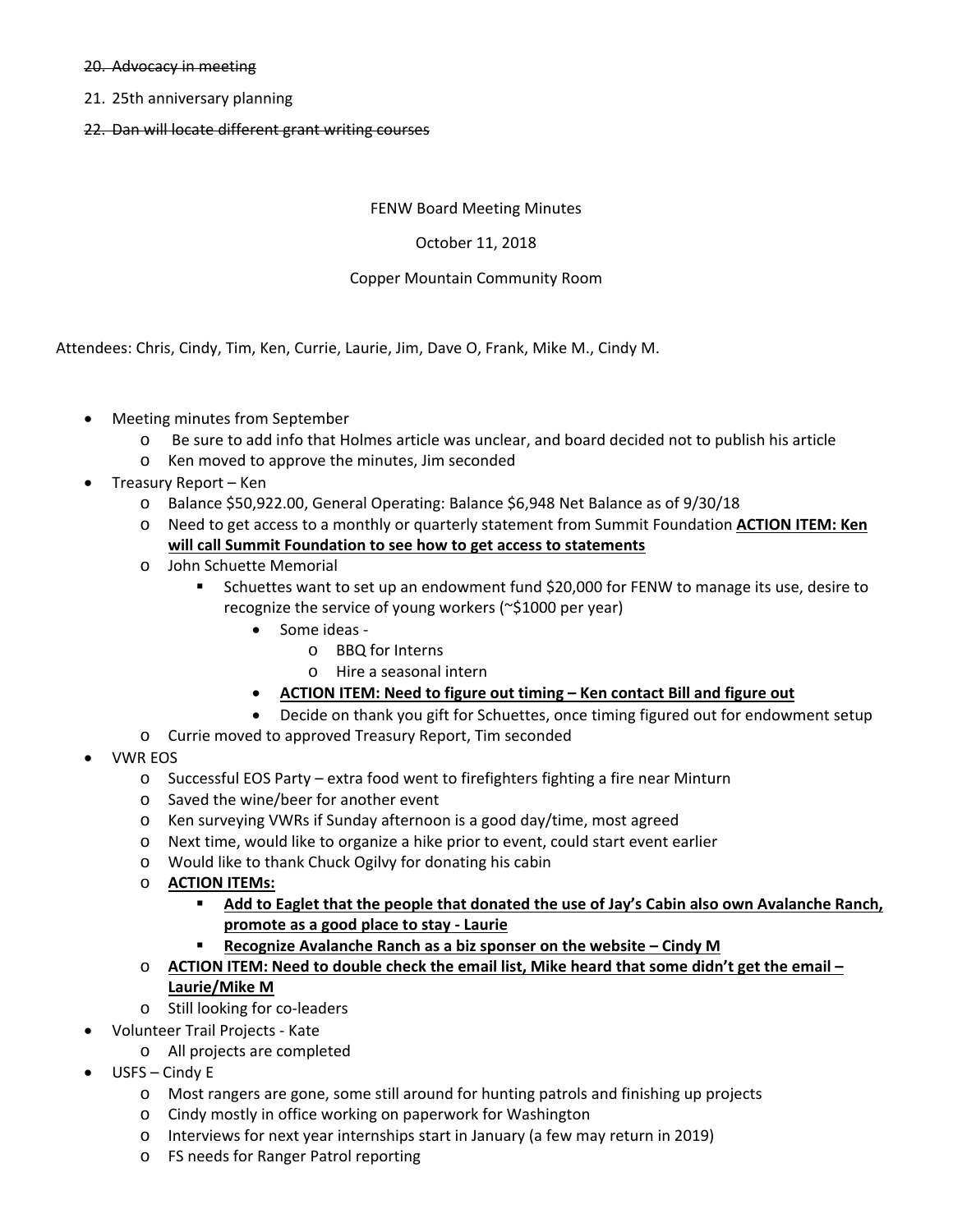- Need to revisit what is important to USFS
- Cindy M is putting this into a Data Base and will make it accessible to USFS
- **ACTION ITEM: Will meetup in winter to figure out requirements Cindy, Mike B, Cindy M, Laurie**
- o Cindy E will coordinate with Mike B to schedule a FENW data entry party
- Grants
	- o Jim met with Cindy, Mike and Steve Elzinga in Minturn prior to meeting to discuss weed strategy
		- Grants to supplement USFS spraying
		- **Matching program to pull weeds, i.e.**
	- o USFS pushed back on Mapping weed location work
	- o DU Interns need to think through hosing cost as part of the grant
	- o Jim is contacting:
		- **Patagonia Denver**
		- National Hiking Society Building Projects, supply materials
		- Cliff Bar
		- RM Elks Program
		- National Wilderness Stewardship Alliance
	- o Interns would hike and find where the weeds are
		- USFS suggest going off trail Tim volunteered!!
	- o Challenge with grants need to know when we will be finished, but with weeds the projects never really finish
		- Need to state specific goals, i.e. what do we ignore, what do we go after
	- o Need to think through timing of grants and hiring people
	- o **ACTION ITEM: USFS identifying grant needs now through the next few months** 
		- **Need to work with on FENW grants meet once before the end of year**
		- **Committee: Cindy E, Mike B, Bill, Jim schedule the committee meeting end of Nov early Dec**
- Website Cindy M
	- o Need to update the Ranger Patrol sign‐up process because Google has locked down sharing of google calendar so need to get away from
	- o Cindy needs people to test the process as she is fixing it (Mike M, Laurie volunteered)

#### New Biz

- Annual Meeting
	- o What do we want to accomplish?
		- Follow the by-laws for annual items meet the 501C requirements
			- Discuss officer roles
			- Elect next President (2020)
			- **Speaker/Presenter?**
			- **Potluck**
	- o Could use the Copper Mtn meeting room
	- o **ACTION ITEM: Tim will talk to Bill and resolve the planning around this meeting**
- 25<sup>th</sup> Anniversary
	- o Tamara McClelland is providing some guidance
	- o Laurie reviewed some ideas (see attached addendum docs)
	- o Cindy suggested to look at the RM Youth Corp 25th anniversary video
	- o Wilderness Challenge Concept
		- "events" raise a red flag for USFS, need to work closely with Cindy/Mike on this idea
	- $\circ$  The 25<sup>th</sup> Anniversary Committee will flesh out the ideas and bring back results to the board (Laurie, Tamara, Currie)
		- **EXEC** Laurie send out email to encourage committee participation from those outside the board
	- o End goal is a big event and fund raiser
- HCN Jim
	- o Jim needs outlines to him ASAP so that we can get the HCN out in November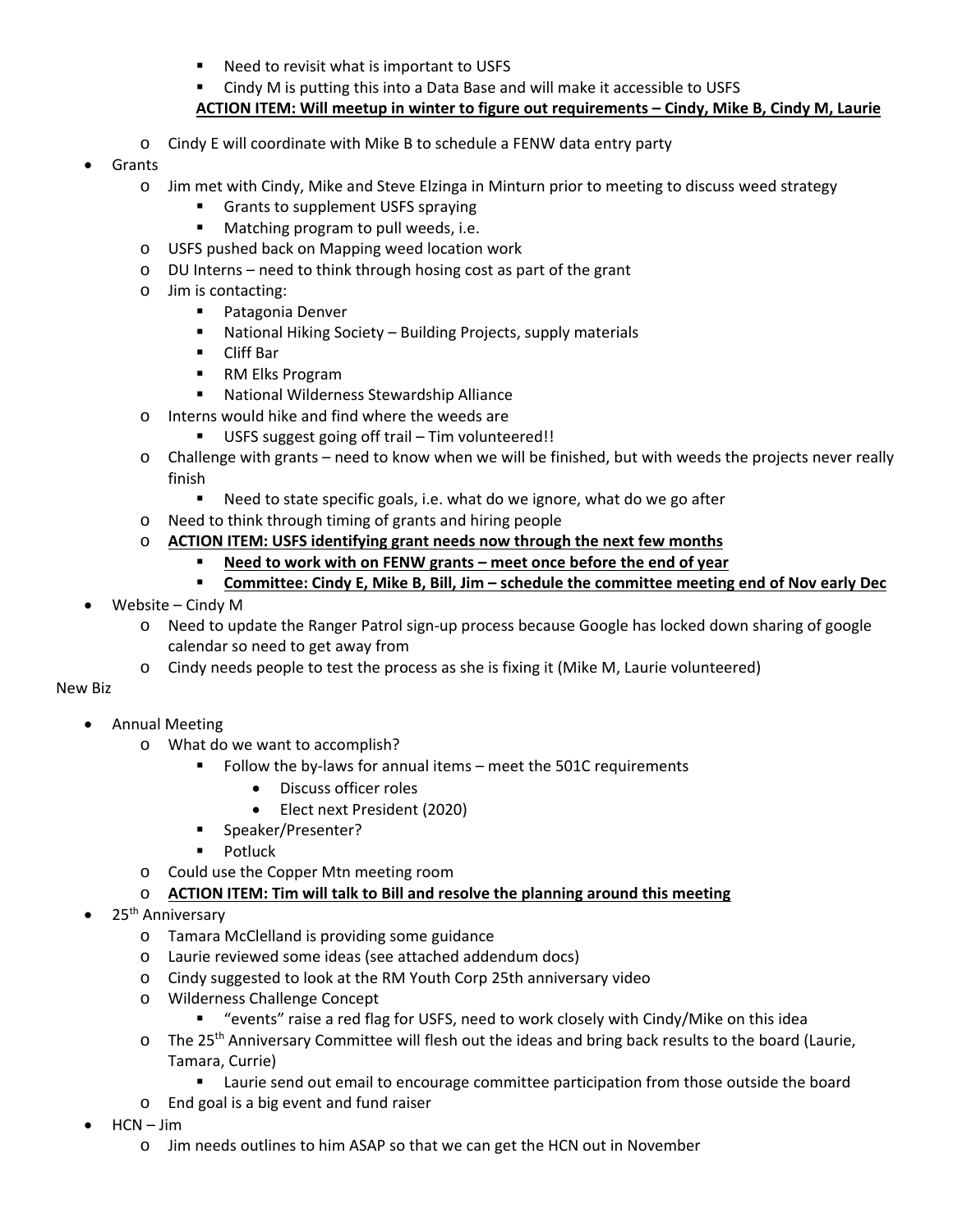- o ACTION ITEMS: MikeM and Ken get stories from volunteers that would be of interest in the newsletter
- Advocacy Tim
	- o Big Horn Cabin surrounded by Holy Cross Wilderness
		- Cabin remodeled
		- **Private property**
		- Could be over used
		- **Illegal campgrounds**
		- **Worried about it causing issues**
- Name Change
	- o Tim reviewed the objectives of why the name change (see doc addendum attached)
	- o Committee will bring the Budget to next meeting for approval
	- o Will vote on name at next meeting
- Jim moved to adjourn the meeting, Tim seconded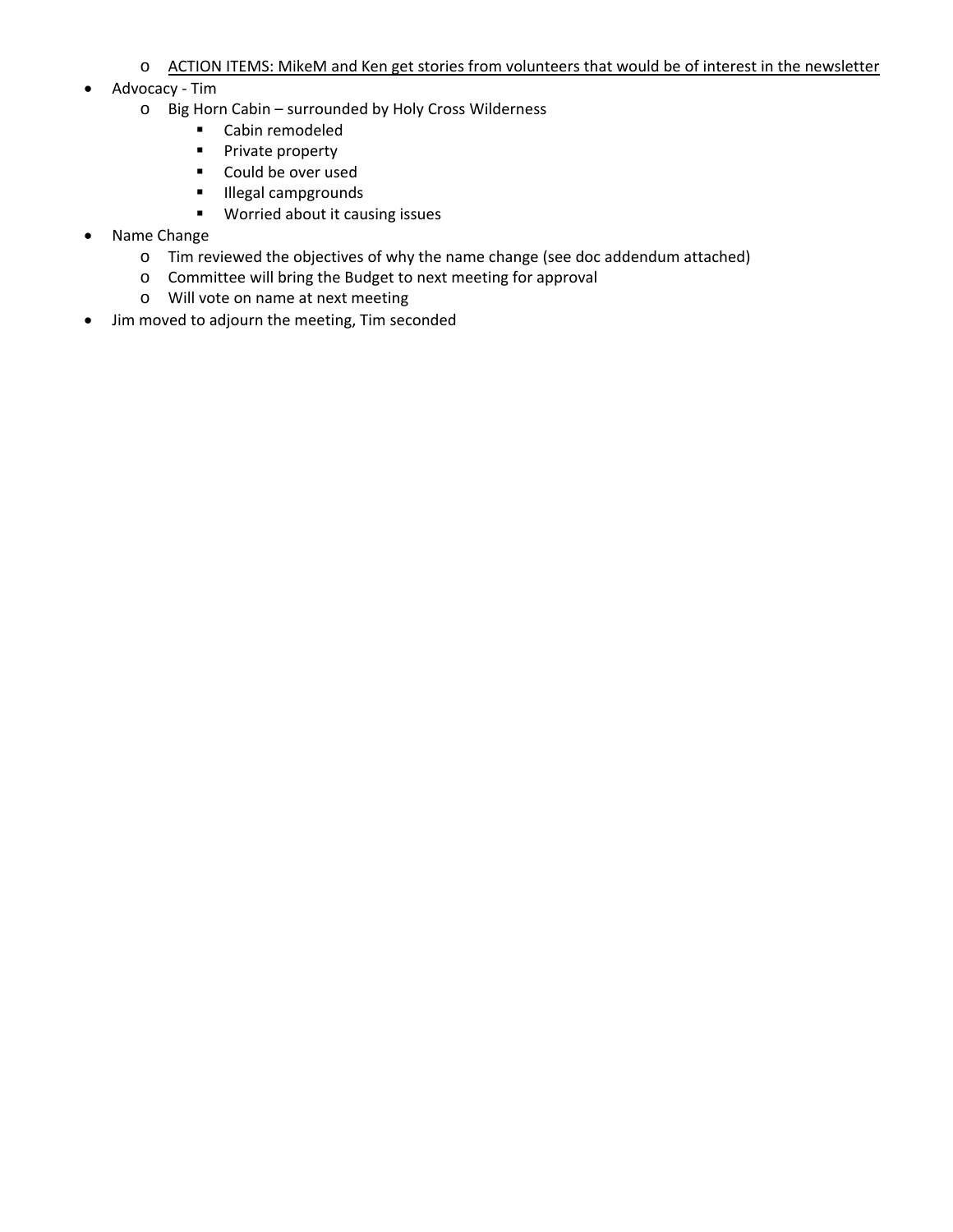### **Friends of Eagles Nest Wilderness**

### **Name Change Justification and Transition Plan – Part One**

### **Why?**

- Particularly in Summit County, Friends of Eagles Nest Wilderness and Friends of Dillon Ranger District often get mixed up and confused, even by the locals
- FENW outgrew its name many years ago, when they added stewardship and advocating for the additional Wilderness areas of Ptarmigan Peak and Holy Cross. We would prefer that our organizations name capture the three Wilderness areas that we intend to "be friends of".
- There have been a number of legislative bills that been introduced by Colorado representatives in the US House and Senate that would have added additional acreage of Wilderness in Eagle and Summit Counties. Many believe that it isn't if, but when these bills are eventually passed at the Federal level. Some of the parcels of public land that are under consideration for additional Wilderness status do not border already existing Wilderness (Eagles Nest, Holy Cross, Ptarmigan) areas. If these remote parcels do get approved, they will have different names that define their respective geographic regions. FENW leadership has agreed that we will add our stewardship and outreach efforts to any new Wilderness areas that are designated in either Eagle or Summit counties.
- FENW activities, leadership and focus has established itself in two separate, but neighboring counties; currently our name does not reflect this.

# **How? (Legally)**

- The most commonly used, and easiest way to make the name change official would be to use a "DBA" (Doing Business As) designation. Example being: Friends of Eagles Nest Wilderness, DBA (insert name). The only reason why the FENW name would continue to be used at that point would purely be for legality purposes. From a marketing and daily usage standpoint "Friends of Eagles Nest Wilderness" would cease to exist.
- The Secretary of State will need to be informed of the name change and we will need to file an "Articles of Amendment"
- We will need to notify the IRS of the name change on our next 990 or 990‐EZ form
- USFS DUNS number from Dunn and Bradstreet for our cost share agreement and also SAM

### **Possible Names**

- Eagle Summit Wilderness Advocates (ESWA)
- Eagle Summit Wilderness Alliance (ESWA)
- Vail Pass Wilderness Advocates (VPWA)
- Wilderness Advocates of Vail Summit (WAVS) / Vail Summit Wilderness Advocates
- Colorado Wilderness Volunteers
- Wilderness Eagle Summit Team Advocates (WEST)
- Vail Summit Wilderness Stewards (VSWS)
- The board of directors will need to come to a common agreement as to what the new name will be, and what we'd like to capture in our name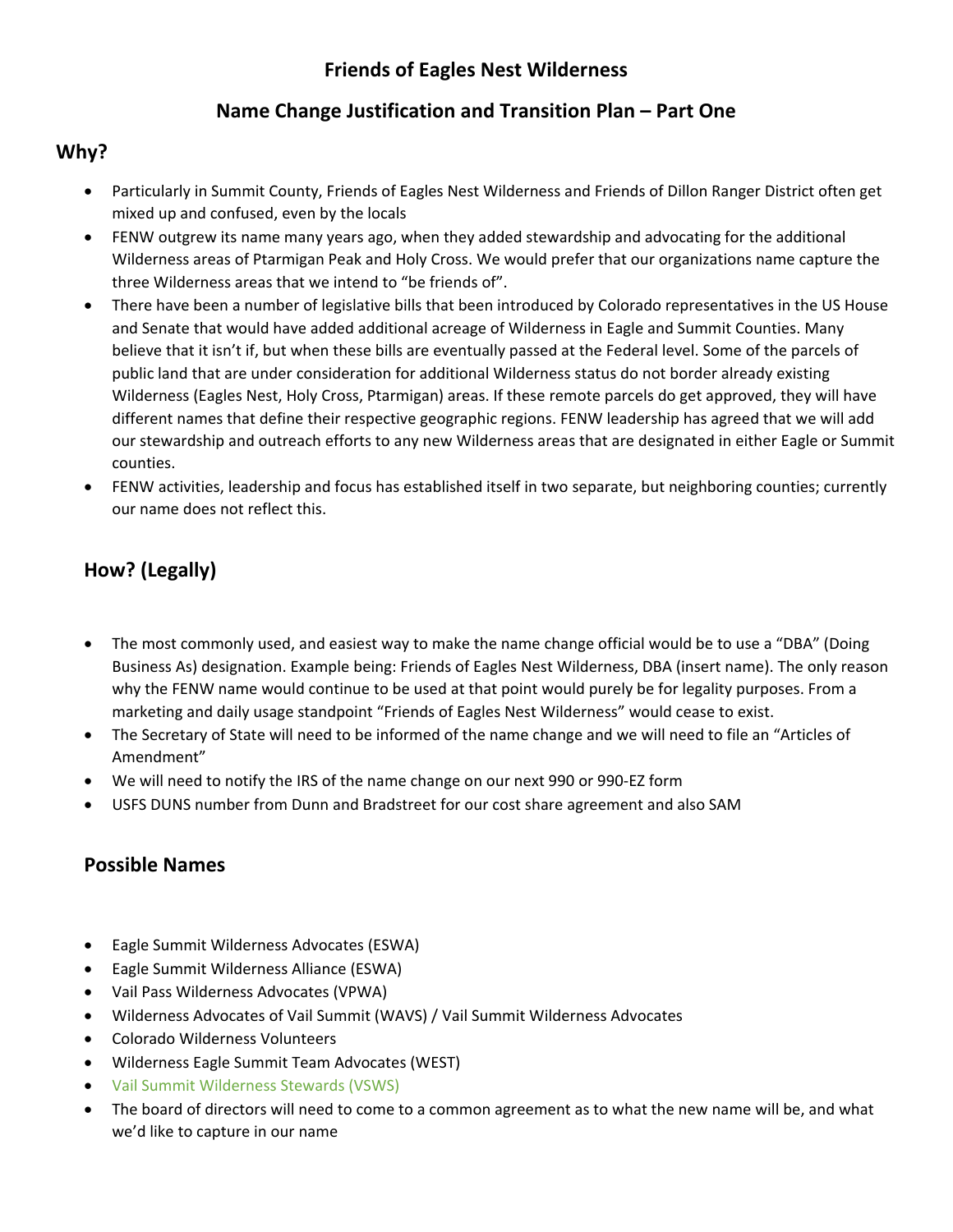# **How? (Publicly)**

- The thought is to release the announcement / details of our name change sometime during the course of the year 2019. This coincides with the 25<sup>th</sup> anniversary of our organization.
- All of the effort of changing our name will need to be accomplished as a phased approach. The transition of our name change more than likely will take time to reach all audiences.
- A budget will need to be established by the FENW board in order run this particular rebranding effort. A certain amount of the budget will need to be dedicated to establishing a new and fresh logo, as well as a moto, or tagline associated with the organization. It is of the name change committee's opinion that we use a professional service to accomplish these tasks. A certain amount of time, effort, money, etc… will also need to be accounted for when we transition the name change to everything on our website.
- Other budget items: Facebook boosting ads, newspaper ads, newsletter, etc…
- VIP communication to big donors and government officials (eg, County Commissioners)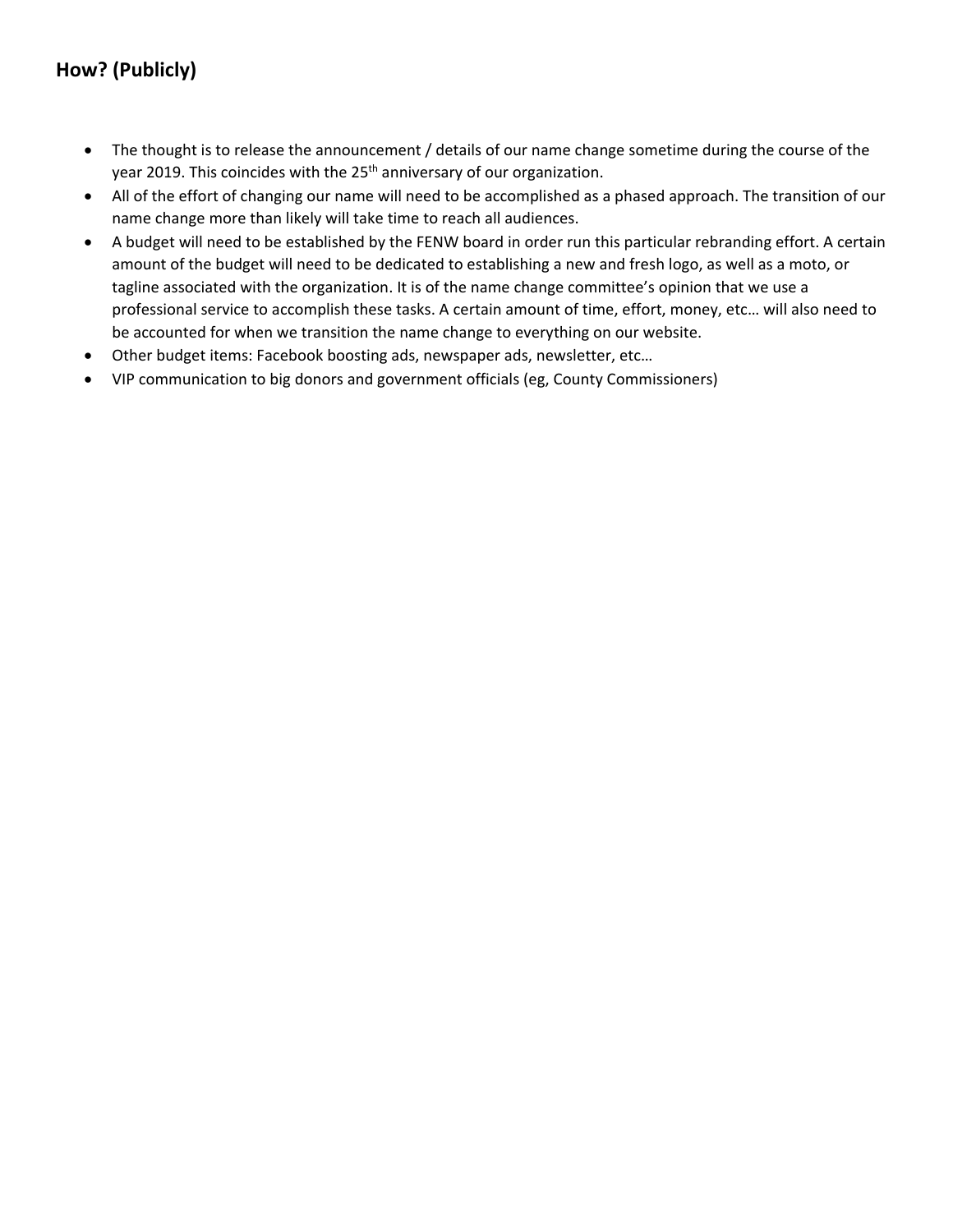- 1. Video covering the history of FENW, i.e. interviews with Currie, and other people involved throughout its history
	- a. Post video on Social Media YouTube, FB etc
	- b. Use video as outreach to businesses, organizations, etc. seeking donations (Chris Turner can use for his fundraising efforts with local businesses)
	- c. Update on 10/03: Discussed the idea with Currie and he liked the idea and is willing to be part of this. He also suggested the setting could be a campfire.

2. Wilderness Challenge - self guided event that gets people hiking X number of trails to complete the 25th Anniversary Wilderness Challenge

- a. Registration Fee includes finisher t-shirt, logbook, celebration ticket
- b. Use GPS to monitor and track dates, trail and timing

c. Update on 10/03: discussed this concept with volunteer rangers at the EOS party on 9/30. Jim, Scott, Ben and Dave B are interested in helping to define and work on this initiative. Jim is spearheading the effort.

3. Speaker's Bureau - Solicit volunteer Board members or members (or well-known friends of FEWN) who are good at speaking to present FENW history, what makes FENW unique, mission and vision for the 25 years. Could leverage video described above or create a highly visual PPT with lots of great wilderness pics. Build out a 6- month schedule of short presentations at "allied" organization meetings/events to create awareness for FENW, its new brand and its 25th anniversary. Have 25th Anniversary give away prize for winners of the FENW/Wilderness trivia (a fun way to share some of the FENW/wilderness history)

4. The culmination of this months long speaker's bureau effort to "re-introduce FENW to the communities it serves would be a "community-wide" 25th anniversary fundraising event with invitations extended via the many different groups that had been spoken to. The 25th anniversary committee (and/or Board members) could solicit prizes from local merchants/businesses to help attract more interest in the fundraiser

5. Leverage the 25th Anniversary as a way to build the FENW endowment to help ensure funding for the organization for 25 years to come. The goal would be for the Board to establish a Bold Goal for the next 25 years and encourage folks to leave a lasting legacy by making a bequest or tax deductible gift during the 25th anniversary year. It would be relatively easy to establish a FENW legacy society that would provide recognition to these donors.

6. Volunteer and donor recognition. As part of the 25th anniversary fundraiser, honor people who have been instrumental in the success of FENW during the 1st 25 years. Members and donors could nominate award recipients and the 25th anniversary committee could decide on the recognition categories and decide on the award recipients

7. "Alliance building" Marquis Trail project

8. Limited Edition 25th anniversary merchandise with new branding -- Pin? Badge? Hat? T-shirt? Unique backcountry wilderness type item? Volunteer rangers would be given a special 25th anniversary item that only they would have. Members of the legacy Society/endowment donors would be given a special item that no one else would get. A different set of Item(s) could be sold to raise money at the speaker's bureau stops.

9. Feature article (with lots of pics) on the Summit Daily News about FENW history and future vision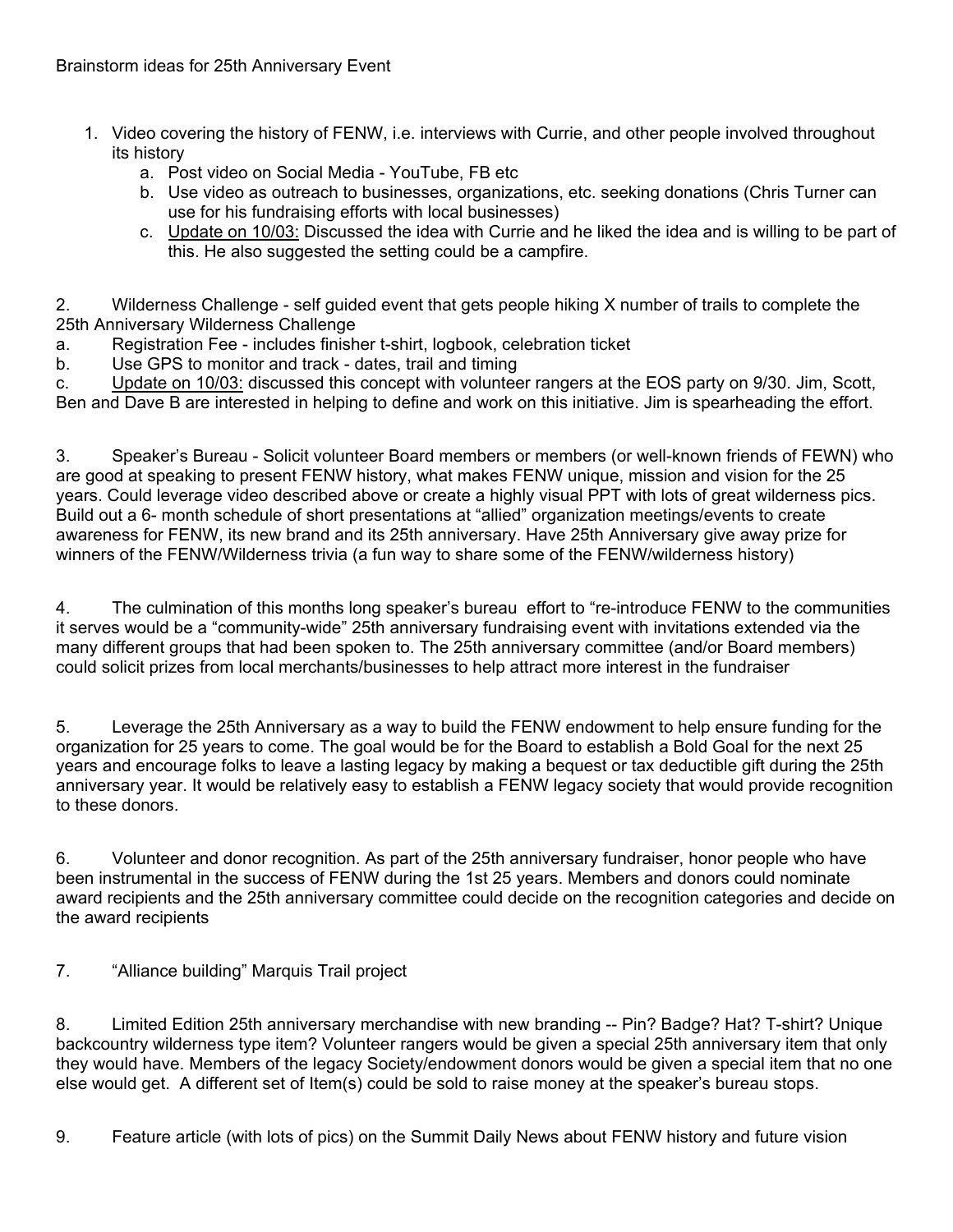10. If advocacy is one of the main things that sets FENW apart from other environmental groups in this region, has the Board identified the most pressing needs that FENW should be advocating for? The 25th anniversary could provide an opportunity to rally support and get meaningful traction of some of these issues.

11. Request a Flag - a Colorado flag can be flown over the State Capitol in honor of an organization or special occasion. The governor can also make a proclamation, we can request a specific date. Will wait for new governor in 2019. FENW can then keep the flag, www.colorado.gov/governor/request-flag Jim volunteered to lead this initiative.

### **Friends of Eagles Nest Wilderness**

### **Monthly Planning Meeting**

### **November 8th, 2018 @ 5:30 pm MST**

### **Video Conference Call (Dillon & Holy Cross Ranger District)**

Ken, Tim Drescher, Dan Siebert, Mike Beach, Dave Bruster, John Currie, Jim Alexander, Frank Guthrie, Kate Demorest

### **Roll Call / Introductions:**

Tim

### **Review / Add or Subtract Agenda Items:**

• Board – No revisions needed

#### **Review / Approve Minutes from 10.11.2018:**

- Tim
	- o Motion by Tim & Seconded by Jim (unanimous )

#### **Review / Approve Treasurer's Report:**

- Ken (see treasure report Ken sent out)
	- o Jim: Needs an annual budget for the National Forest Foundation
	- o Currie motioned / Dan seconded (unanimous)

#### **Proposal for management of FENW Endowment Fund**

- Discussion: Committee, possible lawyer review. No concerns
	- o Tim motion / Currie Seconded (Unanimous)

#### **Name Change**

- Tim: Discussion
	- o More of stakeholders included (board, non‐partisan, volunteers ,etc.)
	- o More focus on the why
	- o Potential for engaging more of our volunteer workforce in the discussion?
	- o Board feels we've have completed most of this and that the board packet material looks thought out
	- o Consider moving forward or away from the idea
	- o Send out in the Eaglet to collect some data?
	- o Tim will get poll data out to board
	- o If we decide to change name we need to consider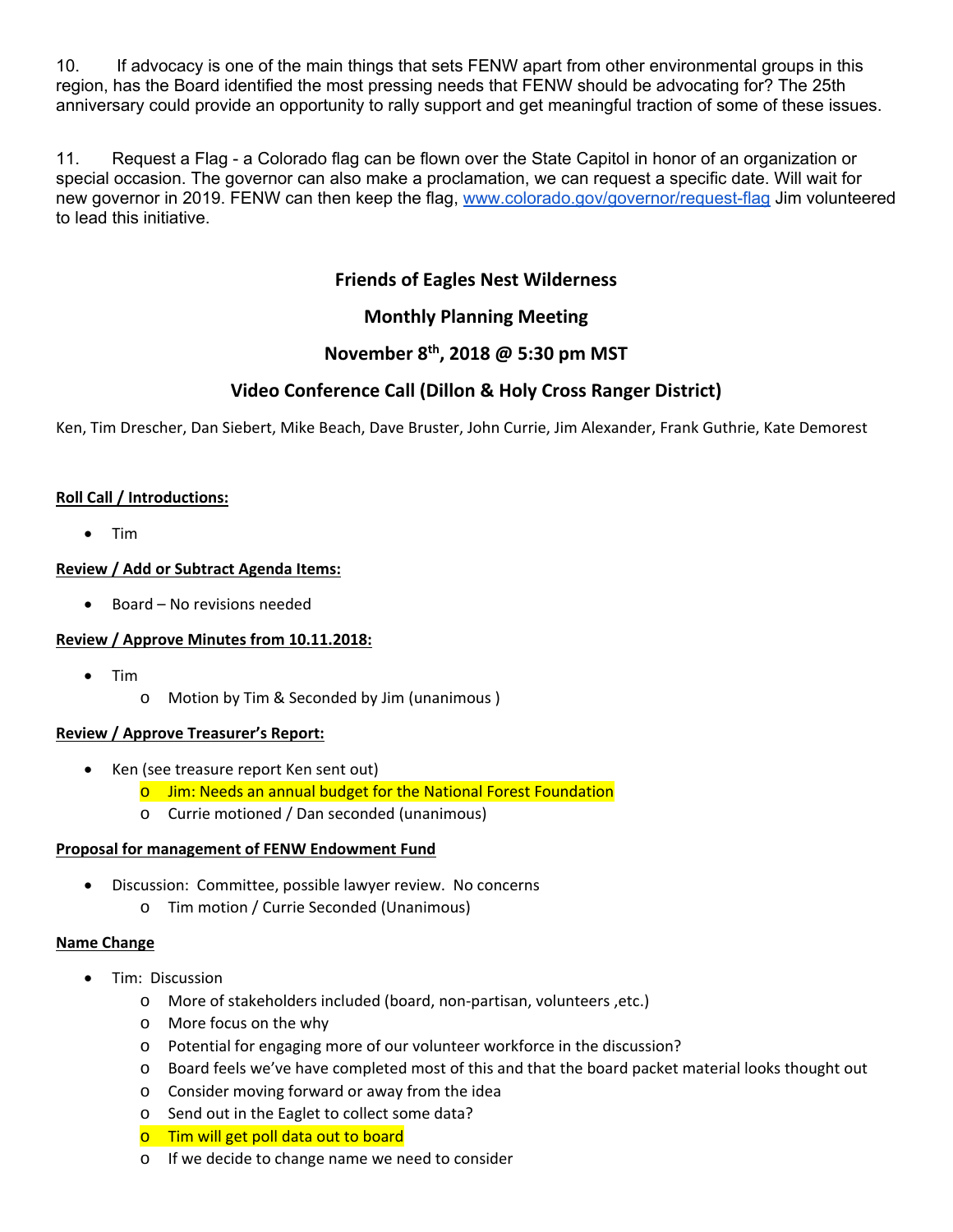- $25<sup>th</sup>$
- Website
- **Trail kiosks and signs with current FENW name**
- Motion: (Tabled: December)

### **Volunteer Wilderness Ranger Updates**

- Mike (No updates) / Absent
- Ken (No Updates)

### **Stewardship Trips / Trail Boss Updates**

- Kate Demorest
	- o No updates

### **USFS Updates**

- Mike (HCRD)
	- o Good Season. Thanks for the support on projects and with the llamas. EN/PP has funding for 2 people for campsite & solitude/education plans. Should be opportunity for FENW to participate. Long term planning for Holy Cross. He will have details from counters they had this summer
	- o Tri Wilderness Challenge: Discussion with special use permit and the event will be considered a recreation event and discouraged as it doesn't fit into the vision of wilderness
	- o Shot out for Mike for being awarded the Bob Marshal award for Individual Champion of Wilderness Stewardship
- Cindy (DRD) / Absent

### **Grants / Fundraising**

- Grant applications
- NFF Grant, Jim
	- o Looking at 15K range / Will work with Chris on this
	- o Due 12/12/18
- Extreme Terrain Clean Trail Grant, Jim
	- o Thank you Jim for your work on this

### **Noxious Weeds**

- Jim Alexander
	- o Referenced NFF Grant / Discussed focusing attention on Ptarmigan Peak Wilderness Areas, consider getting a biology master student to assist (potential risks discussed).

### **Website, Social Media & Newsletter Updates**

• No updates

### **Hard Copy Newsletter**

• Jim will possibly need assistance. Working through final edits

### **New (and unfinished) Business**

- Annual Meeting
	- o January: Hold elections
- 25<sup>th</sup> Anniversary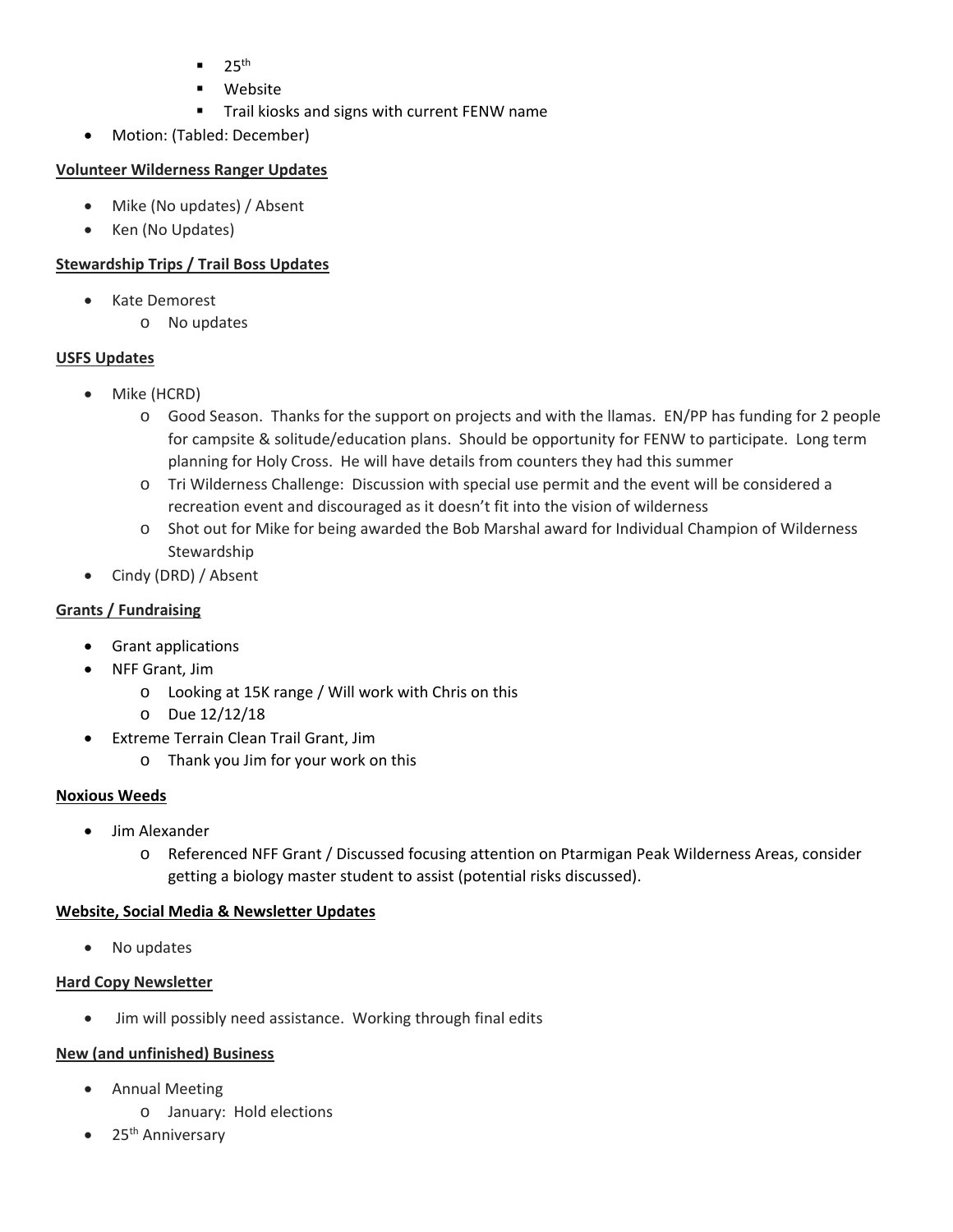#### **Advocacy**

Discussed Continental Divide Wilderness Act

### **Revisit Action Items from Previous Meeting**

- **EXECT** Ken will call Summit Foundation to see how to get access to statements
	- o They send out quarterly statements. No way for online access
- Schuette Memorial: Need to figure out timing Ken contact Bill and figure out
	- o Ken, Bill, Barbra Schuette have been in discussion
- Add to Eaglet that the people that donated the use of Jay's Cabin also own Avalanche Ranch, promote as a good place to stay–
- Recognize Avalanche Ranch as a biz sponsor on the website Cindy M o Cindy added them as sponsor and they are on our website
- FS needs for Ranger Patrol reporting: will meetup in winter to figure out requirements Cindy, Mike B, Cindy M, Laurie
- USFS identifying grant needs now through the next few months
- Need to work with on FENW grants meet once before the end of year
- Committee: Cindy E, Mike B, Bill, Jim schedule the committee meeting end of Nov early Dec
- Annual Meeting: Tim will talk to Bill and resolve the planning around this meeting
- Mike M and Ken get stories from volunteers that would be of interest in the newsletter

### **Next Planning Meeting**

• December  $13^{th}$  @ 5:30 pm – Video Conference Call

# **Board Packet Materials**

# **Friends of Eagles Nest Wilderness**

# **Name Change Justification and Transition Plan – Part One**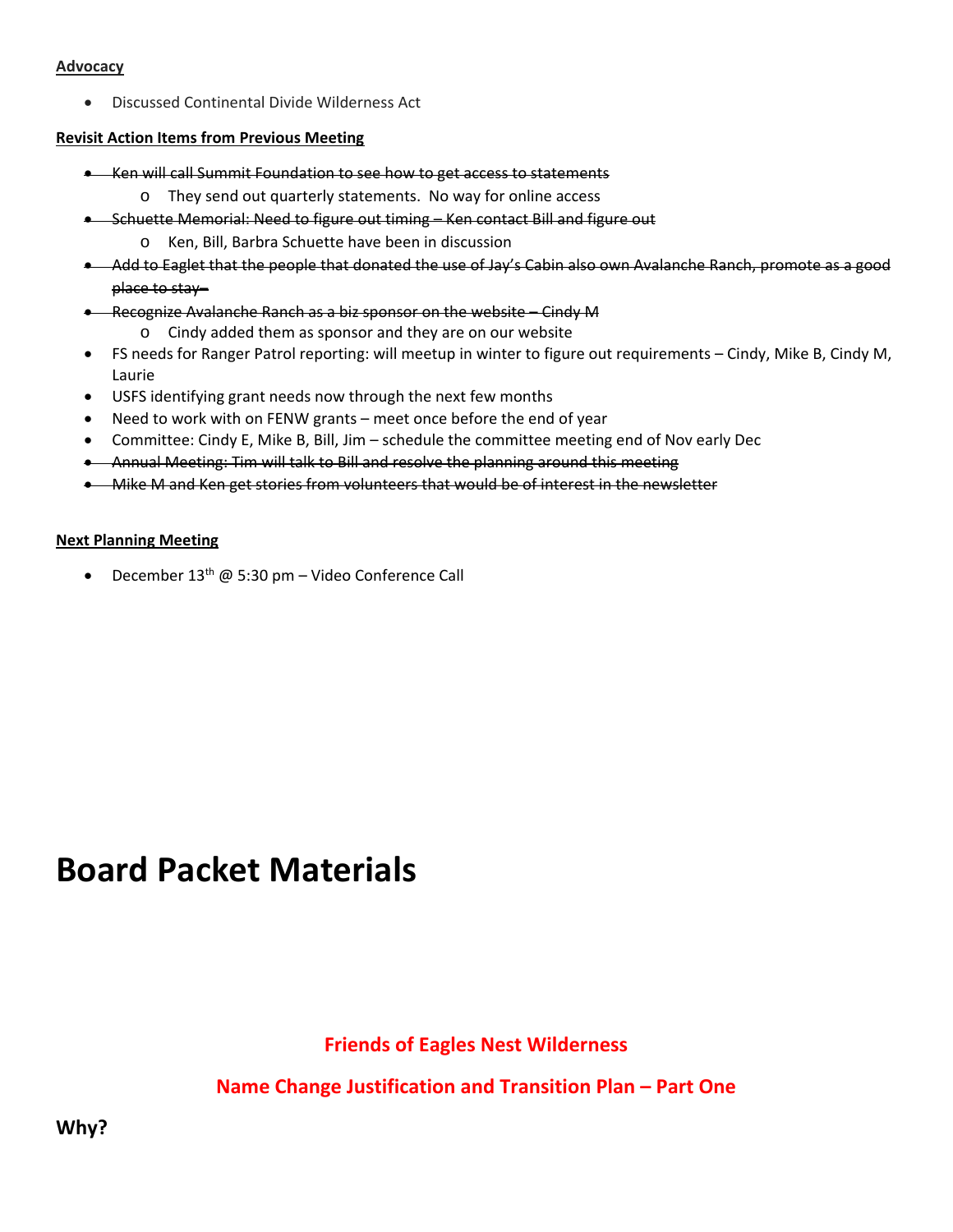- Particularly in Summit County, Friends of Eagles Nest Wilderness and Friends of Dillon Ranger District often get mixed up and confused, even by the locals
- FENW outgrew its name many years ago, when they added stewardship and advocating for the additional Wilderness areas of Ptargmigan and Holy Cross. We would prefer that our organizations name capture the three Wilderness areas that we intend to "be friends of".
- There have been a number of legislative bills that been introduced by Colorado representatives in the US House and Senate that would have added additional acreage of Wilderness in Eagle and Summit Counties. Many believe that it isn't if, but when these bills are eventually passed at the Federal level. Some of the parcels of public land that are under consideration for additional Wilderness status do not border already existing Wilderness (Eagles Nest, Holy Cross, Ptarmigan) areas. If these remote parcels do get approved, they will have different names that define their respective geographic regions. FENW leadership has agreed that we will add our stewardship and outreach efforts to any new Wilderness areas that are designated in either Eagle or Summit counties.
- FENW activities, leadership and focus has established itself in two separate, but neighboring counties; currently our name does not reflect this.

# **How? (Legally)**

- The most commonly used, and easiest way to make the name change official would be to use a "DBA" (Doing Business As) designation. Example being: Friends of Eagles Nest Wilderness, DBA (insert name). The only reason why the FENW name would continue to be used at that point would purely be for legality purposes. From a marketing and daily usage standpoint "Friends of Eagles Nest Wilderness" would cease to exist.
- The Secretary of State will need to be informed of the name change and we will need to file an "Articles of Amendment"
- We will need to notify the IRS of the name change on our next 990 or 990‐EZ form
- USFS DUNS number from Dunn and Bradstreet for our cost share agreement and also SAM

### **Possible Names**

- Eagle Summit Wilderness Advocates (ESWA)
- Eagle Summit Wilderness Alliance (ESWA)
- Vail Pass Wilderness Advocates (VPWA)
- Wilderness Advocates of Vail Summit (WAVS) / Vail Summit Wilderness Advocates
- Colorado Wilderness Volunteers
- Wilderness Eagle Summit Team Advocates (WEST)
- Vail Summit Wilderness Stewards (VSWS)
- The board of directors will need to come to a common agreement as to what the new name will be, and what we'd like to capture in our name

# **How? (Publically)**

- The thought is to release the announcement / details of our name change sometime during the course of the year 2019. This coincides with the 25<sup>th</sup> anniversary of our organization.
- All of the effort of changing our name will need to be accomplished as a phased approach. The transition of our name change more than likely will take time to reach all audiences.
- A budget will need to be established by the FENW board in order run this particular rebranding effort. A certain amount of the budget will need to be dedicated to establishing a new and fresh logo, as well as possibly a moto,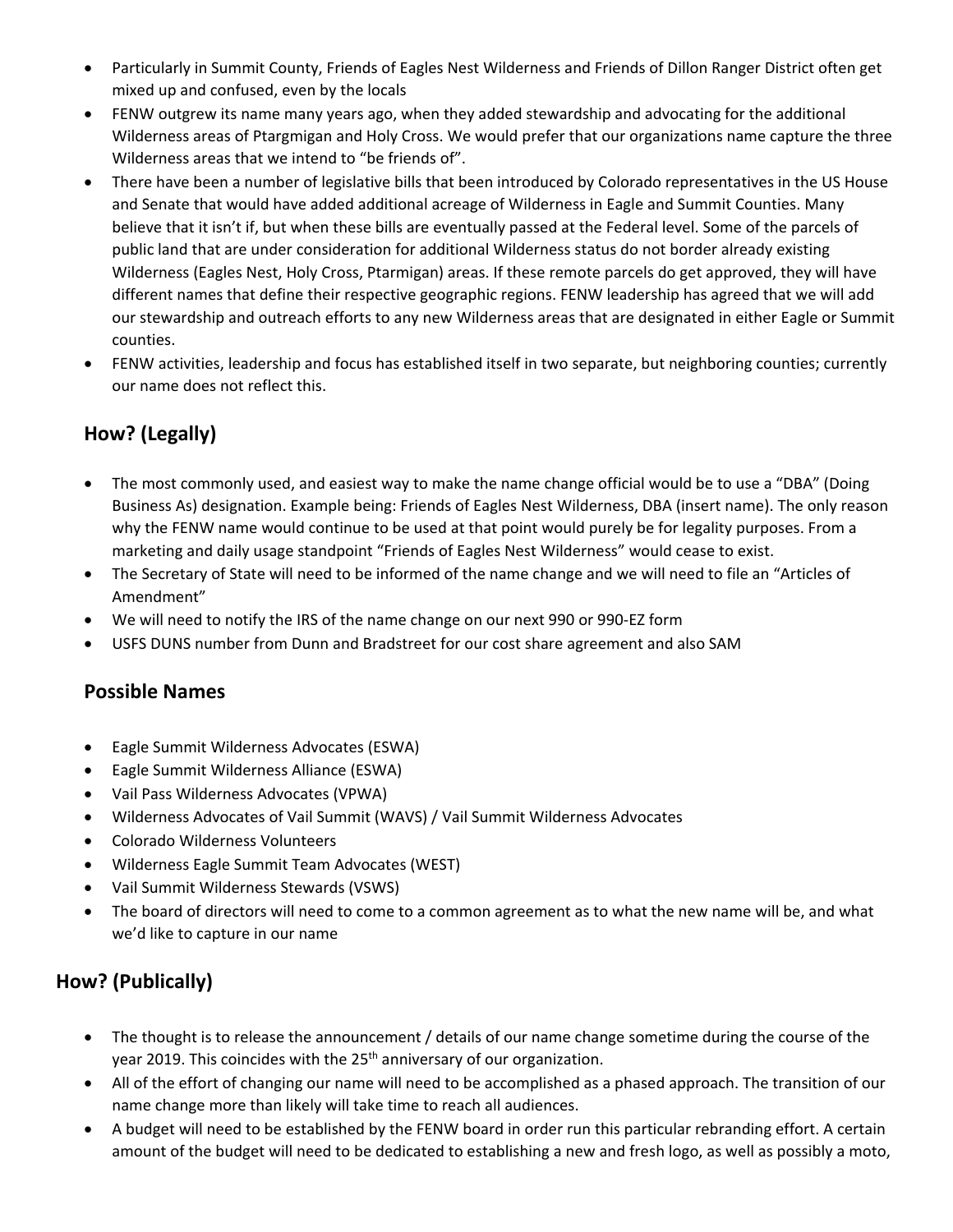or tagline associated with the organization. It is of the name change committee's opinion that we use a professional service to accomplish these tasks. A certain amount of time, effort, money, etc… will also need to be accounted for when we transition the name change to everything on our website.

- Other budget items: Facebook boosting ads, newspaper ads, newsletter, etc…
- VIP communication to big donors and government officials (eg, County Commissioners)

# Brainstorm ideas for 25th Anniversary Event

- 2. Video covering the history of FENW, i.e. interviews with Currie, and other people involved throughout its history
	- a. Post video on Social Media ‐ YouTube, FB etc
	- b. Use video as outreach to businesses, organizations, etc. seeking donations (Chris Turner can use for his fundraising efforts with local businesses)
	- c. Update on 10/03: Discussed the idea with Currie and he liked the idea and is willing to be part of this. He also suggested the setting could be a campfire.

3. Wilderness Challenge ‐ self guided event that gets people hiking X number of trails to complete the 25th Anniversary Wilderness Challenge

- a. Registration Fee ‐ includes finisher t‐shirt, logbook, celebration ticket
- b. Use GPS to monitor and track ‐ dates, trail and timing

c. Update on 10/03: discussed this concept with volunteer rangers at the EOS party on 9/30. Jim, Scott, Ben and Dave B are interested in helping to define and work on this initiative. Jim is spearheading the effort.

4. Speaker's Bureau ‐ Solicit volunteer Board members or members (or well‐known friends of FEWN) who are good at speaking to present FENW history, what makes FENW unique, mission and vision for the 25 years. Could leverage video described above or create a highly visual PPT with lots of great wilderness pics. Build out a 6‐ month schedule of short presentations at "allied" organization meetings/events to create awareness for FENW, its new brand and its 25th anniversary. Have 25th Anniversary give away prize for winners of the FENW/Wilderness trivia (a fun way to share some of the FENW/wilderness history)

5. The culmination of this months long speaker's bureau effort to "re-introduce FENW to the communities it serves would be a "community-wide" 25th anniversary fundraising event with invitations extended via the many different groups that had been spoken to. The 25th anniversary committee (and/or Board members) could solicit prizes from local merchants/businesses to help attract more interest in the fundraiser

6. Leverage the 25th Anniversary as a way to build the FENW endowment to help ensure funding for the organization for 25 years to come. The goal would be for the Board to establish a Bold Goal for the next 25 years and encourage folks to leave a lasting legacy by making a bequest or tax deductible gift during the 25th anniversary year. It would be relatively easy to establish a FENW legacy society that would provide recognition to these donors.

7. Volunteer and donor recognition. As part of the 25th anniversary fundraiser, honor people who have been instrumental in the success of FENW during the 1st 25 years. Members and donors could nominate award recipients and the 25th anniversary committee could decide on the recognition categories and decide on the award recipients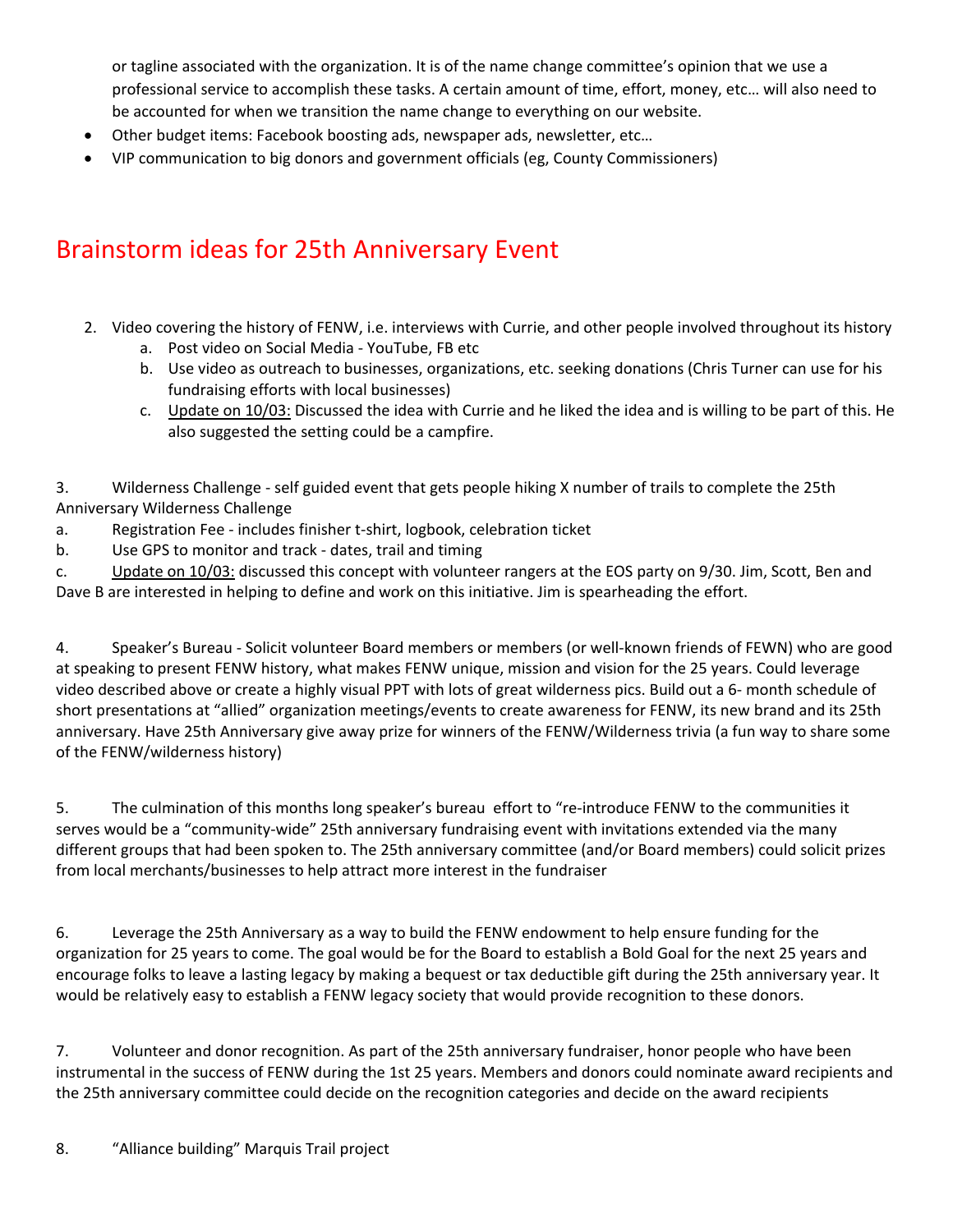9. Limited Edition 25th anniversary merchandise with new branding -- Pin? Badge? Hat? T-shirt? Unique backcountry wilderness type item? Volunteer rangers would be given a special 25th anniversary item that only they would have. Members of the legacy Society/endowment donors would be given a special item that no one else would get. A different set of Item(s) could be sold to raise money at the speaker's bureau stops.

10. Feature article (with lots of pics) on the Summit Daily News about FENW history and future vision

11. If advocacy is one of the main things that sets FENW apart from other environmental groups in this region, has the Board identified the most pressing needs that FENW should be advocating for? The 25th anniversary could provide an opportunity to rally support and get meaningful traction of some of these issues.

12. Request a Flag ‐ a Colorado flag can be flown over the State Capitol in honor of an organization or special occasion. The governor can also make a proclamation, we can request a specific date. Will wait for new governor in 2019. FENW can then keep the flag, www.colorado.gov/governor/request-flag Jim volunteered to lead this initiative.

# **Proposal for management of FENW Endowment Fund**

I. DESCRIPTION. The Friends of Eagles Nest Wilderness Endowment Fund Committee ("Committee") is constituted to recognize and administer gifts to the Friends of Eagles Nest Wilderness Agency Endowment Fund (AGF; "Fund"), which is administered by The Summit Foundation (TSF). The purpose of the Fund is to enhance the mission of Friends of Eagles Nest Wilderness ("FENW") by providing long term financial support.

II. DURATION. The Fund and the Committee will continue operating so long as FENW exists. If FENW ceases operations, the Fund will be distributed by the Board in accordance with the dissolution provisions included in the Articles of Incorporation, retaining the endowed nature of the Fund.

III. COMMITTEE MEMBERSHIP. The Committee will comprise the FENW Treasurer (Committee Chair), FENW Immediate Past President, and up to 3 additional members, elected by majority vote of the Board, and drawn from the Board, active members, or others who offer special expertise. Terms are for three years, initially staggered. The Committee will be accountable directly to the FENW Board, and will provide timely updates to the Board.

IV. CONTRIBUTIONS TO THE FUND: "SUBFUNDS". The assets of the Fund include contributions from individuals, corporations and foundations, and all donations given "in memory of a person", directed to a "Memorial Fund," or given by will, trust, gift annuity, or similar gift. All donations to the Fund are placed in one investment pool, managed by The Summit Foundation.

 While all donations to the FENW Fund will be invested identically by TSF, there will exist different "subfunds" within the overall Fund. The original Unrestricted Subfund may be joined by other Subfunds created by a large gift with a targeted beneficiary. The value of each subfund will be tracked individually by the FENW Committee, so that disbursement of earnings can be made on a proportionate basis. For example, if the total value of the FENW Fund is \$50K, with \$30K in the Unrestricted Subfund and \$20K in a subfund donated by a family who wishes to target its earnings to a specific project, then sixty percent of the total (30K/50K) will be dedicated to the Unrestricted Fund, and forty percent (20K/50K) will be dedicated to the Subfund of the specific project.

 Donations may be made at any time during the year. Because TSF provides earnings reports on a quarterly basis, to calculate individual subfund earnings, donations will be assumed to be made the at the start of the quarter following the donation.

 A minimum donation of \$10,000 is required to establish a subfund. Such gifts should include an explanation of the intended beneficiaries of the income from the subfund, together with the name(s) and contact information of the principal donor(s), who will determine the annual disbursement of earnings.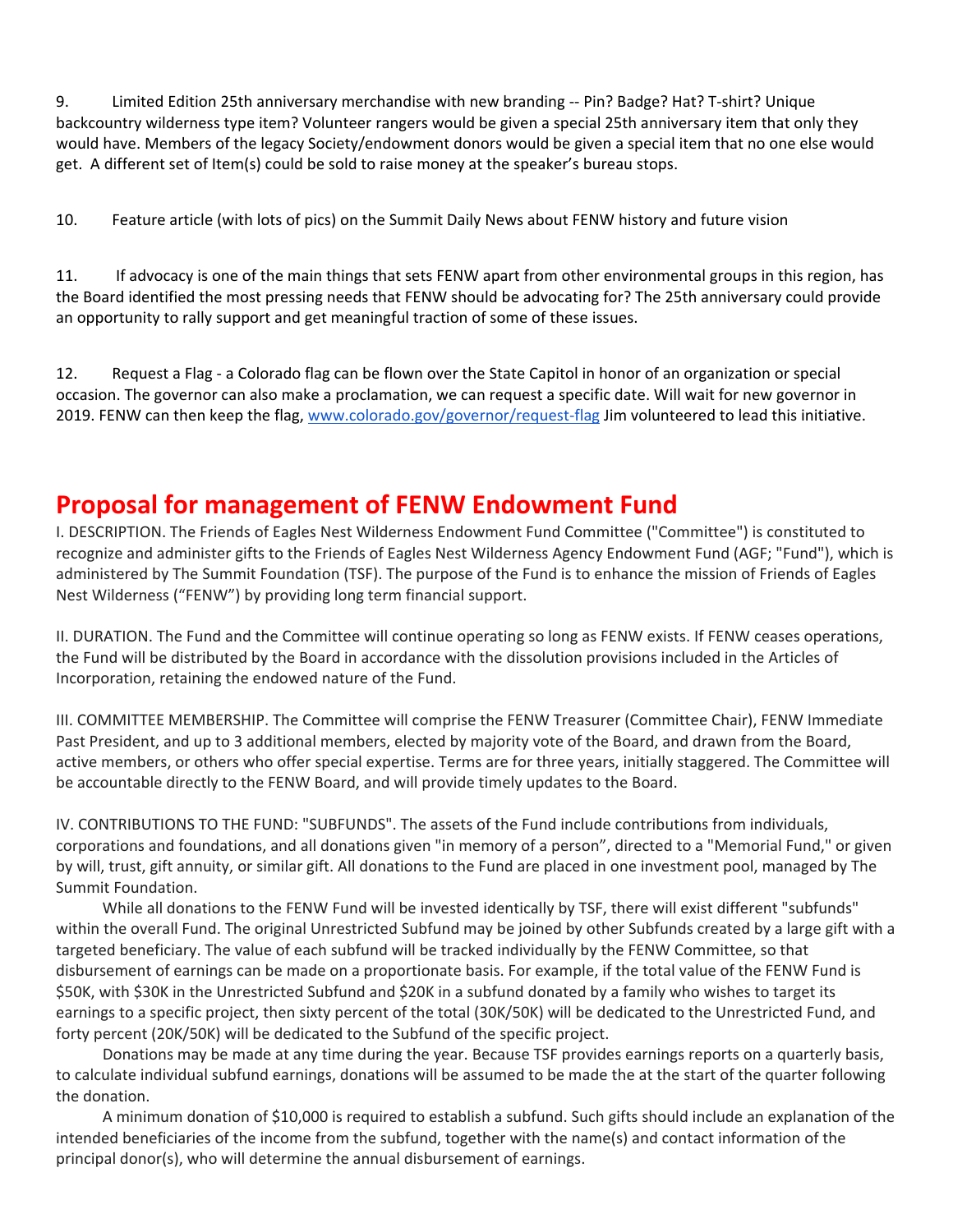Contributions of any amount can be made at any time to any subfund. Donations made without naming a specific subfund will be credited to the unrestricted fund.

 Immediate donations can be made either to the general fund or to the endowment fund. FENW also accepts bequests ‐ deferred gifts designated by will or trust. Donors making bequests in excess of \$1,000 will be recognized as members of the FENW Hall of Eagles.

Non-cash gifts. Gifts of real estate (other than publicly traded real estate investment trusts or similar investment entities that otherwise satisfy the requirements of this paragraph), partial interests in property, property encumbered by debt, gifts of property that may have title or environmental problems, gifts of property that may not be marketable within a reasonable time, and gifts of property that may raise adverse tax consequences for the Fund will be evaluated by the Committee and the Board before being accepted into the Fund.

V. DISTRIBUTIONS FROM THE FUND. Each year, the FENW Committee will receive from The Summit Foundation the total amount of income from the endowment available for distribution (or reinvestment). No distributions will be made from the Unrestricted Subfund unless the total market value of all subfunds exceeds the sum total of \$50,000. Each year the Committee will recommend beneficiaries of the Unrestricted Subfund, and will solicit from the major donor(s) of each additional subfund their recommendations for dispersal of earnings. The Committee will present these recommendations to the Board for approval.

 The Committee may solicit suggestions or requests for funding and will implement procedures for soliciting, processing, and disbursing earnings. They may choose to solicit grant applications from candidates, in which case they will establish an application process, which will include a fair and impartial procedure for evaluating applications.

VI. LIABILITY. No member of the Committee will be personally liable for any losses experienced by the Fund except to the extent the losses were caused by the member's gross negligence or intentional misconduct or omission. The Committee and its members will not be responsible for advising donors of any tax or other consequences that may result from any gift.

### **Friends of Eagles Nest Wilderness**

### **Monthly Planning Meeting**

### **December 13th, 2018 @ 5:30 pm MST**

### **Video Conference Call (Dillon & Holy Cross Ranger District)**

#### **Attendance**

Tim Drescher, Ken Carpenter, Dan Siebert, Bill Betz, Laurie Alexander, John Currie Craven, Cindy Muesing (via Zoom), Frank Guthrie, Mike Browning, Dave Owens, Cindy Ebert, Mike Beach, Tom Koehler

#### **Roll Call / Introductions:**

Tim

### **Review / Add or Subtract Agenda Items:**

- Board
	- o Tim: Addition of update on Kate Demorest

### **Review / Approve Minutes from 11.8.2018:**

- $\bullet$  Tim
	- o Minutes approved: Motion: Ken / Tim Second (Unanimous)

### **Review / Approve Treasurer's Report:**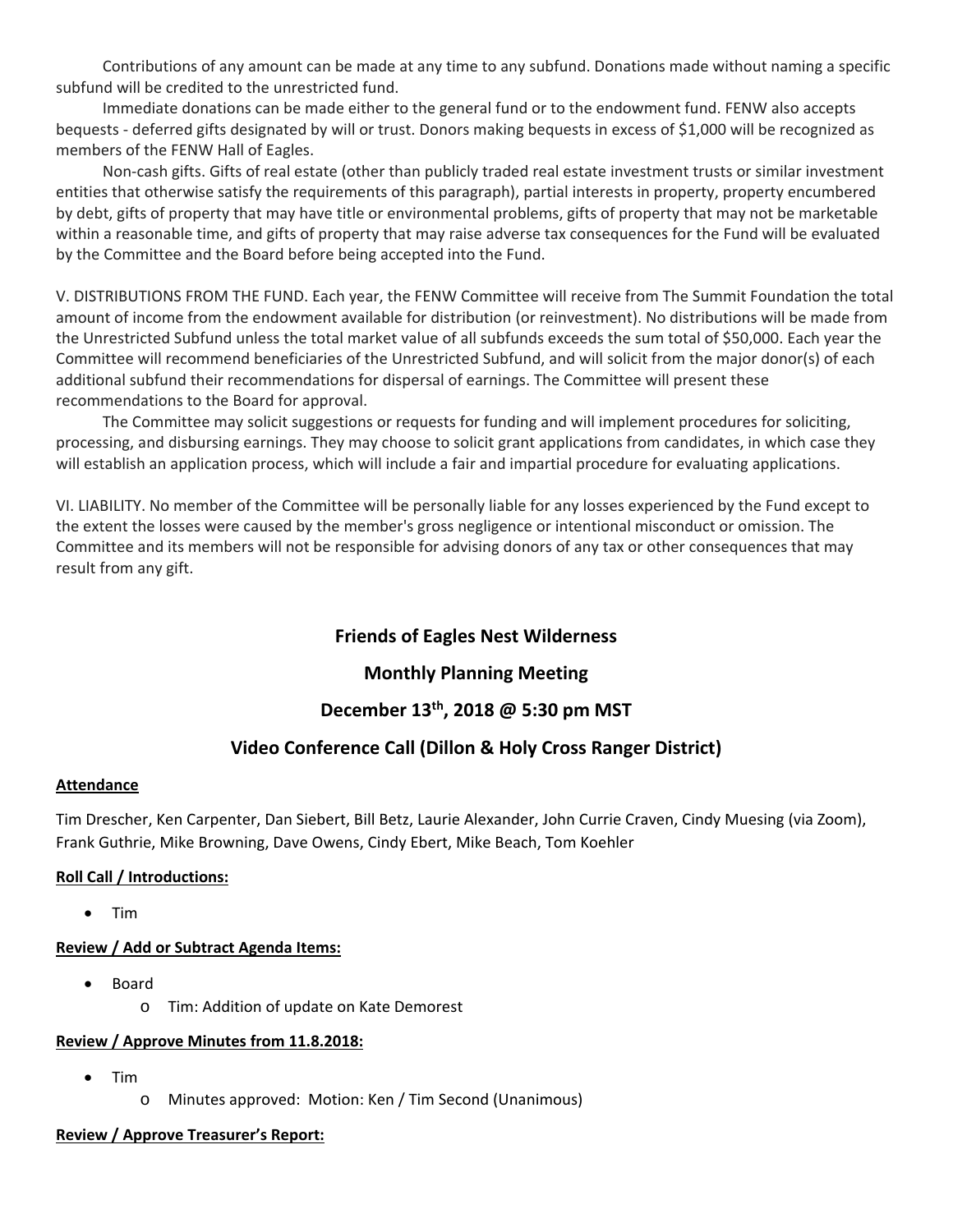- Ken
	- o See Treasurer's Report
- Colorado Gives recap
	- o Any things we could improve for the future?
		- Update our profile
		- Laurie mentioned that a personal phone call thanking for her donation really meant a lot
- Ken will invoice NFS for \$300 for services rendered
- Bill & Susy Gillilan sent a \$2,000 donation to FENW

#### **Sustainable Skier**

- Guest, Tom Koehler
	- o See Sustainable Skier Summary
		- Where could SS assist in getting our message out to his platform?
			- Examples/Discussion of what type of resources we could give

#### **Name Change**

- Update from Committee meeting
	- o See committee meeting summary
	- o Will rework the document to include more stakeholders and also create a more inclusive document of the Pros & Cons of the decision
	- o Mike Browning mentioned that he might be able to assist in documentation review & creation from a legal viewpoint

#### **Volunteer Wilderness Ranger Updates**

- Annual training date?
	- o Date set for June 8th of 2019
- Mike M.
	- o Discussion of limit of volunteers due to resources. Promote until we get full then reduce promotional efforts? Last year was our highest amount of volunteer
	- o You can create manpower issues to run the operation if you get too many
- Cindy: Discussed looking through advertising timeline, manual revisions, etc. [can you flesh this out?]
	- o Target committee meeting date of Feb to focus on future VWR programmatic plans (Bill will take the lead and Frank would like to assist with administration portions)
- Jim: Discussed reporting of noxious weeds by VWRs
- Chris Turner: potential for winter patrols with REI?
	- o Mike Beach: Working with REI regarding sponsorship for winter field based projects
	- o Bill B: Good discussion for meeting in Feb. [??]
- Tim: Kate will be resigning from the board. As a FS employee it is challenging to advocate for an organization. If she is unable to be our Trail Boss in 2019 who will be our replacement? What level of training would they need? If you don't have a trail boss MB mentioned that he could assist [We have since learned that Kate will be trail boss in 2019.]

#### **USFS Updates**

- Mike (HCRD)
	- o Working through applications for seasonal rangers and interns. Hoping for a few different grants to assist with funding. Had trail counters out last year (Booth Creek 30,000 people for the year missing June / Mt. Holy Cross 5500, Missouri Lakes / Fancy Lake Loop 15,000 / Upper Piney 17,000 60‐80% of these visits are on the weekend)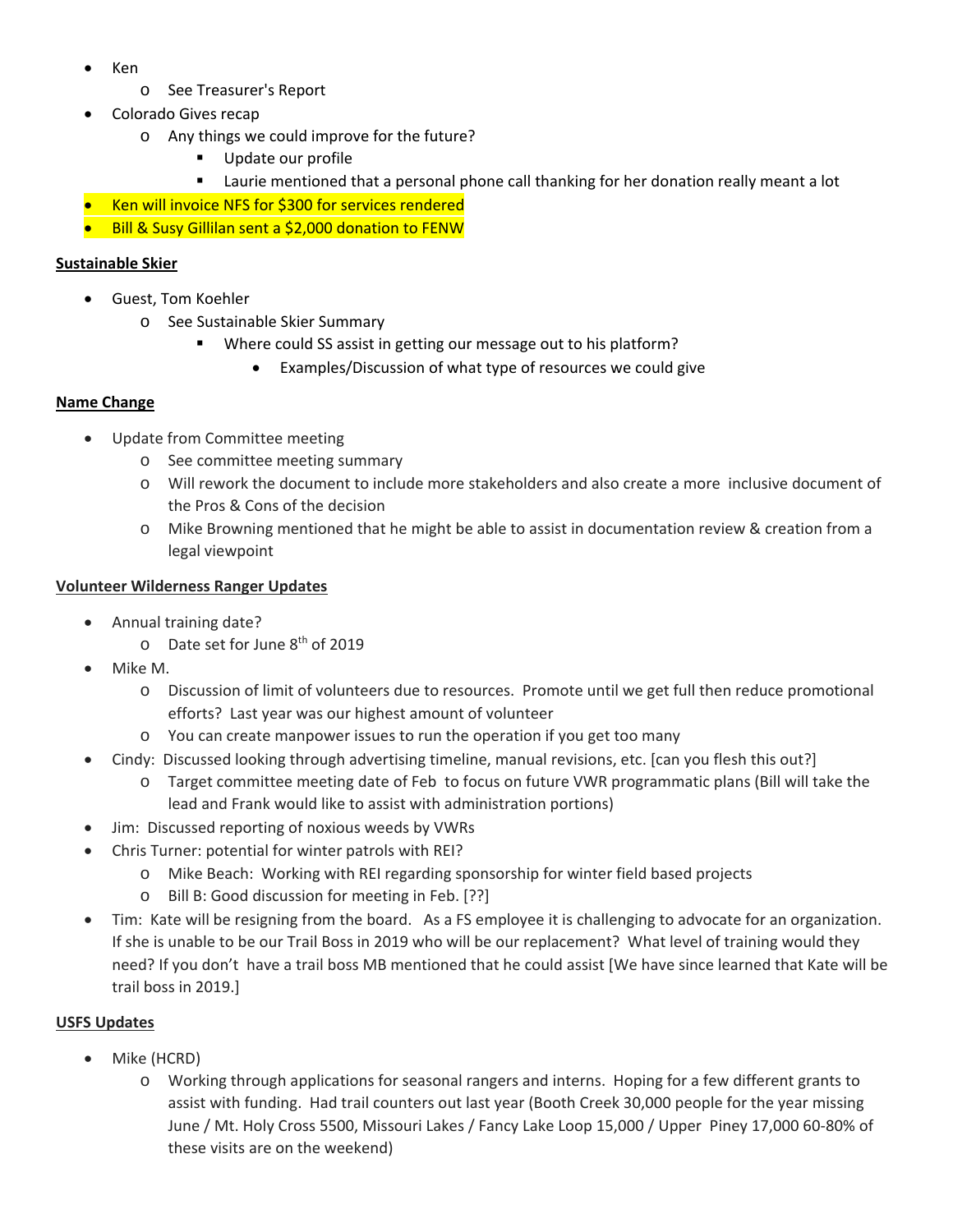- Cindy (DRD)
	- o Also beginning the process of reviewing applications for seasonal employees. Lots of applicants to review. Will be hiring a few WRs and have some seasonal interns.

### **Grants / Fundraising**

- Grant applications
- NFF Grant status update and needs:
	- o Jim: Submitted NFF grant for treating weeds and should hear back by march. Jim is already planning for another grant application. USDA is requesting info for confirmation of no criminals and ethnicity/origin of area. Jim is also looking at Trail Society, Elk Society, National Geographic Grants. If you have project ideas (estimated costs, what it is for, etc.) please send them to Jim (Spotty signal which made it difficult to document communication)

### **Website, Social Media & Newsletter Updates**

- Cindy, Bill
	- o Tim & Bill will be writing articles on successes of 2018 & moving forward into 2019 for the January eNewsletter.

### **Hard Copy Newsletter**

- Feedback?
	- o TD: Thank you to Jim for all of your effort.
		- Any feedback?
			- The address was backward when you opened it up [no, it was not]
			- Jim: Unless we have a bunch of highlighted articles we should reduce our pages and we could include a summer events calendar or a John Fielder picture

### **New (and unfinished) Business**

- Annual Meeting scheduled for January  $10^{th}$  @ 1730
	- o Mike will take the lead in locking down a venue in Copper Chapel
- JA brought up that we can fly a FENW flag over the capitol as a way to celebrate for our 25th

### **Advocacy**

- John Fielder's campaign to stop a proposed gravel quarry near Ute Pass
	- o Currie was able to attend and it was an open house format. Did not hear any support from attendees; concerns included reduced property values, traffic increase, etc.
	- o Bill Betz moves that FENW supports the Lower Blue River Campaign of John Fielder and add it to our advocacy profile
		- **Bill motion / Currie seconds (Unanimous)**
	- $\circ$  As we move forward it will become more challenging to decide who we advocate for as there are many threats to our wilderness
		- **IF** Jim recommended that we could have different categories to promote all advocacies based off different metrics that would attract the advocate
		- Dave brought up a great anecdote: Focus on the 4 W : Water, Wolves, Wilderness & Weeds

### **Revisit Action Items from Previous Meeting**

 FS needs for Ranger Patrol reporting: will meetup in winter to figure out requirements – Cindy E., Mike B, Cindy M, Laurie  $\rightarrow$  MB & Cindy will discuss and circle back [this is confusing - can you flesh it out a bit?]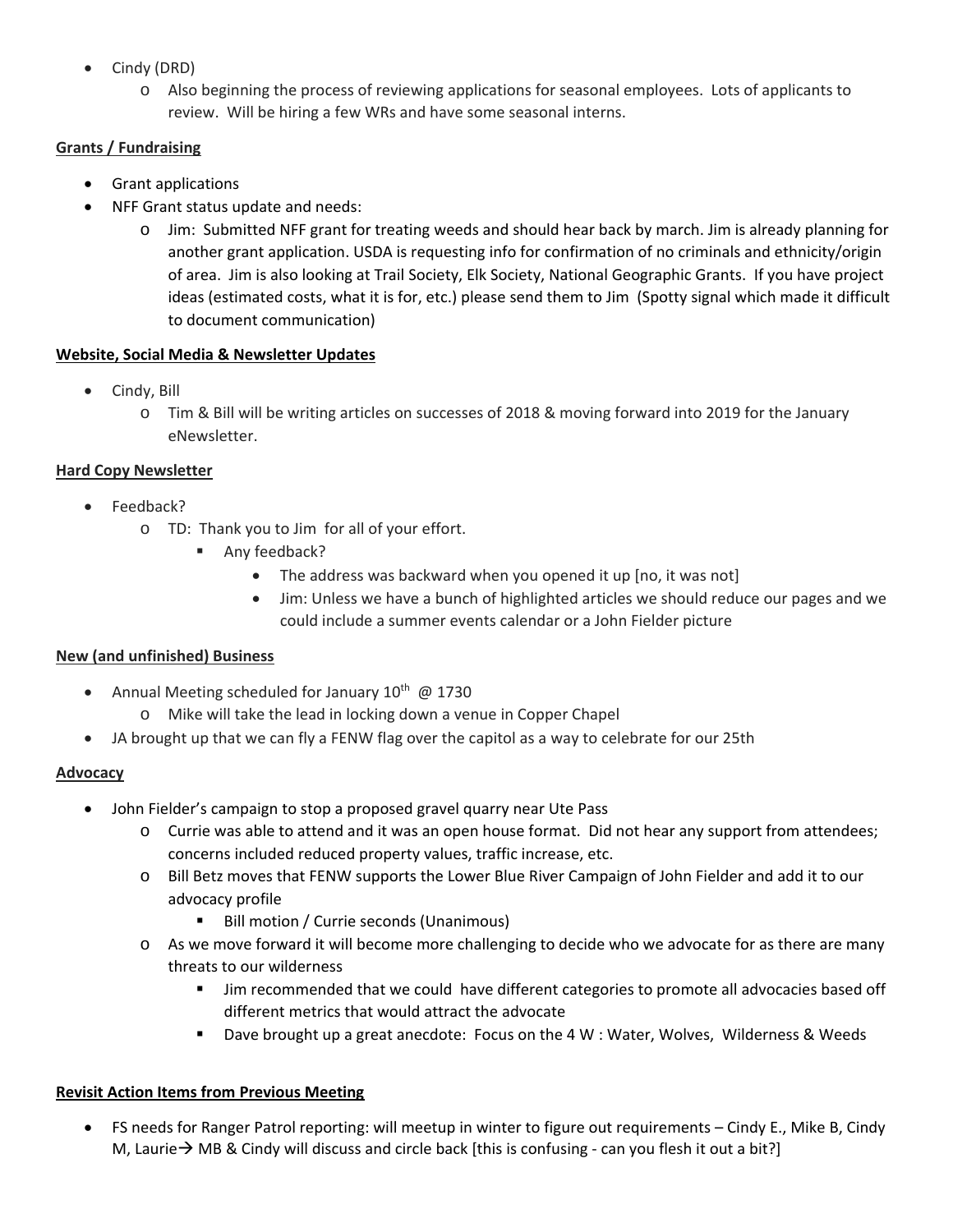- USFS identifying grant needs now through the next few months  $\rightarrow$  Cindy E. handled the majority of this [more, please]
- Need to work with on FENW grants meet once before the end of year  $\rightarrow$ ??

#### **Next Planning Meeting**

• January 10<sup>th</sup> @ 5:30 pm – Location TBD (will also serve as the annual meeting, and election of President-elect).

# **Board Packet Materials**

### **Sustainable Skier summary for Friends of the Eagles Nest Wilderness**

Mission-We are an all-volunteer organization committed to the health and preservation of three Wilderness Areas, and to spreading wilderness ethics to all who visit.

1. I am aligned with your mission and worked with the Continental Divide Coalition to garner business support in Summit County for the Continental Divide Recreation, Wilderness and Camp Hale Legacy Act. Well over 100 businesses signed a Letter to Senator Gardner to urge support. I also worked with the businesses to create Facebook posts along with op-eds and LTE's.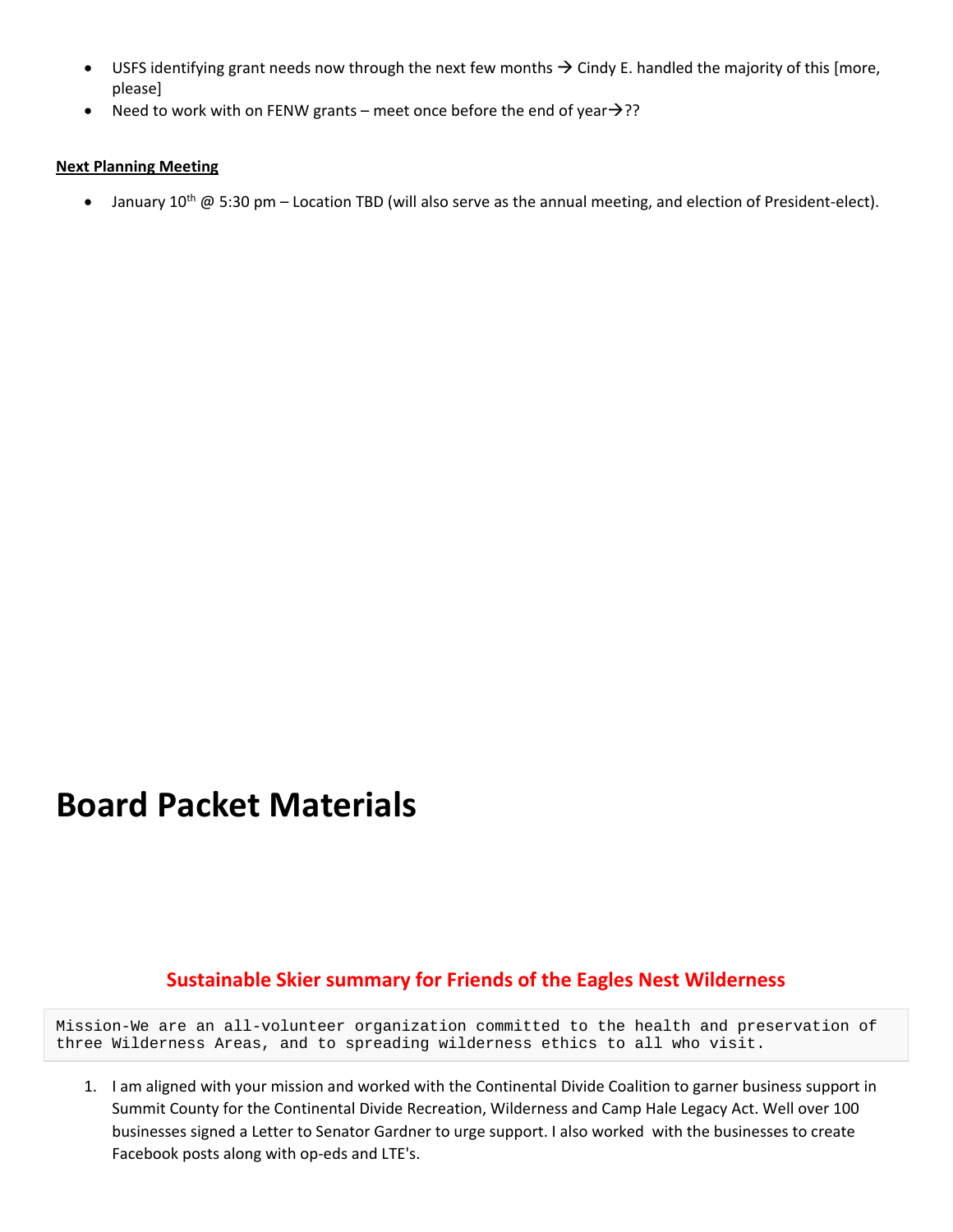2. While the above mentioned work does not address preserving existing wilderness, I make it a point to mention the special attributes inherent in wilderness wherever I can to friends and guests to our community. I plan to make that one of my topical themes in my blogs, Facebook posts and as appropriate letters to the editor.

### 3. "Outside the Wilderness"

- a. Volunteer recruitment‐I will take on a project myself prior to heavily weighing in though in 2015 I was volunteer recruiter of the year for FDRD.
- b. Public relations-I am happy to help raise your organizations profile in the community.
- c. Advocacy-I think the work I have done with the Continental Divide Coalition demonstrates my commitment to this issue.
- d. Grant writing-I do not have any experience with that though raising \$ in general is something I can see myself involved in as our relationship develops.

### **Outreach**

I am currently partnered with I‐70 Solutions to reduce single use car traffic on I‐70 this winter and beyond. One of our shared goals is to have the sustainable transportation message

clearly annunciated right at the point of confirmation. That is part of the strategy. Get a % of the 4.4million guests of the Dillon Ranger District thinking sustainability and taking care of their public lands comprised of forested watershed at point of confirmation.

Frisco Lodge is also a partner has a 10,000 prior and current guest base for their newsletter that has a 20% open rate. I am working to gain more lodging and business partnerships that will allow me to post on their blog, Facebook page and newsletter as well as the potential to have my link right on their website.

I also am on the board of PANTS(Physical Activity and Nutrition Team Summit). They sponsored a FDRD trail day last year and perhaps down the road could become involved with a project with FENW. I have the ability to post on their FB page as well as I see fit and they have 293 followers.

I also have organized outings for a meet-up group, "Trails and Ales" and have received permission to be a sponsor on their site. The true active membership is in the hundreds mostly in the front range and I am the lead organizer for the high country chapter.

Sincerely,

Tom Koehler

# **Friends of Eagles Nest Wilderness**

### **Name Change Justification and Transition Plan – Part One**

### **Why?**

- Particularly in Summit County, Friends of Eagles Nest Wilderness and Friends of Dillon Ranger District often get mixed up and confused, even by the locals
- FENW outgrew its name many years ago, when they added stewardship and advocating for the additional Wilderness areas of Ptargmigan and Holy Cross. We would prefer that our organizations name capture the three Wilderness areas that we intend to "be friends of".
- There have been a number of legislative bills that been introduced by Colorado representatives in the US House and Senate that would have added additional acreage of Wilderness in Eagle and Summit Counties. Many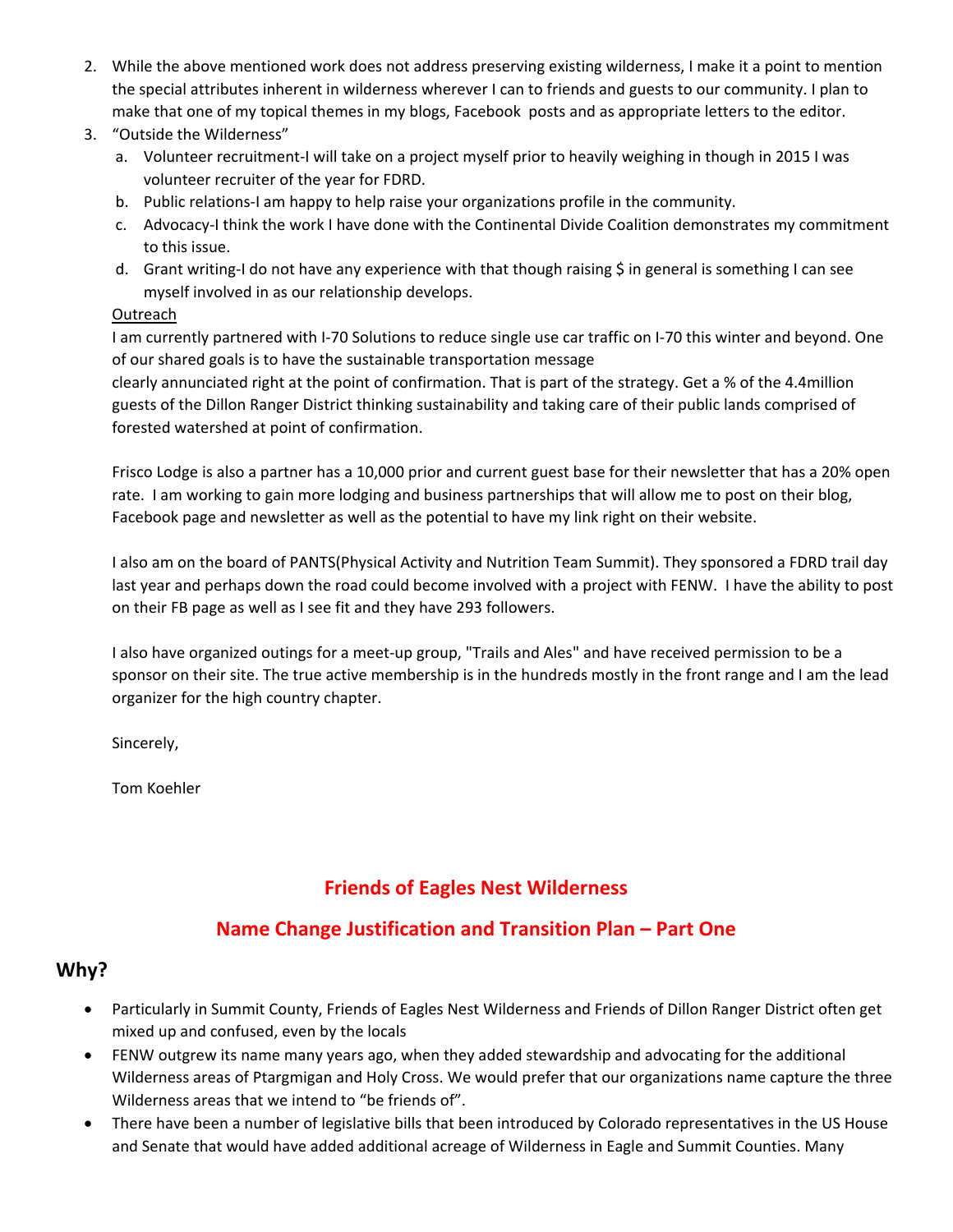believe that it isn't if, but when these bills are eventually passed at the Federal level. Some of the parcels of public land that are under consideration for additional Wilderness status do not border already existing Wilderness (Eagles Nest, Holy Cross, Ptarmigan) areas. If these remote parcels do get approved, they will have different names that define their respective geographic regions. FENW leadership has agreed that we will add our stewardship and outreach efforts to any new Wilderness areas that are designated in either Eagle or Summit counties.

 FENW activities, leadership and focus has established itself in two separate, but neighboring counties; currently our name does not reflect this.

# **How? (Legally)**

- The most commonly used, and easiest way to make the name change official would be to use a "DBA" (Doing Business As) designation. Example being: Friends of Eagles Nest Wilderness, DBA (insert name). The only reason why the FENW name would continue to be used at that point would purely be for legality purposes. From a marketing and daily usage standpoint "Friends of Eagles Nest Wilderness" would cease to exist.
- The Secretary of State will need to be informed of the name change and we will need to file an "Articles of Amendment"
- We will need to notify the IRS of the name change on our next 990 or 990‐EZ form
- USFS DUNS number from Dunn and Bradstreet for our cost share agreement and also SAM

### **Possible Names**

- Eagle Summit Wilderness Advocates (ESWA)
- Eagle Summit Wilderness Alliance (ESWA)
- Vail Pass Wilderness Advocates (VPWA)
- Wilderness Advocates of Vail Summit (WAVS) / Vail Summit Wilderness Advocates
- Colorado Wilderness Volunteers
- Wilderness Eagle Summit Team Advocates (WEST)
- Vail Summit Wilderness Stewards (VSWS)
- The board of directors will need to come to a common agreement as to what the new name will be, and what we'd like to capture in our name

# **How? (Publically)**

- The thought is to release the announcement / details of our name change sometime during the course of the year 2019. This coincides with the 25<sup>th</sup> anniversary of our organization.
- All of the effort of changing our name will need to be accomplished as a phased approach. The transition of our name change more than likely will take time to reach all audiences.
- A budget will need to be established by the FENW board in order run this particular rebranding effort. A certain amount of the budget will need to be dedicated to establishing a new and fresh logo, as well as possibly a moto, or tagline associated with the organization. It is of the name change committee's opinion that we use a professional service to accomplish these tasks. A certain amount of time, effort, money, etc… will also need to be accounted for when we transition the name change to everything on our website.
- Other budget items: Facebook boosting ads, newspaper ads, newsletter, etc…
- VIP communication to big donors and government officials (eg, County Commissioners)